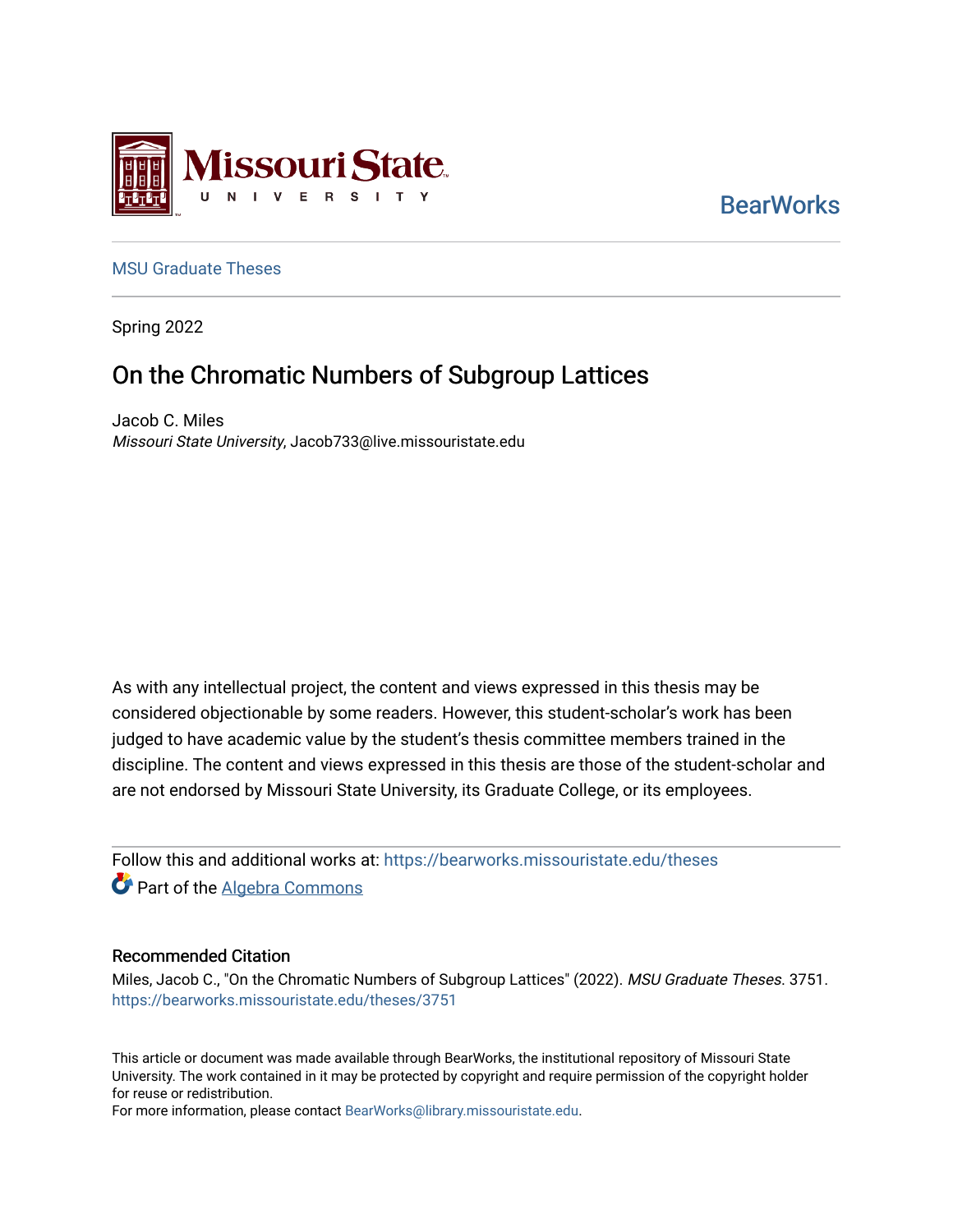# ON THE CHROMATIC NUMBERS OF SUBGROUP LATTICES

A Master's Thesis Presented to The Graduate College of Missouri State University

In partial Fulfllment Of the Requirements for the Degree Master of Science, Mathematics

> By Jacob Miles May 2022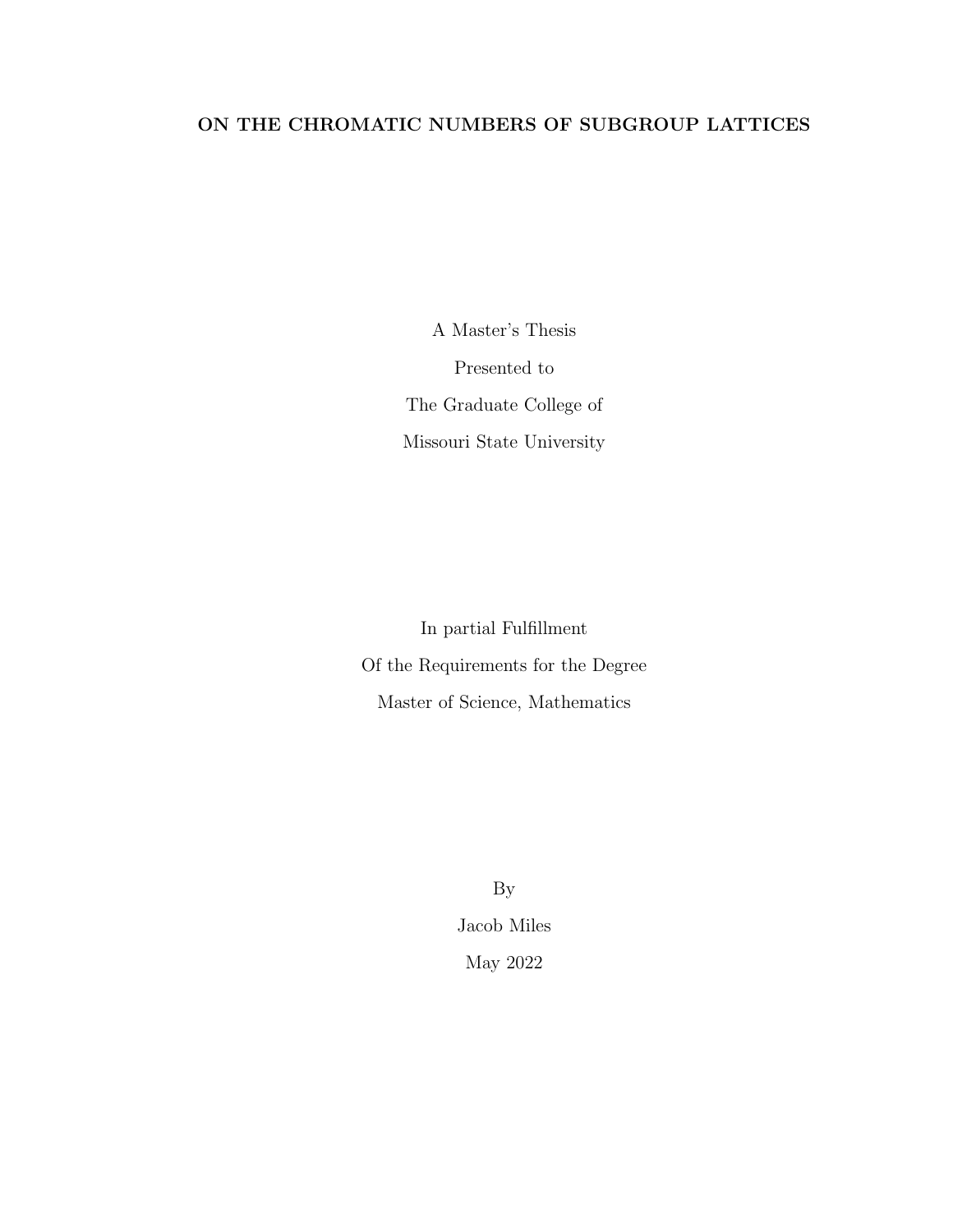Copyright 2022 by Jacob Miles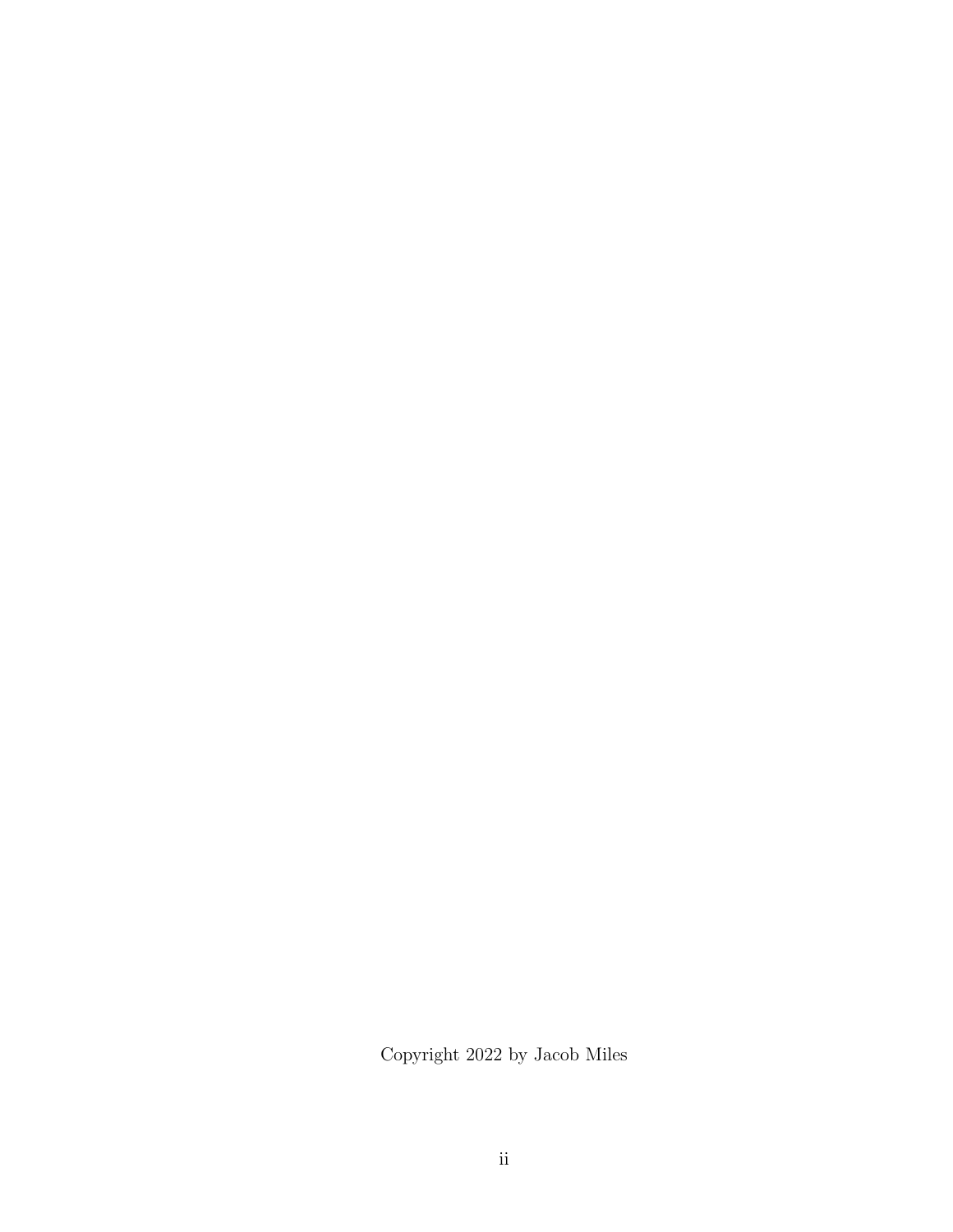## ON THE CHROMATIC NUMBERS OF SUBGROUP LATTICES

Mathematics Missouri State University, May 2022 Master of Science Jacob Miles

## ABSTRACT

In this thesis we investigate the chromatic number of the Hasse diagram of a subgroup lattice. We combine results of Bollobás and Tůma to show that there exist infnite groups whose subgroup lattices have arbitarily high chromatic numbers. We show that fnite supersolvable groups have bipartite subgroup lattices but that CLT and non-solvable groups may not have bipartite subgroup lattices. Lastly, we give a preliminary argument suggesting that there are an infnite number of non-solvable groups whose subgroup lattices are bipartite.

KEYWORDS: subgroup lattice, chromatic number, supersolvable, projective special linear groups, lattice, Hasse diagram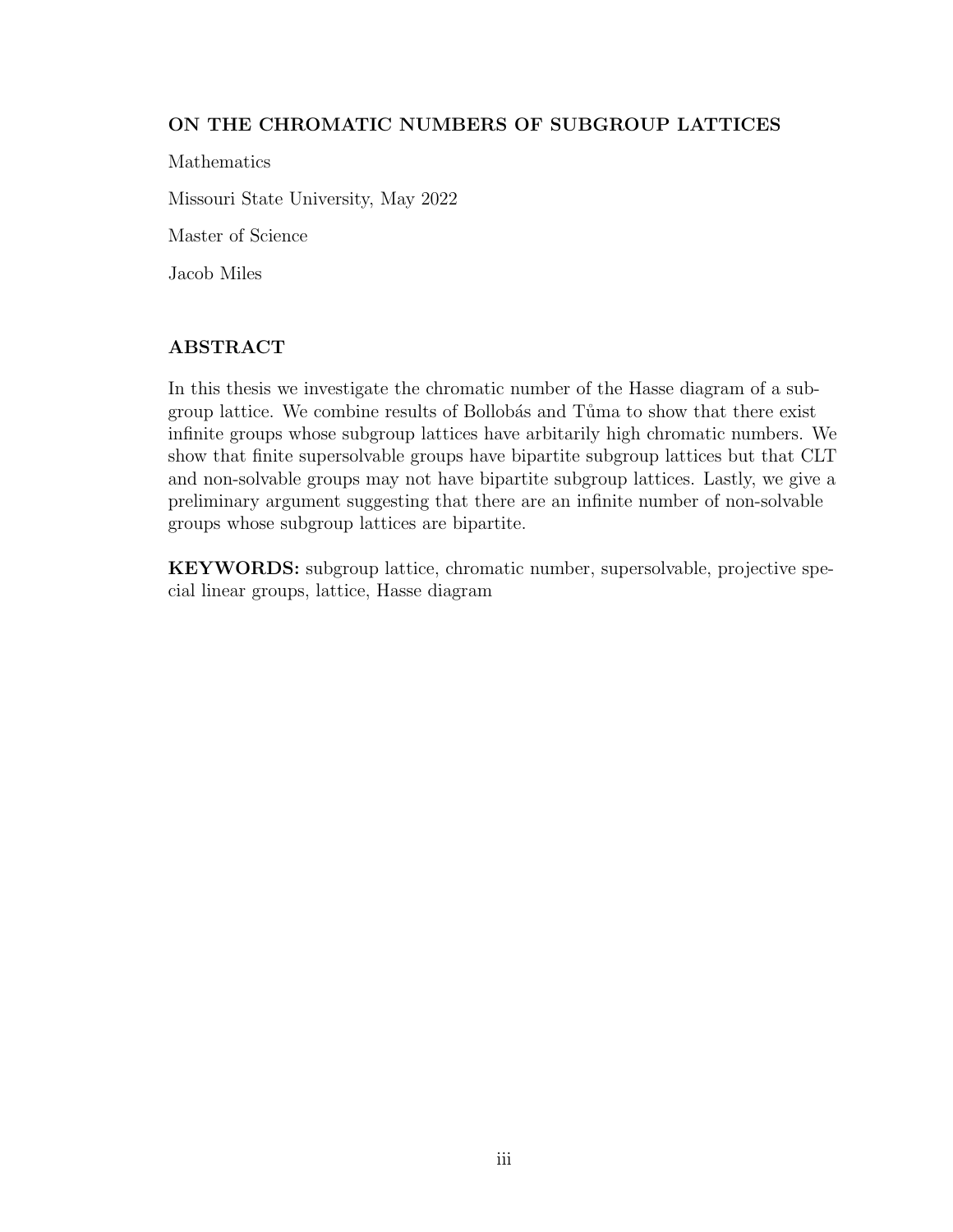## ON THE CHROMATIC NUMBERS OF SUBGROUP LATTICES

By

Jacob Miles

A Master's Thesis Submitted to the Graduate College Of Missouri State University In Partial Fulfllment of the Requirements For the Degree of Master of Science, Mathematics

May 2022

Approved:

Les Reid, Ph.D., Thesis Committee Co-Chair

Richard Belshof, Ph.D., Thesis Committee Co-Chair

Mark Rogers, Ph.D., Thesis Committee Member

Julie Masterson, Ph.D., Dean of the Graduate College

In the interest of academic freedom and the principle of free speech, approval of this thesis indicates the format is acceptable and meets the academic criteria for the discipline as determined by the faculty that constitute the thesis committee. The content and views expressed in this thesis are those of the student-scholar and are not endorsed by Missouri State University, its Graduate College, or its employees.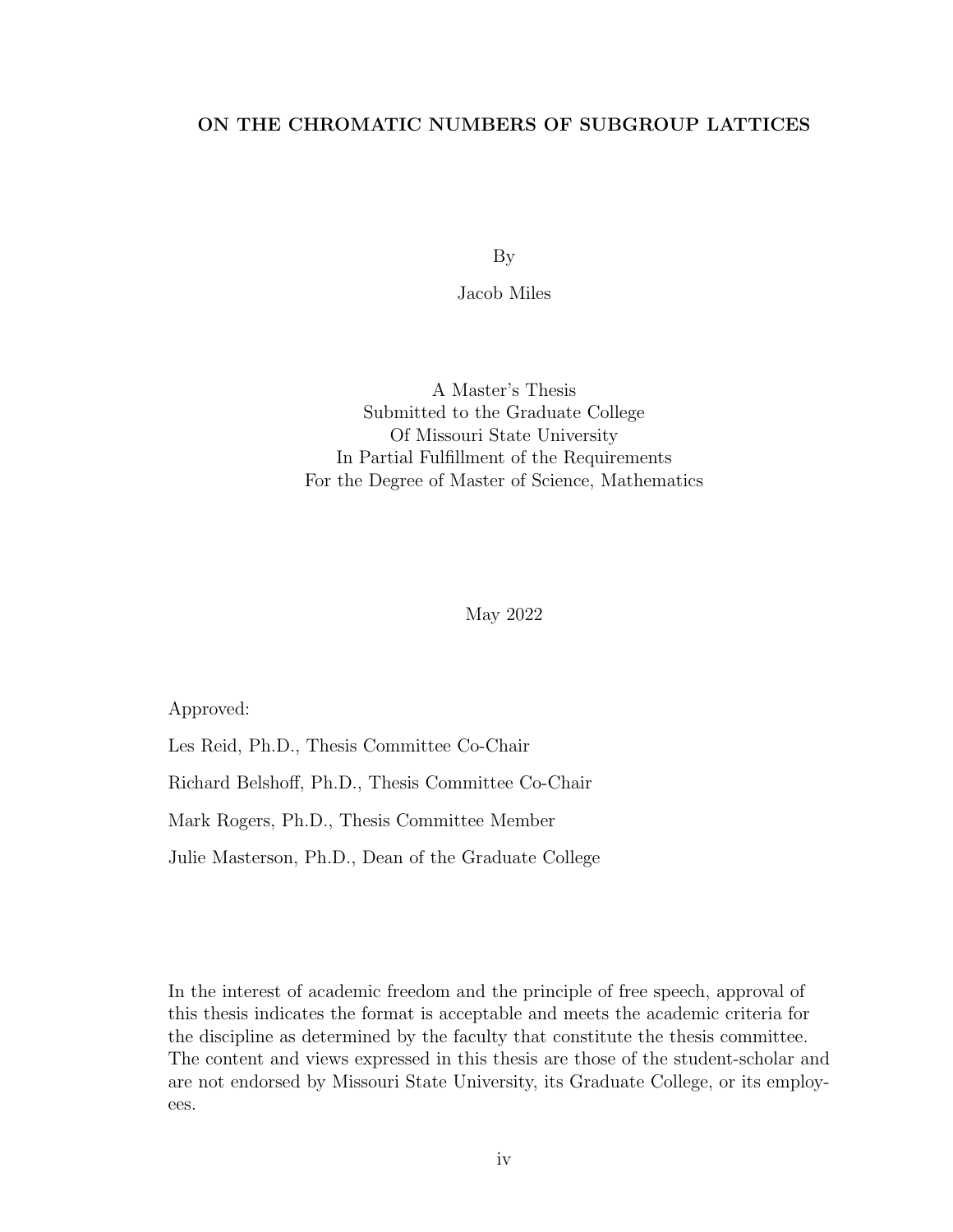#### ACKNOWLEDGEMENTS

I would like to thank Dr. Reid and Dr. Belshoff for their many hours spent working with me, and I would like to thank Dr. Rogers for his time spent reading and critiquing this thesis. I am grateful to have had so many professors in my time at Missouri State University who have encouraged, mentored, and inspired me as a teacher and mathematician. In particular, I am grateful for Dr. Do for her constant encouragement to pursue my dreams as a mathematician, and I am grateful for Dr. Reid - our many conversations showcasing your mathematical expertise, curiosity, and passion have played no small part in forming my own mathematical knowledge and ambitions.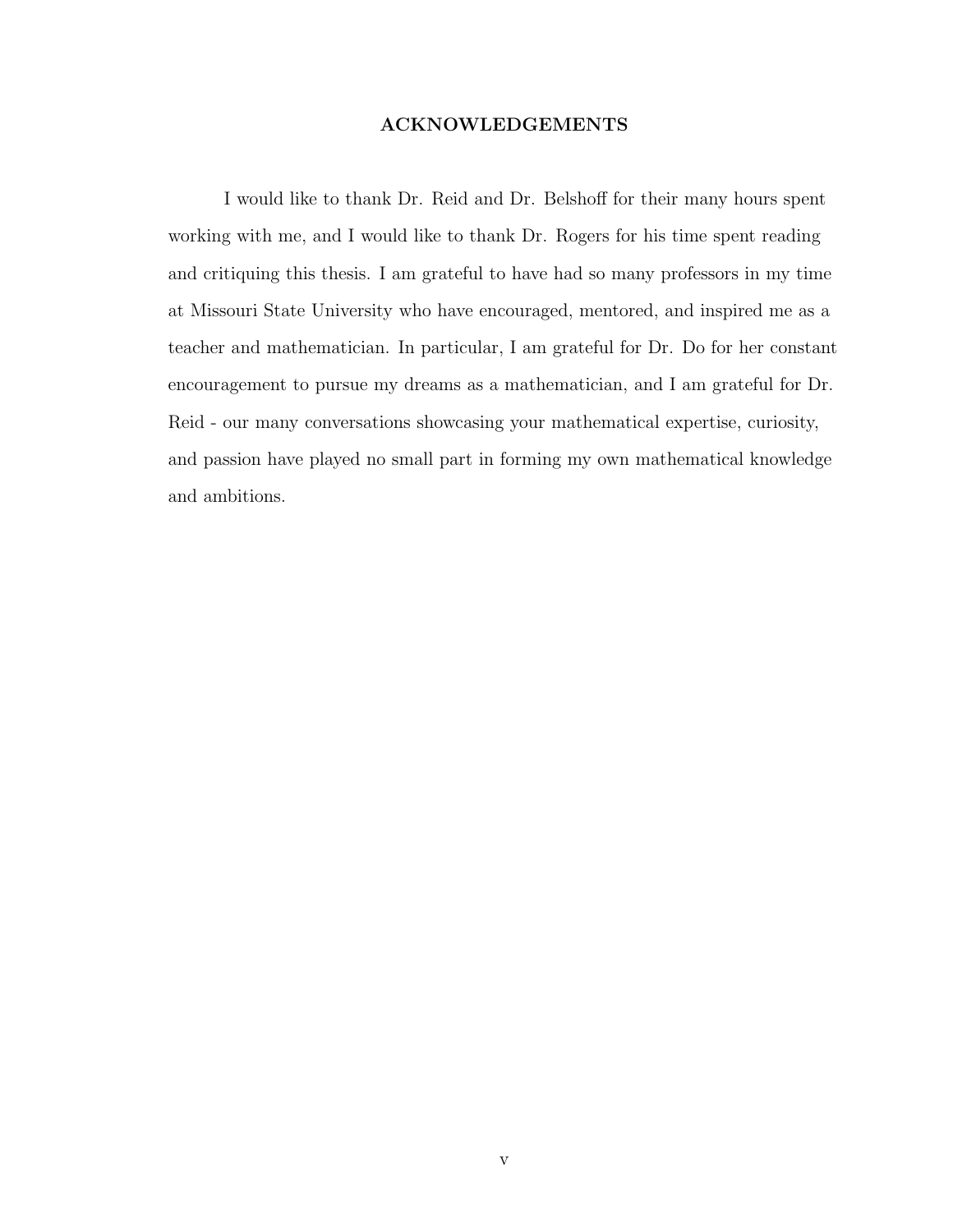# TABLE OF CONTENTS

| 1. |      | INTRODUCTION: BASICS OF LATTICE THEORY AND GRAPH THE- |  |  |
|----|------|-------------------------------------------------------|--|--|
|    |      | -1                                                    |  |  |
|    | 1.1. | 2                                                     |  |  |
|    | 1.2. | $5\overline{)}$                                       |  |  |
|    | 1.3. | 9<br>Results on Hasse Diagrams                        |  |  |
| 2. |      | CHROMATIC NUMBERS OF SUBGROUP LATTICES<br>17          |  |  |
|    | 2.1. | 17<br>Supersolvable Groups                            |  |  |
|    | 2.2. | 27                                                    |  |  |
|    | 2.3. | 29                                                    |  |  |
| 3. |      | 42                                                    |  |  |
| 4. |      | 45                                                    |  |  |
|    |      |                                                       |  |  |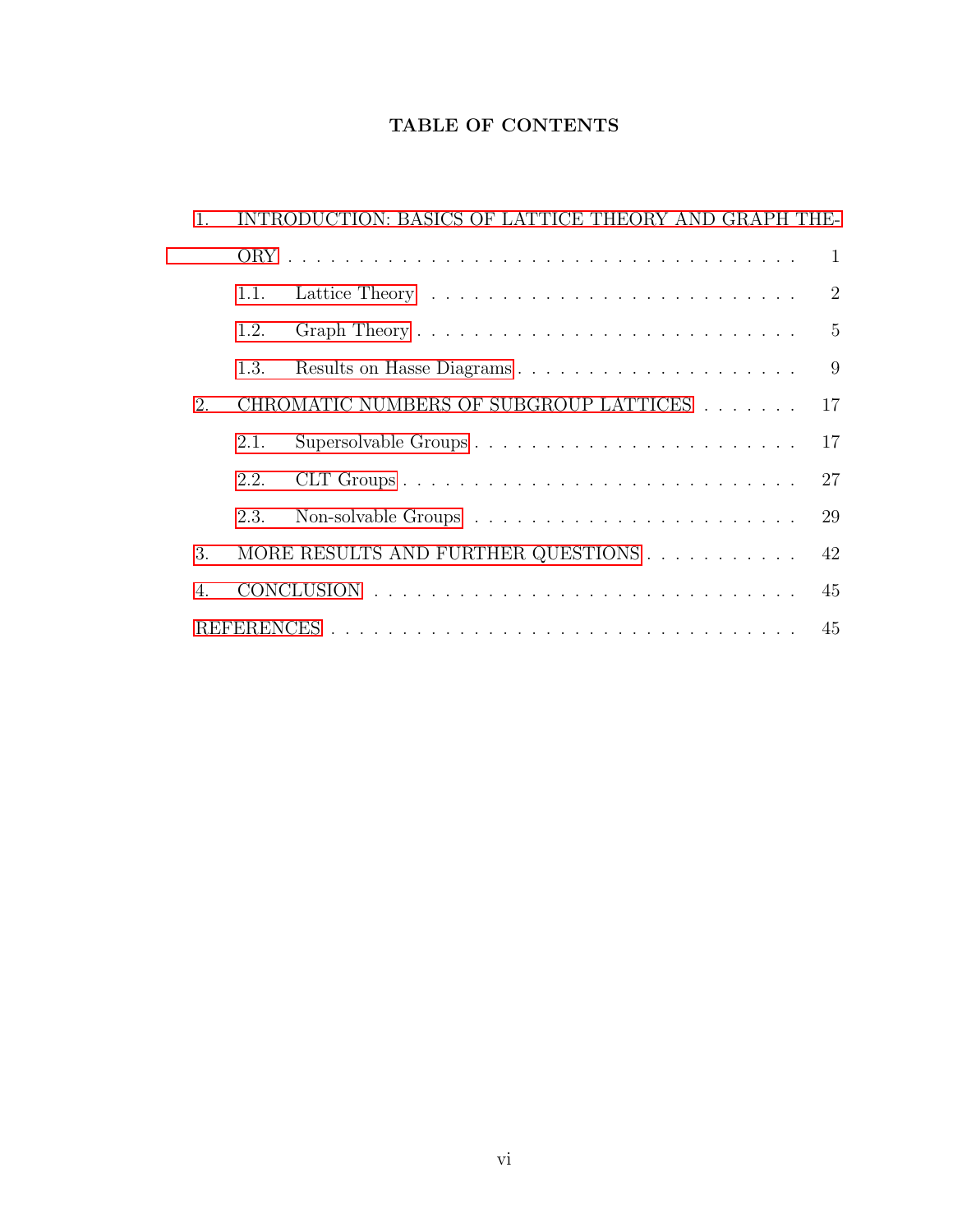# LIST OF FIGURES

| Figure 1. Geometric visualization of a graph | 6  |
|----------------------------------------------|----|
| Figure 2. A 4-coloring of a graph            | 9  |
| Figure 3. The subgroup lattice of $C_{12}$   | 19 |
| Figure 4. The subgroup lattice of $A_4$      | 29 |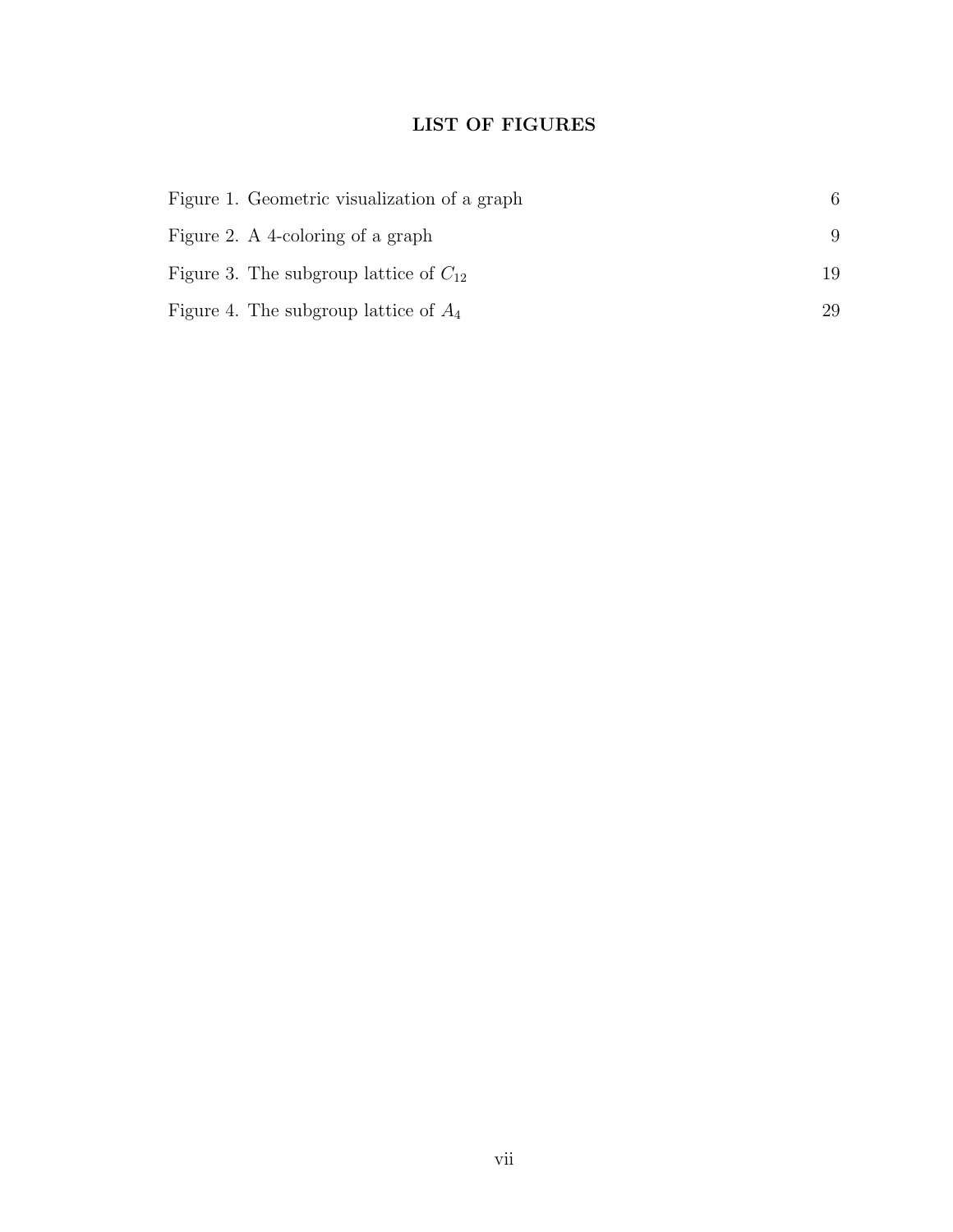# <span id="page-8-0"></span>1. INTRODUCTION: BASICS OF LATTICE THEORY AND GRAPH **THEORY**

Much of pure mathematics deals with highly abstract structures, and because of this abstractness, it is often a slow and difficult process for one to gain intuition about the structure. A common method of gaining intuition is to represent the abstract structure visually as a two-dimensional drawing known as a **graph**. Graphs are drawn using only points and edges (that is, a line segment or a curve), and thus they are a simple and familiar visualization. Representing an abstract structure as a graph provides insight into the relationships between members of the structure. But perhaps of equal importance, the graph itself suggests numerous other questions. One of these questions is to fnd the chromatic number of a graph, which is, in short, the smallest number of colors needed to color a graph so that no two points connected by an edge have the same color. There is wide variation in the chromatic numbers of certain types of graphs, and fnding the chromatic number of a given graph is a notoriously difficult problem. In this thesis we will restrict our attention to fnding the chromatic numbers of the category of graphs known as subgroup lattices.

The subgroup lattice of a group is a powerful tool used to visualize a group; it can be used for classifcation of the group and for determining normality of a subgroup, amongst other things. Subgroup lattices, especially those of groups of large order, can become quite complex. However, all of the groups considered in an introductory group theory course have small chromatic numbers - only two or three - which suggests that subgroup lattices may (or may not) have a great deal more structure than other types of graphs. This observation provides the motivation for the entirety of our work.

Before examining subgroup lattices, it is frst necessary to introduce some

1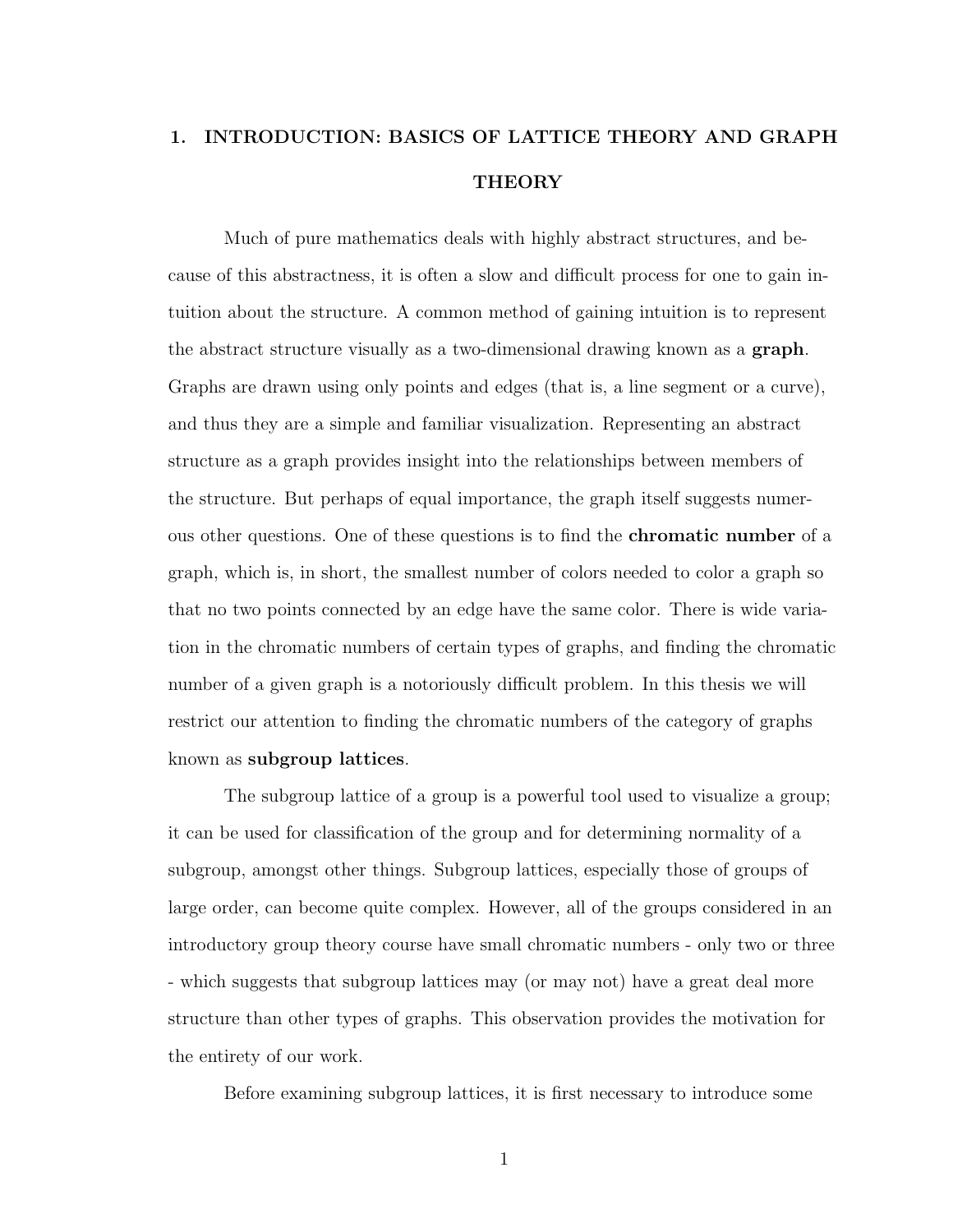basic concepts in lattice theory and graph theory.

## <span id="page-9-0"></span>1.1 Lattice Theory

**Definition 1.1.** A set S is a **partially ordered set**, or **poset**, if S is a nonempty set equipped with a relation  $\leq$  that satisfies the following properties. For all  $x, y, z \in$  $S$ ,

- 1) (Reflexivity)  $x \leq x$ ;
- 2) (Antisymmetry) if  $x \leq y$  and  $y \leq x$ , then  $x = y$ ; and
- 3) (Transitivity) if  $x \leq y$  and  $y \leq z$ , then  $x \leq z$ .

We write  $x < y$  if  $x \le y$  but  $x \ne y$ .

**Definition 1.2.** Let S be a poset and  $A \subseteq S$ . An upper bound of A in an element  $u \in S$  with the property that for all  $a \in A$ , then  $a \leq u$ . Similarly, an element  $l \in S$  is a lower bound of A if for all  $a \in A$ , then  $l \leq a$ . We call  $u' \in S$  a least upper bound, or supremum, of A if u' is an upper bound of A and  $u' \leq u$  for all upper bounds u of A. Similarly, we call  $l' \in S$  a greatest lower bound, or **infimum**, of A if l' is a lower bound of A and  $l \leq l'$  for all lower bounds l of A.

For a poset S, it is possible that  $A \subseteq S$  has no upper or lower bounds and hence no supremum or infimum. However, if A does have a supremum or infimum, it follows immediately by antisymmetry that the supremum or infmum is unique.

**Definition 1.3.** A poset L is called a **lattice** if every pair of elements  $x, y \in L$ has a supremum and infimum in  $L$ . The supremum of  $x$  and  $y$  is often called the **join** of x and y and is denoted  $x \vee y$ . The infimum of x and y is often called the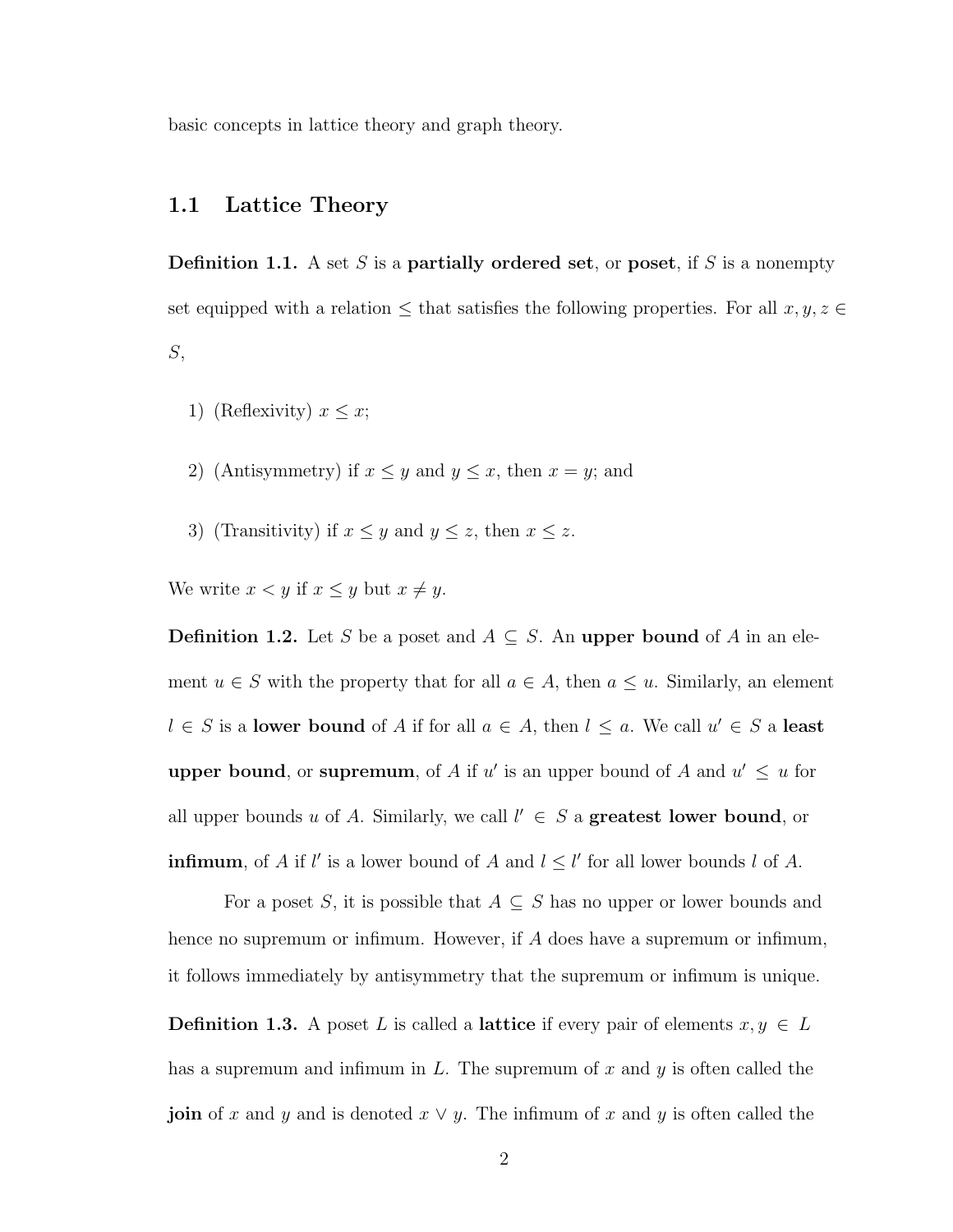meet of x and y and is denoted  $x \wedge y$ . For any subset  $A = \bigcup_{i \in I} a_i \subseteq L$ , if A has a join or meet we will denote it as  $\vee_{i\in I} a_i$  or  $\wedge_{i\in I} a_i$ . We say L is **complete** if every nonempty subset of  $L$  has both a join and a meet.

With this notation we make a simple observation about operations in a lattice L that follows immediately from the definition of supremum: if  $a, b \in L$  and  $a \vee b = x$ , then if y is any element such that  $a \leq y$  and  $b \leq y$ , then  $x \leq y$ . An analogous property holds for infmums, and we shall use these properties in the next proposition.

**Proposition 1.4.** Join and meet operations  $\vee$  and  $\wedge$  in a lattice are commutative and associative.

*Proof.* We show that these properties hold for the join operation  $\vee$ ; the proof is similar for the meet operation  $\wedge$ . To show commutativity, let  $a, b \in L$ . Suppose  $x = a \vee b$  and  $y = b \vee a$ . So  $a \le x, b \le x$ , and  $x \le z$  for any  $z \in L$  with  $a \le z$ and  $b \leq z$ . Similarly  $a \leq y$ ,  $b \leq y$ , and  $y \leq z$  for any z with  $a \leq z$  and  $b \leq z$ . Thus  $x \leq y$  and  $y \leq x$ , and by antisymmetry  $x = y$ . To show associativity, suppose  $(a \vee b) \vee c = x$  and  $a \vee (b \vee c) = y$ . Since  $a \vee b \le x$ , by transitivity we have  $a \le x$ and  $b \leq x$ . Since we also have  $c \leq x$ , it follows that  $b \vee c \leq x$ . Now we have  $a \leq x$ and  $b \vee c \leq x$  so that  $y = a \vee (b \vee c) \leq x$ . An analogous argument shows that  $x \leq y$ so that by antisymmetry  $x = y$ .  $\Box$ 

**Definition 1.5.** A lattice L is **bounded** if there exist elements 0 and 1 (not necessarily denoting the integers 0 and 1) in L such that for every  $x \in L$ ,  $0 \le x \le 1$ . We call 0 and 1 the **minimal** and **maximal** elements, respectively, of  $L$ .

**Proposition 1.6.** Every finite lattice  $L$  is bounded.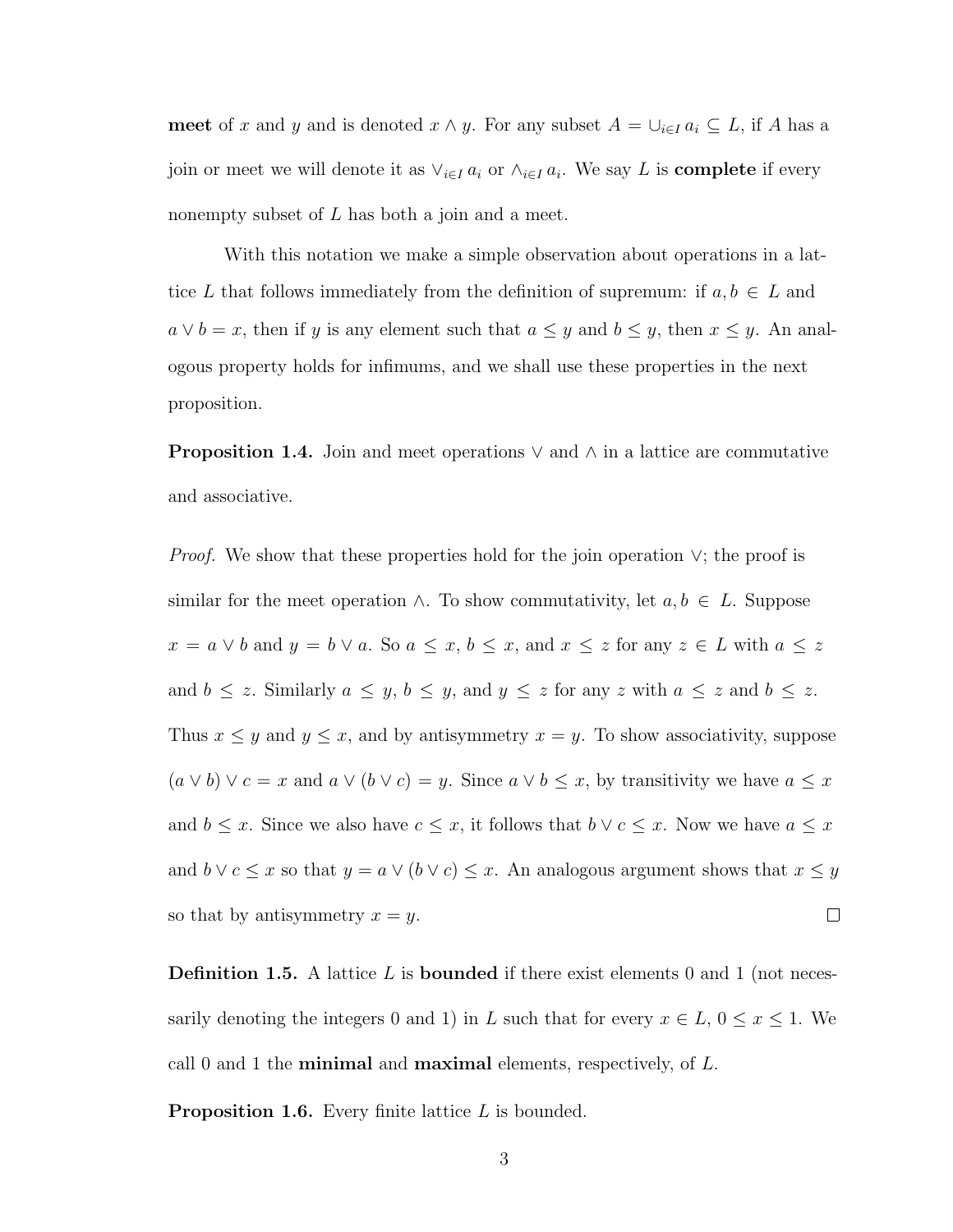*Proof.* We prove the contrapositive. Suppose  $L$  is not bounded, and without loss of generality assume L has no minimal element. Thus no element  $l \in L$  has the property that  $l \leq x$  for all  $x \in L$ . So every element  $l \in L$  has the property that l > x for some  $x \in L$ . Thus there exists a sequence  $l_1 > l_2 > l_3 > ...$  of elements in  $L$  so that  $L$  is not finite.  $\Box$ 

Example 1.7. We include here some examples and non-examples of lattices.

- 1) The set Z of integers under the normal ordering  $\leq$  is a lattice. For  $x, y \in \mathbb{Z}$ ,  $x \vee y = \max\{x, y\}$  and  $x \wedge y = \min\{x, y\}.$
- 2) The set  $\mathbb{Z}^+$  of positive integers is a lattice under the ordering relation of divisibility. It is easy to see that Z is a poset, and furthermore,  $x \vee y = \text{lcm}(x, y)$ , and  $x \wedge y = \gcd(x, y)$ . Clearly  $\mathbb{Z}^+$  is not bounded since there is no maximal element.
- 3) The set of all positive divisors of 24, namely  $\{1, 2, 3, 4, 6, 8, 12, 24\}$ , is also a lattice under the ordering relation of divisibility since the greatest common divisors and least common multiples of all pairs of elements are contained in this set. However, if the element 24 is removed, the remaining set  $\{1, 2, 3, 4, 6, 8, 12\}$  is not a lattice since 6 and 8 have no supremum in this set; in fact, these elements do not have any upper bounds.
- 4) Let G be a group, and let P be the set of all subgroups of G. Suppose  $H, K \in$ P. When  $H \leq G$  means, as usual, that H is a subgroup of G, then P is a lattice with  $H \vee K = \langle H, K \rangle$  and  $H \wedge K = H \cap K$ . The trivial subgroup 1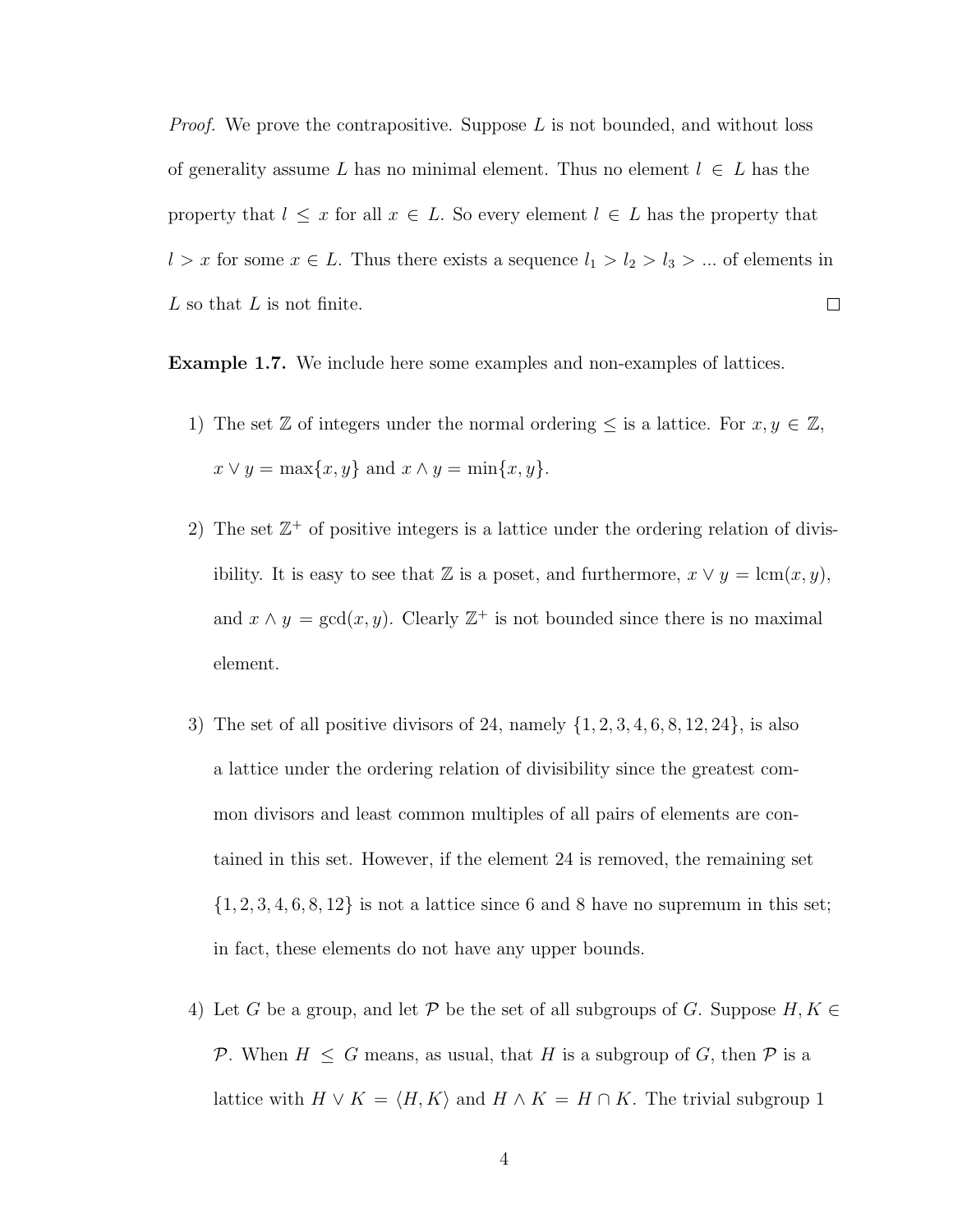is the minimal element, and the group G is the maximal element so that  $\mathcal P$  is bounded. We refer to this lattice as the lattice of subgroups, or subgroup lattice, of G. This lattice is the primary lattice with which we will be concerned in Section 2.

There are many properties of lattices that are worthwhile of study, but we shall focus on giving visual representations of lattices. The most common way to visualize a lattice  $L$  is via the **Hasse diagram**, of  $L$ . In order to understand Hasse diagrams and the questions we will ask about them, we introduce some basic concepts in graph theory.

## <span id="page-12-0"></span>1.2 Graph Theory

**Definition 1.8.** Let V be a nonempty set, and let E be a set containing unordered pairs of elements of V. Together V and E form a graph G. The set V is called the vertex set of G, and the set E is called the edge set of G. An element  $v \in V$  is called a **vertex**, and an element  $\{v, v'\} \in E$  is called an **edge**. We say that v is adjacent to v' if  $\{v, v'\} \in E$ .

Note that since elements of  $E$  are *unordered* pairs, the relationship of adjacency is symmetric: that is, if v is adjacent to  $v'$ , then  $v'$  is adjacent to v. Thus we are justified in simply saying that  $v$  and  $v'$  are adjacent.

The geometric language of *graph*, vertex, and *adjacent* is far from a coincidence. Indeed, we may imagine each vertex of a graph  $G$  to be drawn as a point in the plane, and each pair of adjacent elements  $v$  and  $v'$  as connected by an edge, drawn as a line segment (or arc) with endpoints  $v$  and  $v'$ . Visualizing  $G$  in this way tremendously aids our intuition while preserving all necessary mathematical rigor, and hence we shall often analyze  $G$  solely by its geometric visualization and with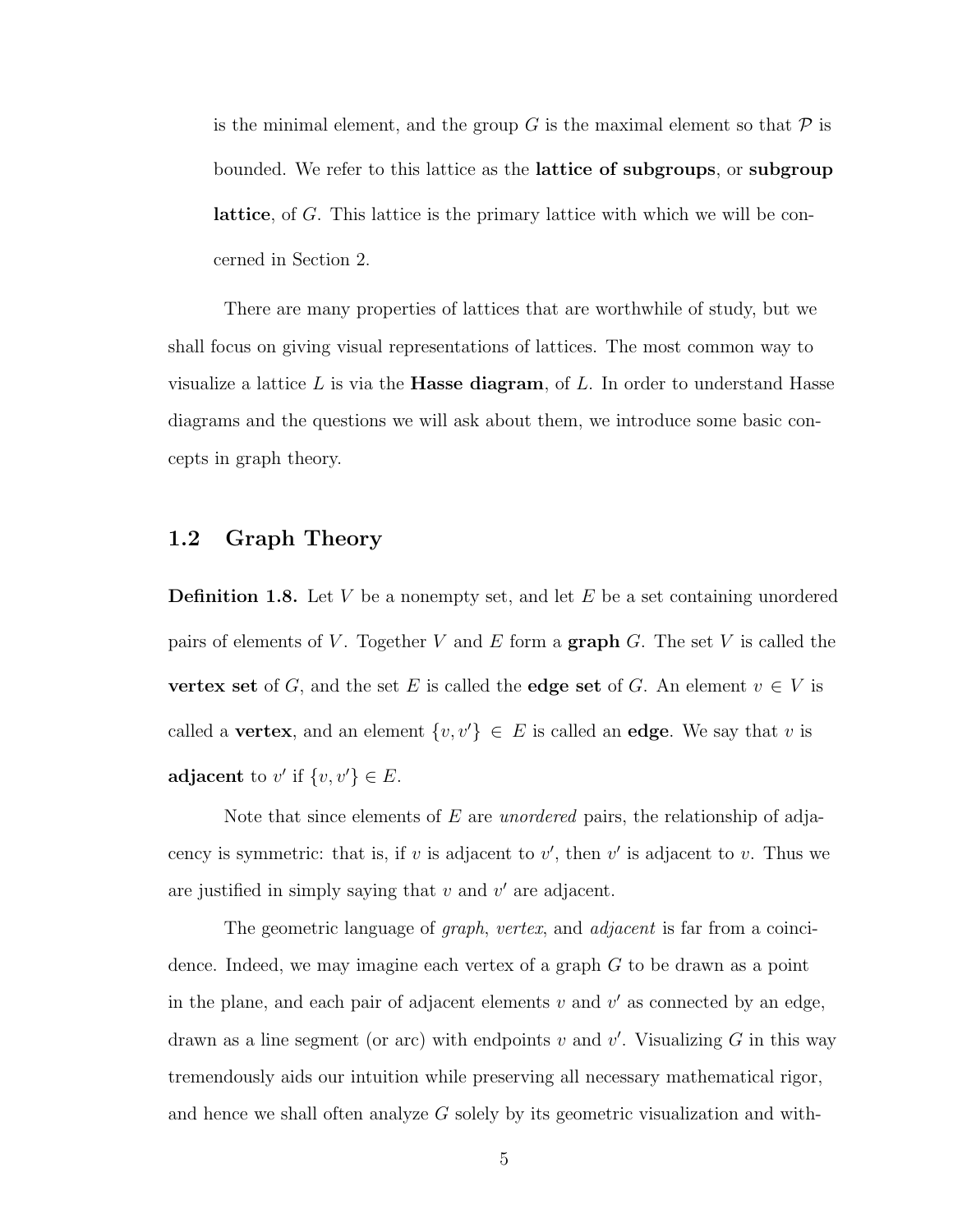out explicit references to  $V$  or  $E$ .

Example 1.9. We give an example in which we produce the geometric visualization, as described above, of an abstractly defined graph G. Let  $V = \{v_1, v_2, v_3, v_4, v_5\}$ and

$$
E = \{\{v_1, v_2\}, \{v_1, v_3\}, \{v_1, v_4\}, \{v_2, v_3\}, \{v_2, v_4\}, \{v_3, v_4\}, \{v_4, v_5\}\}.
$$

Representing each element of  $V$  as a vertex and connecting the two elements of each unordered pair in  $E$  by a line segment or arc gives the graph  $G$  in Figure 1.



Figure 1: The geometric visualization of the graph G from Example 1.8.

**Definition 1.10.** The order of  $G$  is the cardinality of  $V$ , and the size of  $G$  is the cardinality of E. The **complete graph on** r **vertices**, denoted  $K_r$ , is the unique graph of order r and size  $\frac{r(r-1)}{2}$ . That is,  $K_r$  is the graph in which the vertices  $v_i$ and  $v_j$  are adjacent for all  $i \neq j$ , where  $1 \leq i, j \leq r$ .

Intuitively, the complete graph  $K_r$  can be constructed by drawing r vertices and connecting every pair of vertices. Although we have not given a formal notion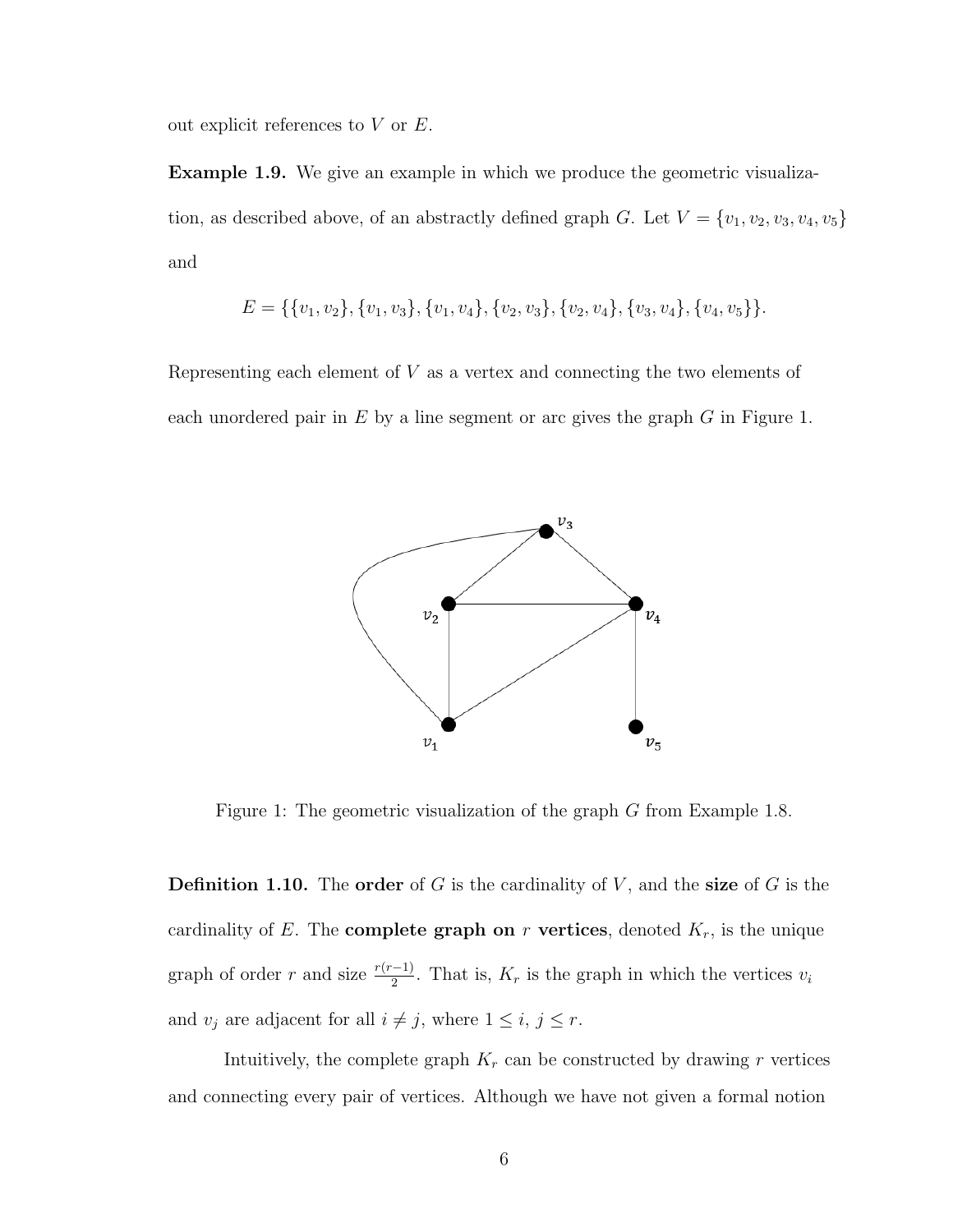of what it means for two graphs to be identical, this construction makes it clear that there is only one complete graph on  $r$  vertices.

**Definition 1.11.** Let G be a graph with vertices u and v. A **path** from u to v is a sequence  $P = \{u = v_1, v_2, v_3, ..., v_n = v\}$  of distinct, adjacent vertices of G. The length of the path P is  $n-1$ , the number of edges used to connect consecutive vertices in P. A cycle is a sequence  $C = \{v = v_1, v_2, v_3, ..., v_m = x\}$  of at least 3 adjacent vertices in G where each vertex in C is distinct other than the frst and last elements  $v = v_1$  and  $v = v_m$ . Since a cycle has the same beginning and ending element, we simply say that C is a cycle beginning at  $v$ , and we say that C has length  $m-1$ . The smallest cycle length of any cycle in G is called the **girth** of G and is denoted  $g(G)$ . If no cycles exist in G, then we write  $g(G) = \infty$ .

The condition that a cycle must contain at least 3 distinct vertices is to ensure that a path of the form  $\{v_1, v_2, v_1\}$  is not considered a cycle. Thus every cycle must have length at least 3 so that for any graph  $G, g(G) \geq 3$  or  $g(G) = \infty$ .

**Definition 1.12.** A coloring of a graph  $G$  is an assignment of colors to the vertices of G so that each vertex is assigned exactly one color and no two adjacent vertices are assigned the same color. An **n**-coloring of G is a coloring of G using n colors (where it is possible that some of these  $n$  colors may not be assigned to any vertices). The smallest number  $p$  for which there exists a  $p$ -coloring of  $G$  is called the **chromatic number** of G. We write  $\chi(G) = p$  for the chromatic number of G. In the special case that  $\chi(G) = 2$ , we say that G is **bipartite**.

We note that when coloring a graph, it is convenient to denote the colors simply by positive integers. We shall follow this custom.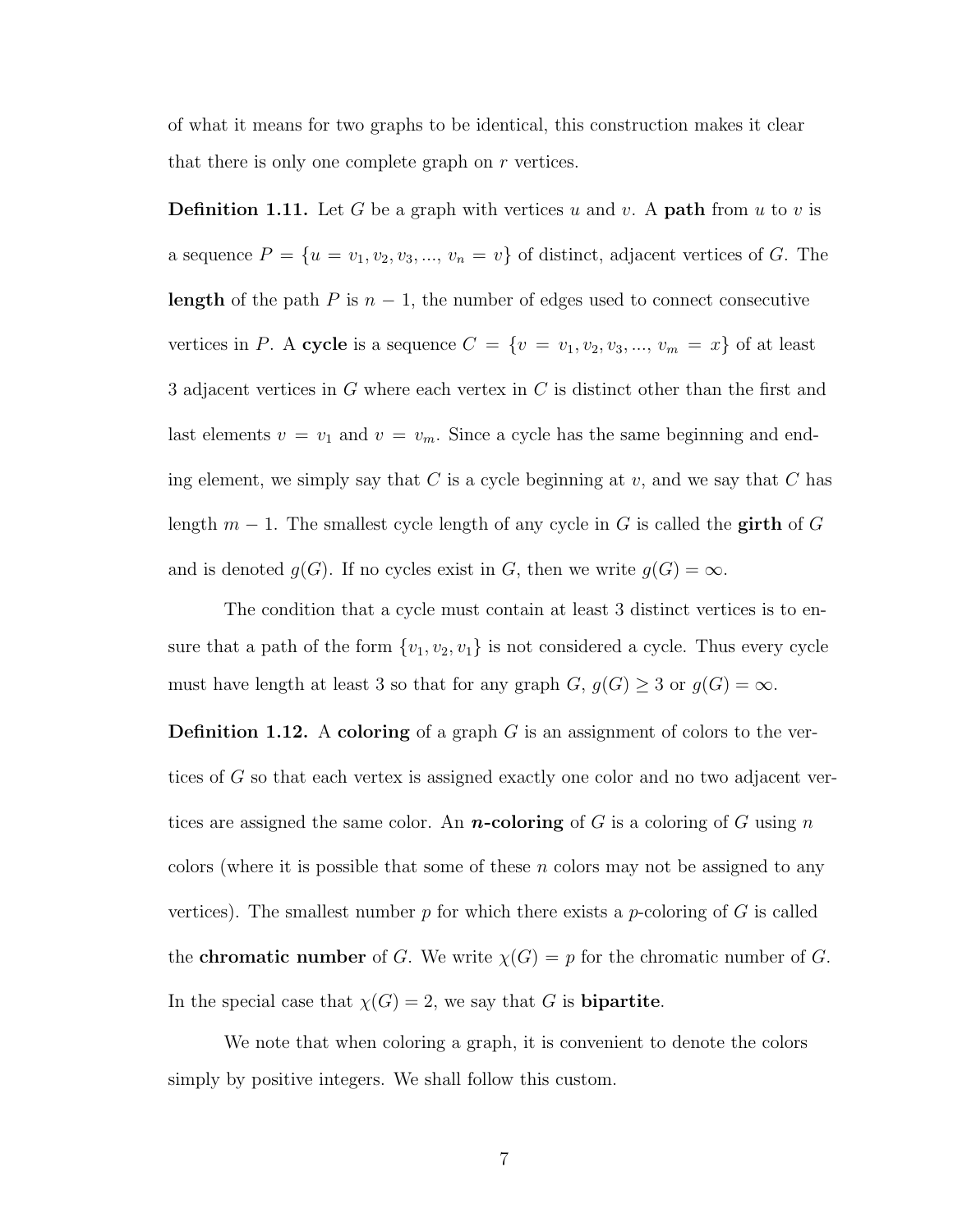Note also that by the definition of a k-coloring, if there is a k-coloring of  $G$ but there is not a  $(k-1)$ -coloring of G, then  $\chi(G) = k$ .

**Example 1.13.** The graph G from Example 1.9 has a path  $\{v_1, v_2, v_4, v_5\}$  from  $v_1$  to  $v_5$  of length 3. The sequences  $\{v_1, v_4, v_3, v_2, v_1\}$  and  $\{v_4, v_2, v_3, v_4\}$  are cycles beginning at  $v_1$  and  $v_4$  and having lengths 4 and 3, respectively. Since there exists a cycle of length 3 and no cycle can have a length smaller than 3, we conclude that  $g(G) = 3.$ 

We show that for the graph G from Example 1.9,  $\chi(G) = 4$  by giving a 4-coloring of G and showing that no 3-coloring exists. A 4-coloring of G is exhibited in Figure 2. To show that no 3-coloring exists, we note that the four vertices  $v_1, v_2, v_3$ , and  $v_4$  are mutually adjacent (that is, there is a copy of  $K_4$  within  $G$ ), and hence we must assign four diferent colors to these vertices. Thus no 3-coloring of G exists, and  $\chi(G) = 4$ .

Unfortunately, determining the chromatic number of a graph  $G$  is, in general, quite difficult, especially when  $G$  is of large order. However, as in Example 1.13, if we can fnd a graph of chromatic number greater than or equal to k contained in G, then it must be that  $\chi(G) \geq k$ . This simple tool will be used frequently and is formalized in Proposition 1.15.

**Definition 1.14.** A subgraph  $H$  of a graph  $G$  is a graph in which every vertex of H is a vertex of G and every pair of adjacent elements in H is also adjacent in  $G$ .

**Proposition 1.15.** If H is a subgraph of G, then  $\chi(H) \leq \chi(G)$ .

*Proof.* Suppose  $\chi(G) = p$ . Such a *p*-coloring of G automatically gives a *p*-coloring of H so that  $\chi(H) \leq \chi(G)$ .  $\Box$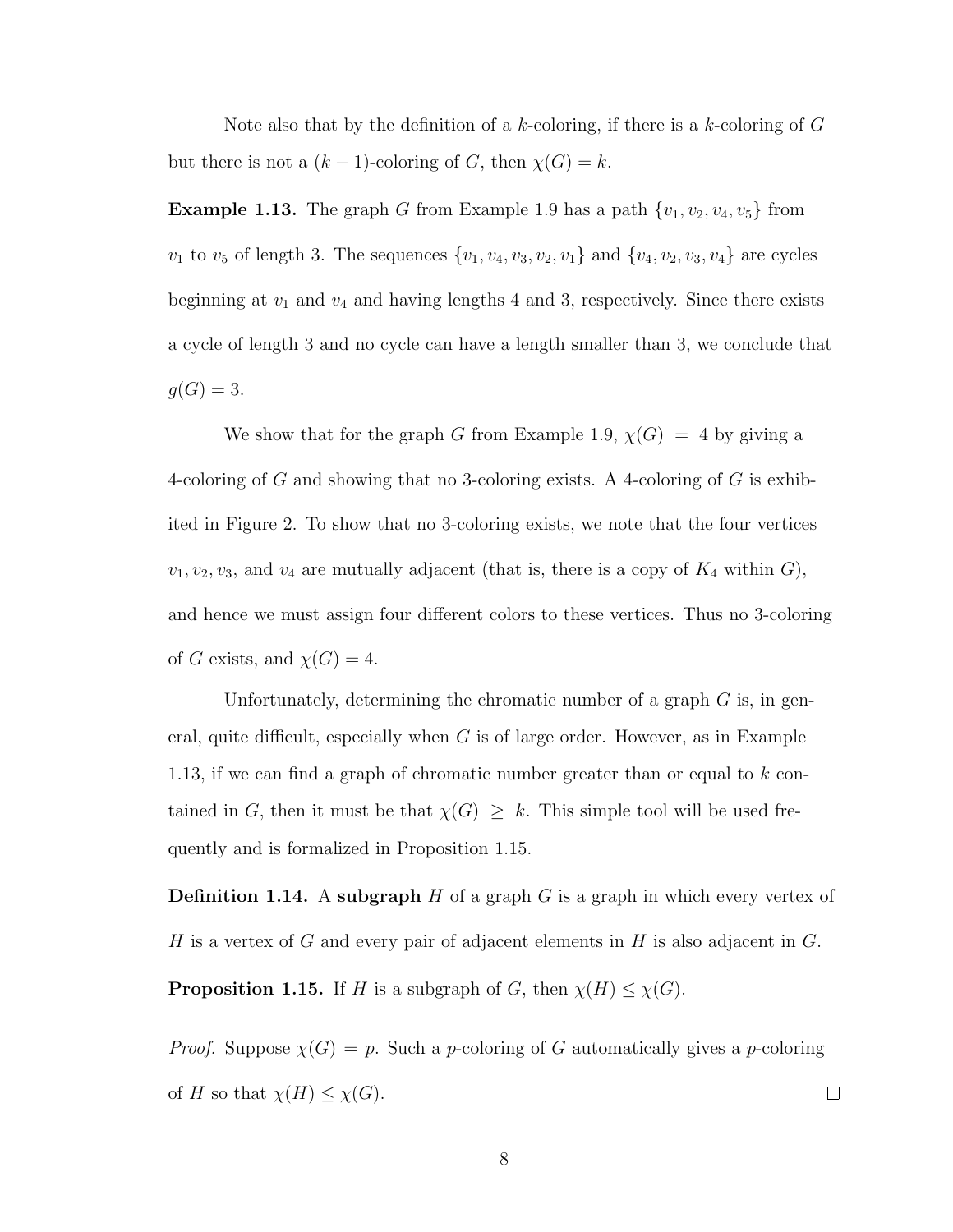

Figure 2: A 4-coloring of the graph G in Example 1.13.

**Definition 1.16.** A graph  $G$  is said to be **triangle-free** is there are no triangles when  $G$  is drawn. That is, there are no cycles of length 3 in  $G$ .

We are now ready to return to the Hasse diagram of a lattice and present fundamental results about it.

## <span id="page-16-0"></span>1.3 Results on Hasse Diagrams

**Definition 1.17.** The **Hasse diagram**, or **covering graph**, of a lattice  $L$  is the graph H formed by drawing each element  $x \in L$  as a vertex of H and forming edges between vertices as follows: the elements  $x_1, x_2 \in L$  are adjacent in H if and only if  $x_1 < x_2$  and there is no  $x_3 \in L$  with  $x_1 < x_3 < x_2$ . We denote the Hasse diagram of L by  $G(L)$ .

We note that in order to form the Hasse diagram of  $L$ , it is not necessary that  $L$  be a lattice. Rather,  $L$  need only be a poset, for the formation of the Hasse diagram does not at all depend on joins and meets. However, we shall form the Hasse diagram almost exclusively for lattices.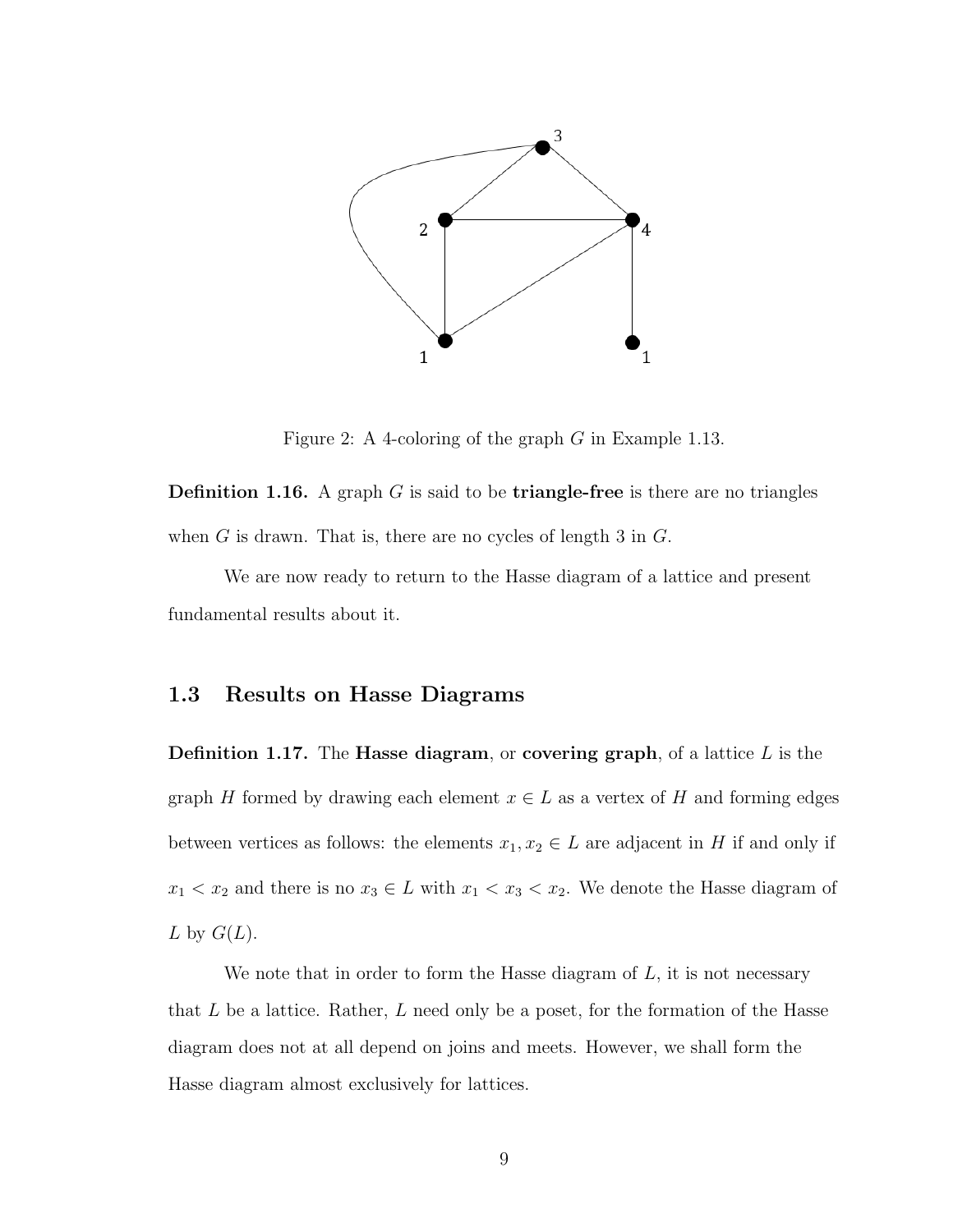The next proposition follows immediately from the defnition of the Hasse diagram.

**Proposition 1.18.** The Hasse diagram of a lattice  $L$  is triangle-free.

*Proof.* Suppose to the contrary that there exists a triangle in  $G(L)$ , that is, there exists a cycle  $C = \{x, y, z, x\}$  of length 3 in  $G(L)$  with distinct elements x, y, and z. We may assume without loss of generality that  $x < y < z$ . But then  $x \le y \le z \le x$ so that by antisymmetry and transitivity we have  $x = y = z$ , contradicting the  $\Box$ assumption that these elements are distinct.

The graph  $K_r$  has chromatic number r, and thus it is simple to create a graph of high chromatic number. However,  $K_r$  has many triangles for  $r \geq 3$ , so the fact that the Hasse diagram of a lattice is triangle-free may, at frst glance, seem to limit the chromatic number. The following result from Béla Bollobás [1] quickly puts this notion to rest. In our proof we use the same argument as Bollobás but give extra detail and clarity.

**Theorem 1.19** (Bollobás). Given a natural number k there is a lattice L whose Hasse diagram has chromatic number greater than  $k$ .

*Proof.* Let H be a graph of finite order and  $\chi(H) = k + 1$ , and choose H so that  $g(H) > 4k$  (such graphs exist via Paul Erdős [3]). We construct a lattice L containing H as a subgraph so that by Proposition 1.15,  $\chi(G(L)) \geq \chi(H)$ . Let  $V_i = \{x \in$ H| x is colored with i in H $\}$ ,  $1 \leq i \leq k+1$ . Define a partial order on  $V = \bigcup_{i=1}^{k+1} V_i$ as follows. Put  $x \leq y$  if  $x = y$  or there exists a path of increasing color classes from x to y, that is, if there exists a sequence  $S = \{x = x_0, x_1, x_2, ..., x_n = y\}$ with the property that for all  $x_i, x_j \in S$ , if  $i < j$  and  $x_i \in V_{i'}$  and  $x_j \in V_{j'}$ , then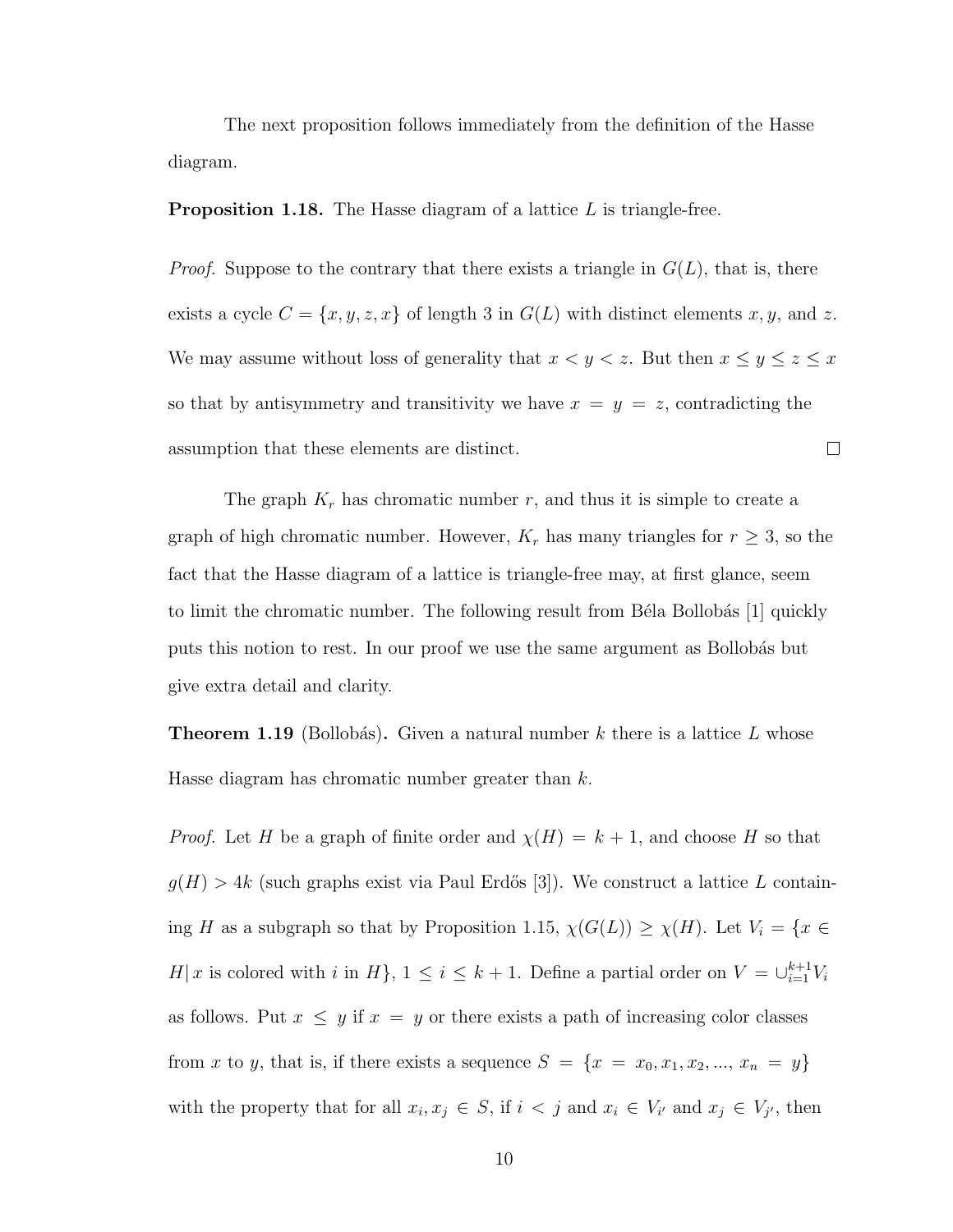$i' < j'$ . It is straightforward to show that this ordering on V makes V into a poset. We now show that if any pair of elements in  $V$  have an upper or lower bound, then they have a supremum or infimum. Let  $x_1, x_2 \in V$ , and suppose there exist distinct elements  $y_1, y_2 \in V$  such that  $y_1$  and  $y_2$  are both minimum elements greater than both  $x_1$  and  $x_2$ . Thus for  $1 \leq i \leq 2$  and  $1 \leq j \leq 2$ ,  $x_i$  is adjacent to  $y_j$  in H so that there exists a path of increasing color classes from  $x_i$  to  $y_j$ . Since each such path is of increasing color classes and there are  $k+1$  color classes, each of these 4 paths has length no more than k. But then there exists a cycle beginning at  $x_1$  with length no more than 4k, contradicting the fact that  $g(H) > 4k$ . Thus any pair of elements in V with an upper bound has a supremum, and an analogous argument shows that any pair of elements in  $V$  with a lower bound has an infimum. Add the two elements 0 and 1 to V to form  $L = V \cup \{0, 1\}$ . Now every pair of elements in L has a supremum or infimum so that L is a lattice. We now show that H is a subgraph of L. To do this, we show that every vertex of H is in L and that two adjacent vertices in H are adjacent in  $G(L)$ . First,  $L = H \cup \{0, 1\}$ , so every vertex of H is in L. Now suppose a and b are adjacent in  $H$ . Thus a and b belong to different color classes, say  $a \in V_i$  and  $b \in V_j$  with  $i < j$ . Thus there is a path of length 1 of increasing color classes from a to b in H so that  $a < b$  in L. Now a and b are adjacent in  $G(L)$  if and only if there does not exist  $c \in L$  with  $a < c < b$ . We show by contradiction that no such c exists. If there exists  $c \in L$  with  $a < c < b$ , then c cannot be 0 or 1. Thus  $c \in H$ . Since  $a < c$  and  $c < b$ , there exist paths of increasing color classes from a to c and from c to b in  $H$ , and these paths both have length at most k since there are  $k+1$  distinct color classes. Thus there is a cycle in H beginning at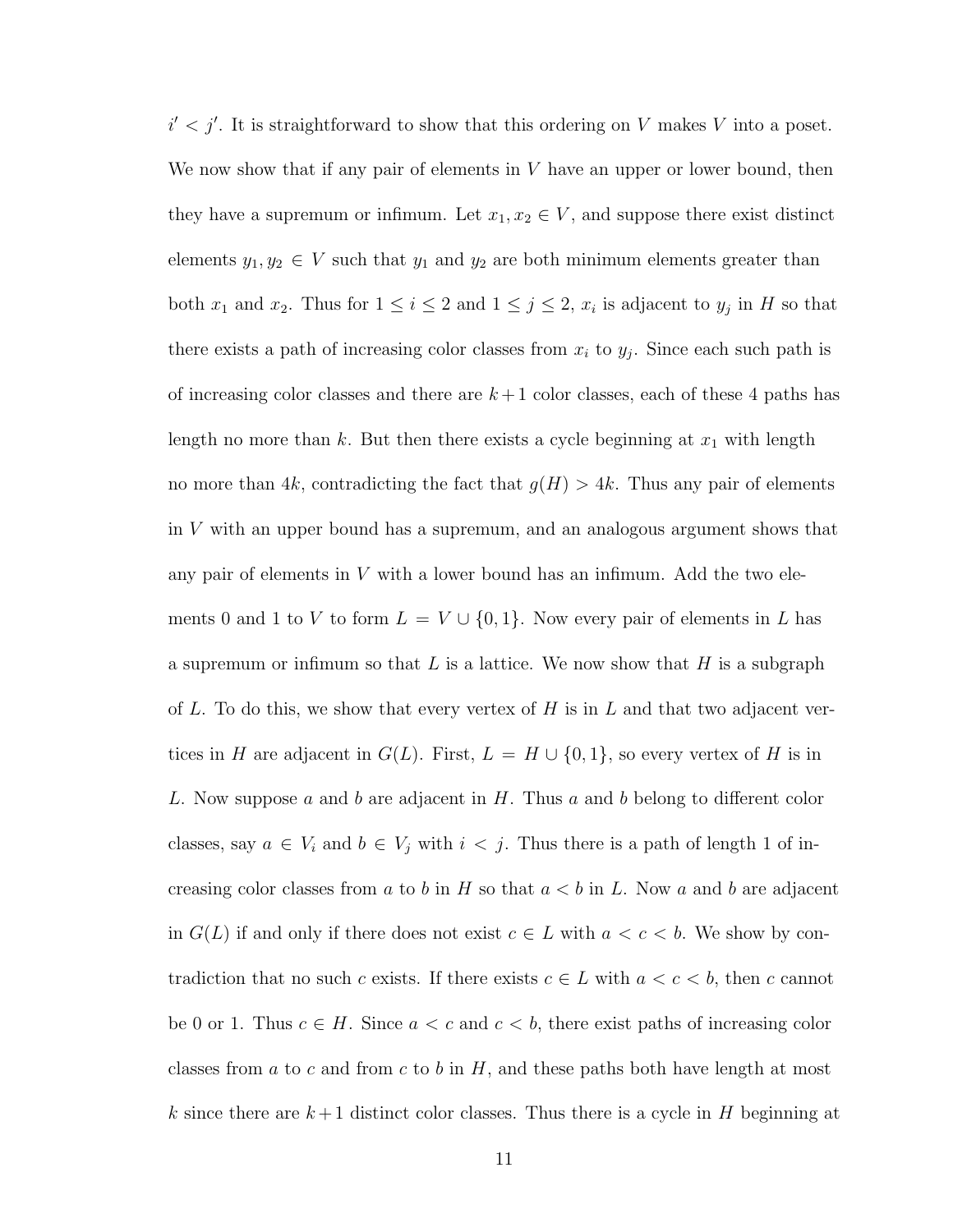a with length at most  $2k + 1$ , contradicting the fact that  $g(H) > 4k$ . Thus no such  $c \in L$  exists, and a and b are adjacent in  $G(L)$ .  $\Box$ 

Bollobás's theorem affirms that lattices may have arbitrarily high chromatic numbers. It is natural to ask if this theorem can be strengthened further to subgroup lattices: that is, can subgroup lattices have arbitrarily chromatic numbers? While the answer to this question is unknown for fnite groups, we will show that infnite groups may have subgroup lattices of arbitrarily high chromatic number. We must first consider the notion of an **algebraic** lattice.

**Definition 1.20.** An element x in a lattice L is called **compact** if  $x \leq \vee_{i \in I} y_i$ implies that there is a finite subset  $J \subseteq I$  such that  $x \leq \vee_{j \in J} y_j$ . A complete lattice is called **algebraic** if every element  $z \in L$  is a join of compact elements in L.

**Proposition 1.21.** A finite lattice  $L$  is algebraic.

*Proof.* We will show that L is complete and that every element of L is compact so that, trivially, every element of  $x \in L$  can be represented as the join  $x = x \vee 0$ . Let  $A \subseteq L$  with  $A \neq \emptyset$ . Since L is finite, so is A. We induct on the order of A. Since L is a lattice, the result holds when  $|A| = 2$ . Now assume  $|A| = n$  and that the result holds for all natural numbers  $k < n$ . Write  $A = \bigcup_{i=1}^n a_i$ . By the induction hypothesis the set  $\{a_1, a_2, ..., a_{n-1}\}$  has a join  $b \in L$ , and by associativity the join of A can be written as  $b \vee a_n$ , which is an element of L since it is the join of 2 members of L. An analogous argument shows that every subset of  $L$  also has a meet in  $L$  so that L is complete. Showing that every  $x \in L$  is compact is trivial: for if  $x = \bigcup_{i \in I} y_i$  for a subset  $I \subseteq L$ , then x is immediately seen to be compact since any subset of L is finite. Now  $x = x \vee 0$  is the join of compact elements in L so that L is algebraic.  $\Box$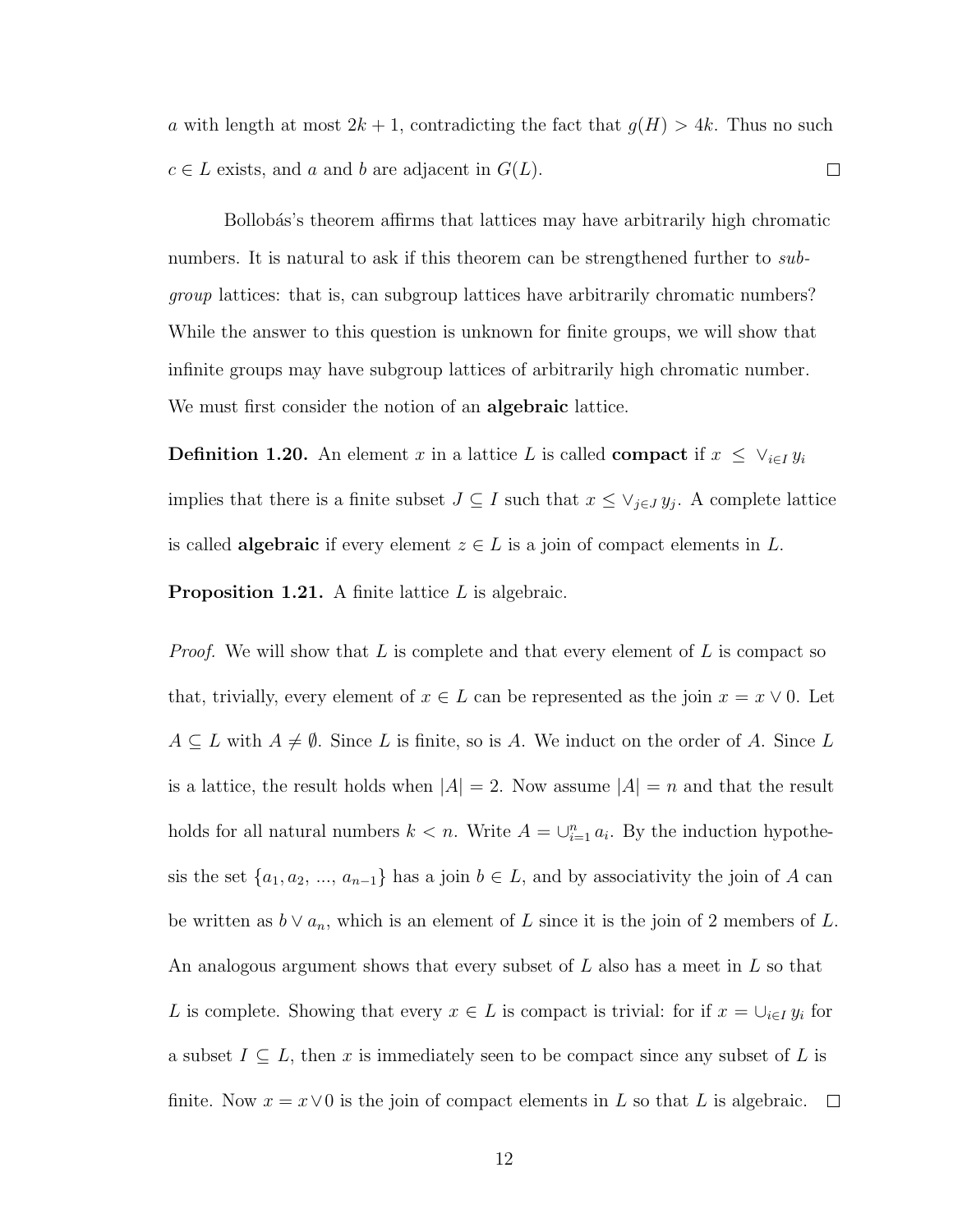**Definition 1.22.** For a poset S and a subset  $I \subseteq S$ , I is said to be an interval of S if for all  $x, y \in I$  and any  $z \in L$  with  $x \le z \le y$ , then  $z \in I$ .

The next theorem is from Jiří Tůma in  $[9]$ .

**Theorem 1.23** (Tůma). Every algebraic lattice is isomorphic to an interval in the subgroup lattice of an infnite group.

Combining Tuma's result with that of Bollobas, we obtain an interesting theorem.

Theorem 1.24. There exist infnite groups whose subgroup lattices have arbitrarily high chromatic number.

*Proof.* From Bollobás we obtain a finite lattice L such that  $G(L)$  is of arbitrarily high chromatic number. We know that  $L$  is algebraic by Proposition 1.21. By Tuma an isomorphic copy of  $L$  can be found as an interval in the subgroup lattice of an infinite group G. Thus the subgroup lattice of G contains  $G(L)$  as a subgraph so that by Proposition 1.15, the subgroup lattice of G has a chromatic number at least as large as that of  $G(L)$ .  $\Box$ 

Having seen that infnite groups can have subgroup lattices of arbitrarily high chromatic number, it is desirable to examine the chromatic numbers of the subgroup lattices of fnite groups. Indeed, this is the focus of Section 2. Before then, we consider a few more important results relating to the chromatic number of the Hasse diagram of a lattice.

**Definition 1.25.** Let L be a finite lattice and  $x, y \in L$ . A chain from x to y is a sequence  $\{x = x_0, x_1, x_2, ..., y = x_n\}$  of elements in L where  $x = x_0 < x_1$  $x_2 < \ldots < y = x_n$ . The **length** of a chain is n, that is, one less than the number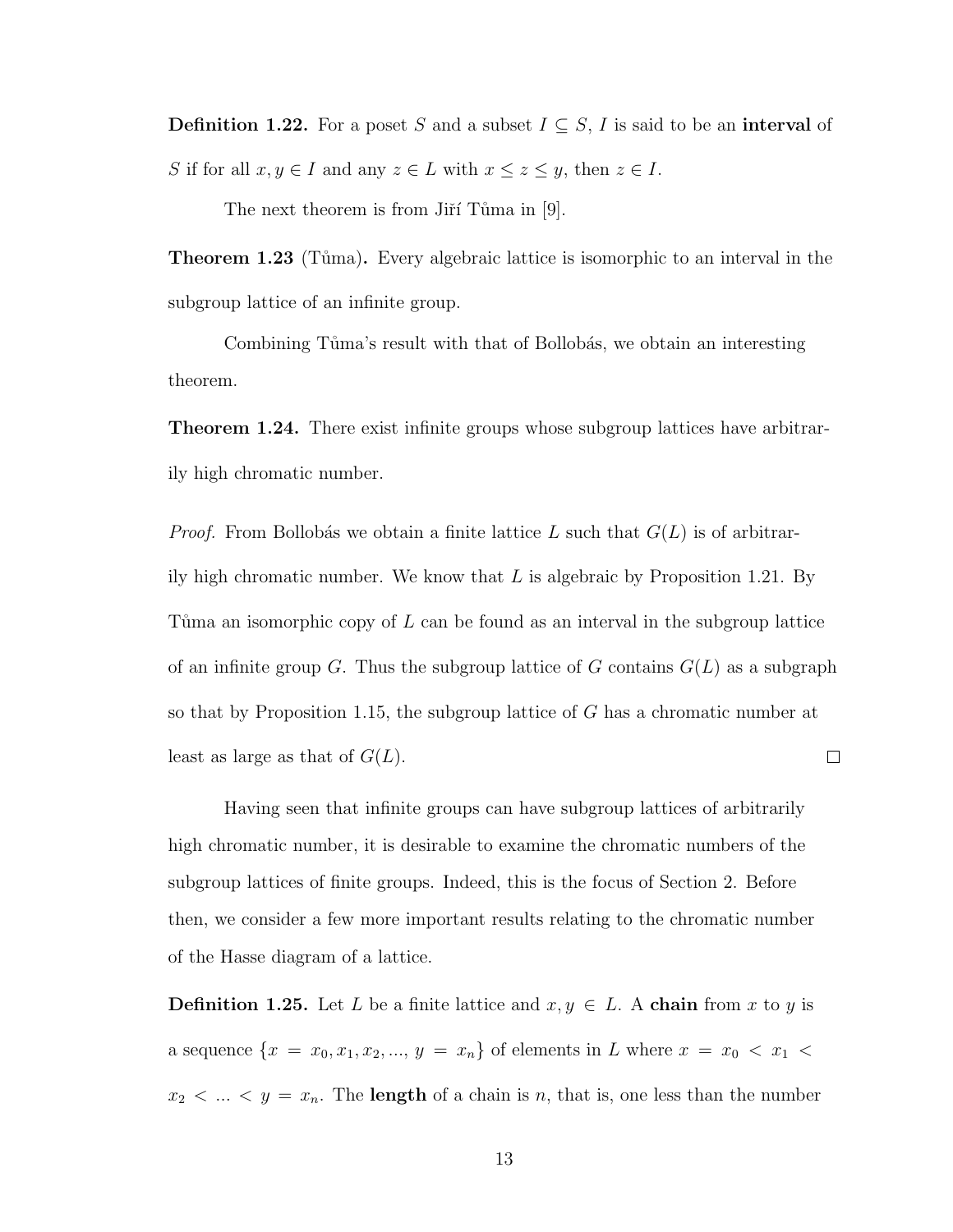of elements in the chain. A chain is said to be **maximal** if for all  $1 \leq i \leq n$ ,  $x_{i-1}$ and  $x_i$  are adjacent in the Hasse diagram of L. If for any two elements  $x, y \in L$ , the length of every maximal chain from  $x$  to  $y$  is the same, we say that  $L$  satisfies the **Jordan-Dedekind chain condition, or JDCC.** If the length of every maximal chain from x to y has the same parity, we say that L satisfies the **mod 2 JDCC**.

It is clear that every fnite lattice satisfying the JDCC also satisfes the mod 2 JDCC. Thus Propositions 1.26, 1.27, and 1.28 below apply to lattices which satisfy the JDCC.

**Proposition 1.26.** If a finite lattice L satisfies the mod 2 JDCC, then  $G(L)$  is bipartite.

*Proof.* Since L is finite, it is bounded by Proposition 1.6. Thus it has a minimal element 0. For  $x \in L$ , color x as follows. Choose a maximal chain from 0 to x of length n. If n is odd, color x with 1; if n is even, color x with 2. Since L satisfies the mod 2 JDCC, the length of every maximal chain from 0 to x has the same parity so that the coloring of x is independent of the chosen maximal chain. We now show that no two adjacent elements have the same color. Suppose  $x$  and  $y$ are adjacent and without loss of generality that  $x < y$ . Choose a maximal chain  $C = \{0 = x_0, x_1, ..., x_m = x\}$  from 0 to x of length m. Since x and y are adjacent, the maximal chain  $D = \{0 = x_0, x_1, ..., x_m = x, x_{m+1} = y\}$  from 0 to y containing C has length  $m + 1$ , which is not of the same parity as m. Now again using the mod 2 JDCC, every maximal chain from 0 to y has the same parity as  $m + 1$ . Thus x and y are colored differently, and  $G(L)$  is bipartite.  $\Box$ 

The next proposition says that in order to show that a fnite lattice satisfes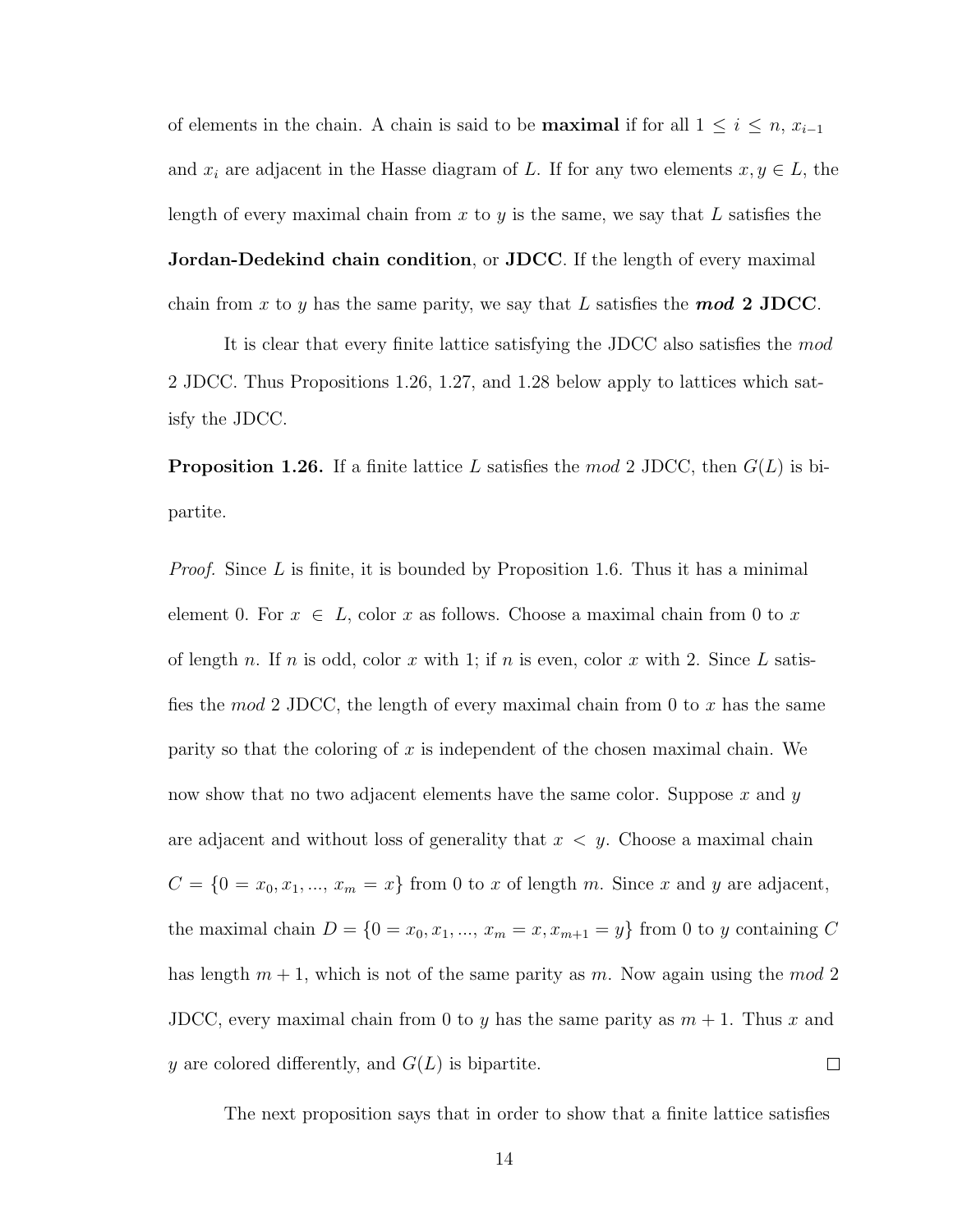the  $mod 2$  JDCC, it suffices only to show that the length of every maximal chain from 0 to 1 has the same parity.

**Proposition 1.27.** For a finite lattice  $L$ , if the length of every maximal chain from 0 to 1 has the same parity, then L satisfes the mod 2 JDCC.

*Proof.* We prove the contrapositive. Suppose  $L$  does not satisfy the mod 2 JDCC, that is, suppose that for  $x < y$  there exist maximal chains  $B = \{x = b_0, b_1, ..., b_m = 1\}$ y} and  $B' = \{x = b'_0, b'_1, ..., b'_n = y\}$  from x to y with lengths m and n of opposite parities. Choose a maximal chain  $A = \{0 = a_0, a_1, ..., a_j = x\}$  from 0 to x and a maximal chain  $C = \{y = c_0, c_1, ..., c_k = 1\}$  from y to 1. Now consider the two chains  $D$  and  $D'$  from 0 to 1 given by

$$
D = \{0 = a_0, a_1, \dots, a_j = x = b_0, b_1, \dots, b_m = y = c_0, c_1, \dots, c_k = 1\}
$$

$$
D' = \{0 = a_0, a_1, ..., a_j = x = b'_0, b'_1, ..., b'_n = y = c_0, c_1, ..., c_k = 1\}.
$$

It is clear that D and D' are both maximal chains from 0 to 1, and since  $m$  and n are of opposite parity,  $D$  and  $D'$  have lengths of opposite parity. Thus not all maximal chains from 0 to 1 have lengths of the same parity.

 $\Box$ 

We conclude this section by giving a complete characterization of lattices whose Hasse diagrams are bipartite.

**Proposition 1.28.** Let L be a finite lattice. Then  $G(L)$  is bipartite if and only if L satisfies the mod 2 JDCC.

*Proof.* Proposition 1.26 establishes that if L satisfies the mod 2 JDCC, then  $G(L)$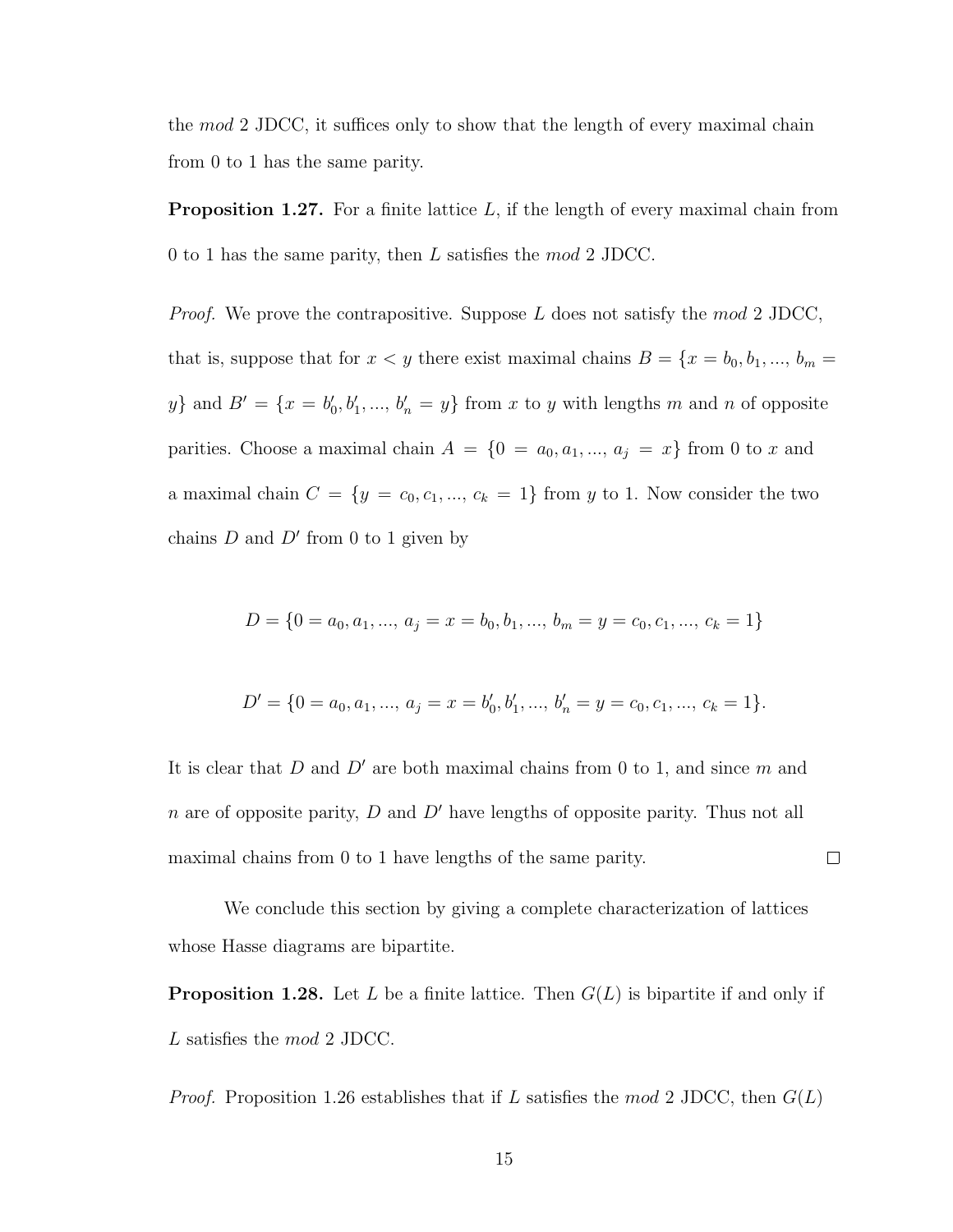is bipartite. To show the converse, suppose to the contrary that  $L$  does not satisfy the mod 2 JDCC but  $G(L)$  is bipartite. So there exist maximal chains  $A = \{x =$  $x_0, x_1, ..., x_m = y$  and  $A' = \{x = x'_0, x'_1, ..., x'_n = y\}$  from x to y of lengths m and n, respectively, of opposite parity. Suppose without loss of generality that x is colored with 1 and m is odd (so that n is even). Since A is maximal and  $G(L)$  is bipartite,  $x_i$  and  $x_{i+1}$  are colored oppositely for all  $0 \le i \le m-1$ ; in particular, y is colored with 2. But since A' is maximal,  $x'_i$  and  $x'_{i+1}$  are colored oppositely for all  $0 \leq i \leq n-1$ ; in particular,  $x'_{n-1}$  is colored with 2. But then  $x'_{n-1}$  and y are adjacent elements both colored with 2, contradicting the fact that  $G(L)$  is bipartite.

 $\Box$ 

We are now ready to begin our primary investigation, which is to determine the chromatic numbers of certain subgroup lattices.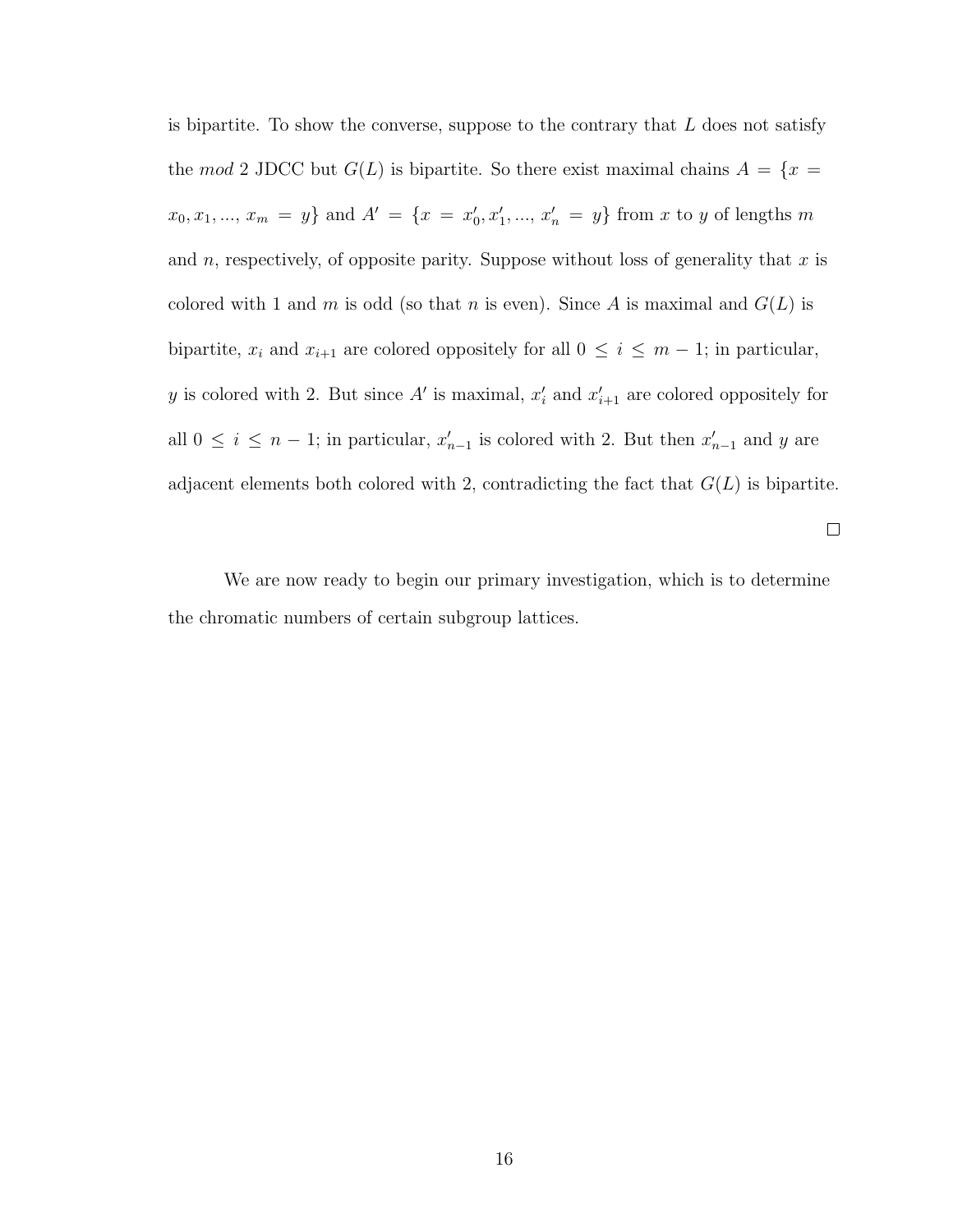#### <span id="page-24-0"></span>2. CHROMATIC NUMBERS OF SUBGROUP LATTICES

In this section we will study the relationship between certain classes of groups and the chromatic numbers of the Hasse diagrams of their respective subgroup lattices, providing many proofs and counterexamples. We assume a basic knowledge of group theory and introduce some deeper group theoretic concepts throughout the section.

A word on notation: we use  $C_n$  to denote the cyclic group of order n as opposed to  $Z_n$ . Furthermore, for a group G, for brevity we shall say "the subgroup lattice of G has chromatic number  $k$ " to mean that the Hasse diagram of the subgroup lattice of  $G$  has chromatic number  $k$ .

## <span id="page-24-1"></span>2.1 Supersolvable Groups

**Definition 2.1.** A group G with  $G \neq 1$  is called **simple** if the only normal subgroups of  $G$  are 1 and  $G$ .

**Definition 2.2.** For a group  $G$ , a sequence of subgroups

$$
1 = G_0 \le G_1 \le G_2 \le \dots \le G_k = G,
$$

where  $G_i \trianglelefteq G_{i+1}$  and  $G_{i+1}/G_i$  is simple for all  $0 \leq i \leq k-1$ , is called a **com**position series of G. The quotients  $G_{i+1}/G_i$  are called composition factors of G.

**Proposition 2.3.** Every simple abelian group G is isomorphic to  $C_p$  for some prime p.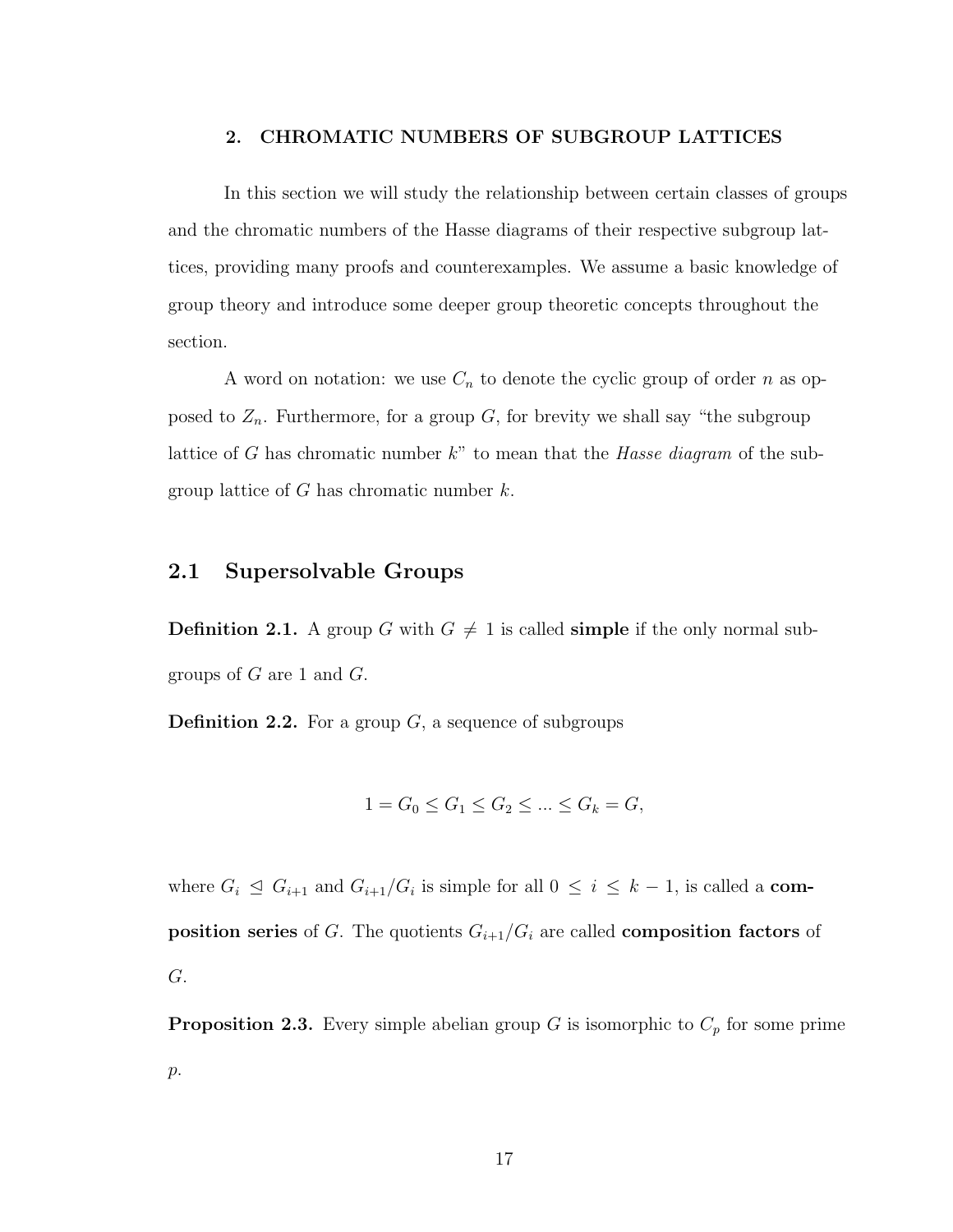*Proof.* Since G is abelian, every subgroup of G is normal in G. But since G is simple, it has only two normal subgroups, namely 1 and  $G$ , and it follows that  $G$  has only these two subgroups. In particular, for every nonidentity element  $x \in G$ , we have that  $\langle x \rangle = G$  so that G is cyclic. It cannot be the case that G is the infinite cyclic group since this group has an infnite number of distinct subgroups. Thus G is a finite cyclic group. For every prime  $p$  dividing  $|G|$ , Cauchy's theorem gives that G has a subgroup of order p. But since the only nontrivial subgroup of  $G$  is  $G$  itself, it follows that G has prime order and is hence isomorphic to  $C_p$  for some prime p.  $\Box$ 

**Example 2.4.** Consider the group  $G = C_{12} = \langle t \rangle$  and its subgroup lattice pictured in Figure 3. Since G is abelian, every subgroup  $H \leq G$  is normal within any subgroup containing  $H$ . Thus we obtain the following three composition series of G:

> $\{1\} \trianglelefteq \langle t^4 \rangle \trianglelefteq \langle t^2 \rangle \trianglelefteq G$  $\{1\} \trianglelefteq \langle t^6 \rangle \trianglelefteq \langle t^2 \rangle \trianglelefteq G$  $\{1\} \trianglelefteq \langle t^6 \rangle \trianglelefteq \langle t^3 \rangle \trianglelefteq G.$

We note that these are the only composition series of  $G$ . For example, the series  $\{1\} \subseteq \langle t^4 \rangle \subseteq G$  is not a composition series of G since the quotient  $K = G/\langle t^4 \rangle$  is not simple: K is abelian since G is abelian, and by Lagrange's theorem  $|K|=12/3=4$ . But by Proposition 2.3, if  $K$  were simple, it would have prime order, so we conclude that  $K$  is not simple and the series is not a composition series. Furthermore,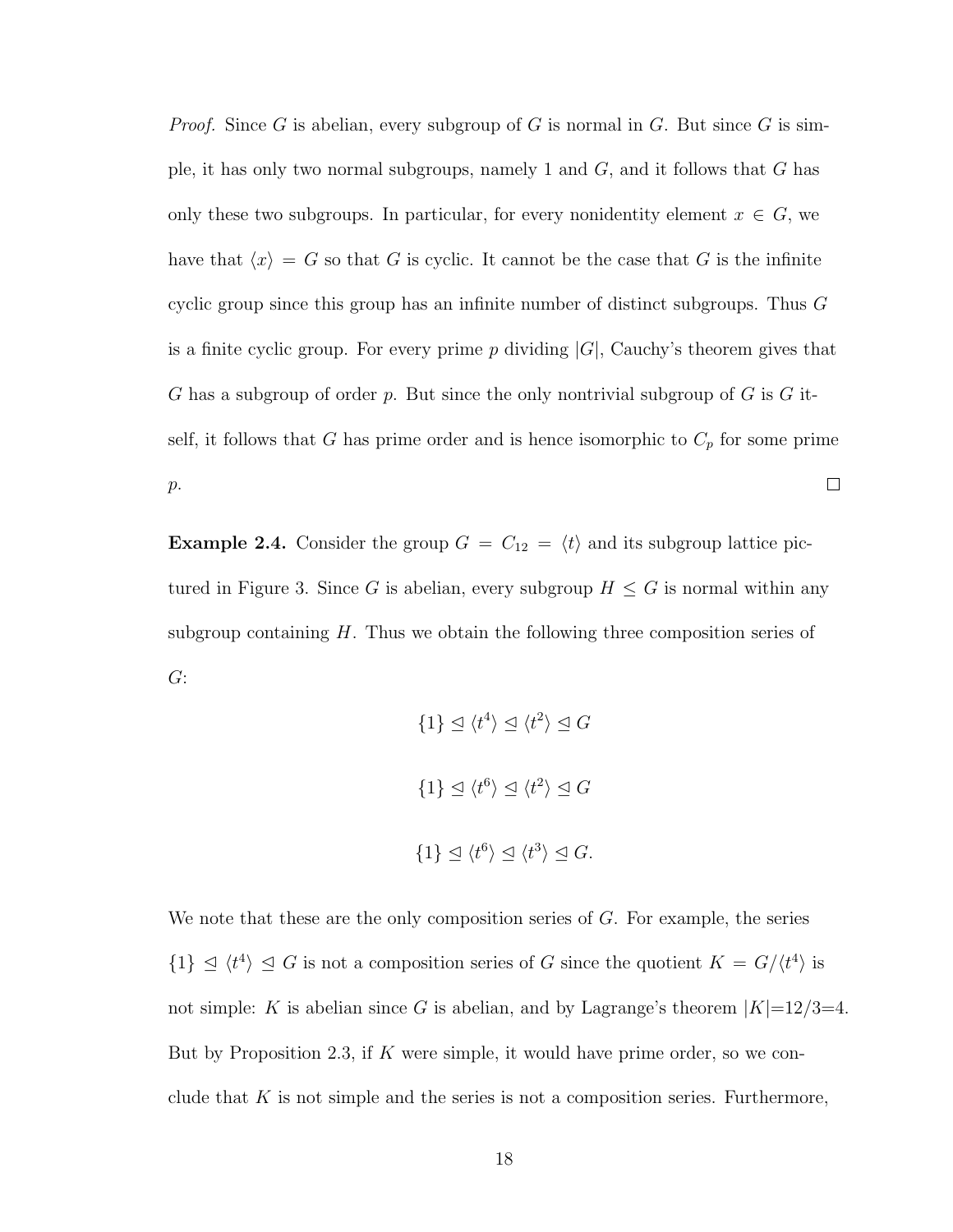

Figure 3: The subgroup lattice of  $C_{12}$ .

note that each of the composition series of G, when viewed as a chain from 1 to G, has length 3; and that in each composition series there are two factors of order 2 and one factor of order 3. These observations anticipate the next theorem, the proof of which is omitted and the reader referred to [2, § 3.4].

**Theorem 2.5** (Jordan–Hölder). Let G be a finite group with  $G \neq 1$ . Then

- 1) G has a composition series and
- 2) The composition factors in a composition series are unique, that is, if there are two composition series

$$
1 = N_0 \le N_1 \le \dots \le N_r = G, \quad 1 = M_0 \le M_1 \le \dots \le M_s = G
$$

of G, then  $r = s$  and there exists a permutation  $\pi$  of  $\{0, 1, ..., r - 1\}$  such that  $M_{\pi(i)+1}/M_{\pi(i)} \cong N_{i+1}/N_i$  for all  $0 \le i \le r-1$ .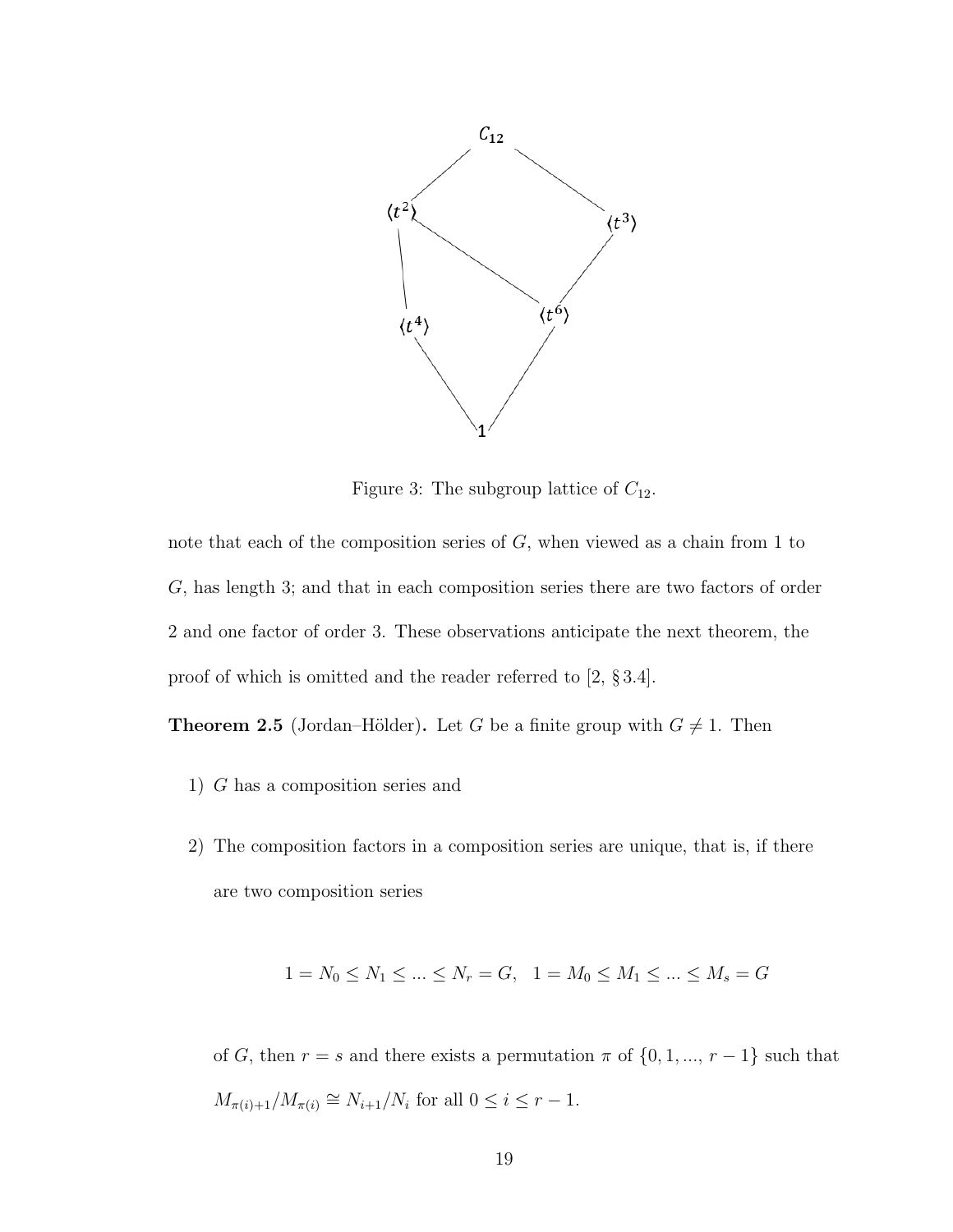The Jordan-Hölder theorem is analgous to the Fundamental Theorem of Arithmetic: the composition series of a fnite group plays the role of the prime factorization of an integer, and the composition factors play the role of the prime factors. However, an important break in the analogy is worth mentioning. If one is given the numbers  $p_1^{a_1}, p_2^{a_2}, \ldots, p_n^{a_n}$ , then certainly the product  $\prod_{i=1}^n p_i^{a_i}$  is a unique integer. On the other hand, a given list of composition factors may not, up to isomorphism, determine a unique group. To see this, observe that the nonisomorphic groups  $C_4$  and  $V_4$  both have exactly the same composition factors, namely two  $C_2$ 's.

For us, the Jordan-Hölder theorem will serve as an important tool in analyzing the Hasse diagram of the subgroup lattice of a group. Its use is illustrated in Proposition 2.7.

It is worthwhile to mention that a maximal chain in a subgroup lattice does not necessarily correspond to a composition series of the group. To demonstrate this, consider the group A<sub>4</sub>. This group has a maximal chain  $1 \le \langle (1\ 2\ 3) \rangle \le A_4$ , but  $\langle (1\,2\,3) \rangle$  is not normal in  $A_4$  since

$$
[(1\,2)(3\,4)](1\,2\,3)[(1\,2)(3\,4)]^{-1} = (2\,1\,4) \notin \langle (1\,2\,3) \rangle.
$$

(See the subgroup lattice of  $A_4$  in Figure 4, Section 2.2.) Hence this maximal chain is not a composition series.

**Definition 2.6.** A group finite  $G$  is said to be **solvable** if there exists a sequence of subgroups

$$
1 = G_0 \trianglelefteq G_1 \trianglelefteq \dots \trianglelefteq G_k = G
$$

where for all  $0 \leq i \leq k-1$ , the quotient group  $G_{i+1}/G_i$  is abelian and  $G_i \trianglelefteq G$  for all  $0 \leq i \leq k$ .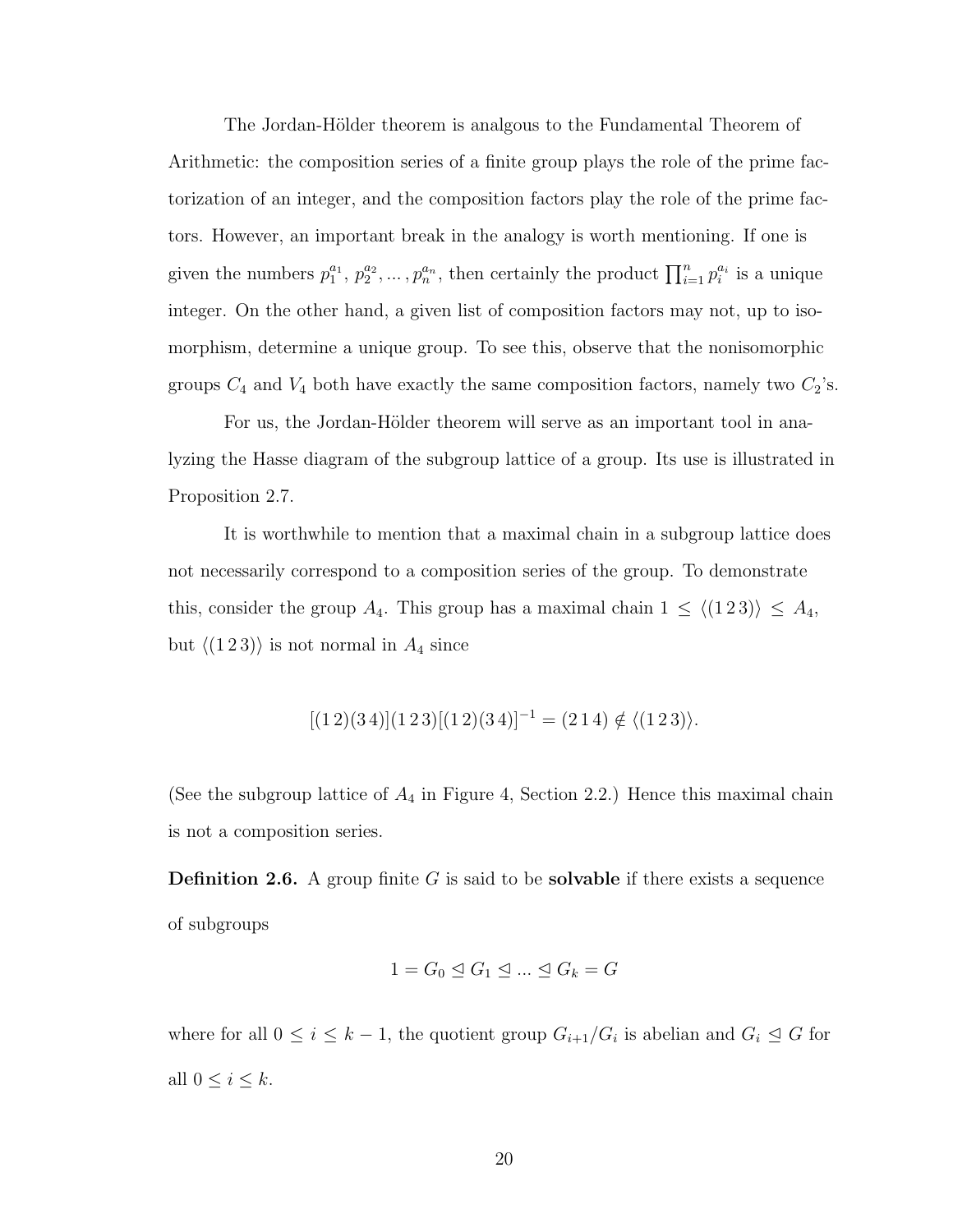It is known that there are 18 infnite families of fnite simple groups as well as 26 other finite simple groups not belonging to any of these families  $[2, §3.4]$ . As shown in Proposition 2.3, there is only one family of simple abelian groups, namely the cyclic groups of prime order. The next proposition shows that fnite solvable groups are exactly the groups whose composition factors consist only of cyclic groups of prime order.

**Proposition 2.7.** A finite group  $G$  is solvable if and only if all of its composition factors are of prime order.

*Proof.* If all of the composition factors of the finite group  $G$  are of prime order, then any composition series of  $G$  (which exists by the Jordan–Hölder theorem) has cyclic, and hence abelian, factors. Thus  $G$  is solvable. For the converse, suppose  $G$ is solvable. So there exists a series

$$
1 = G_0 \trianglelefteq G_1 \trianglelefteq \dots \trianglelefteq G_r = G \tag{2.1}
$$

with  $G_{i+1}/G_i$  abelian for all  $0 \leq i \leq r-1$ . We show that we can refine this series such that each factor is isomorphic to a  $C_p$ . If  $G_{i+1}/G_i$  is simple, then by Proposition 2.3 it is isomorphic to a  $C_p$ , and no refinement is needed. If  $G_{i+1}/G_i$  is not simple, then by the Jordan–Hölder theorem there is a series

$$
\overline{1} = G_i/G_i = \overline{K_0} \trianglelefteq \overline{K_1} \trianglelefteq \dots \trianglelefteq \overline{K_j} = G_{i+1}/G_i
$$

with each  $K_{i+1}/K_i$  simple for all  $0 \leq i \leq j-1$ . Since  $G_{i+1}/G_i$  is abelian, so is each  $K_i$  and hence each  $K_{i+1}/K_i$ . Thus  $K_{i+1}/K_i$  is simple abelian and therefore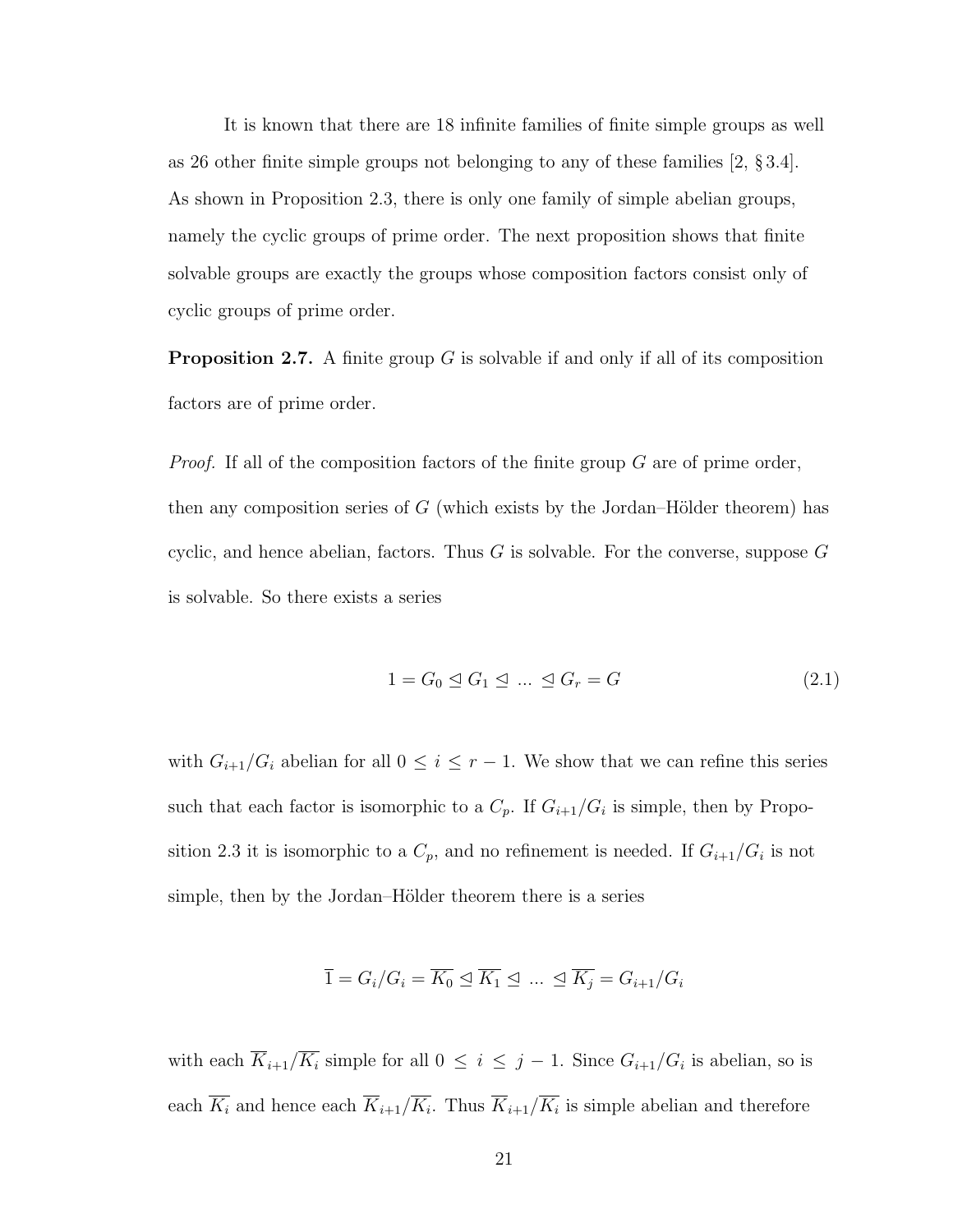isomorphic to a  $C_p$ . Now by the Lattice Isomorphism theorem, there is a series

$$
G_i = K_0 \leq K_1 \leq \dots \leq G_{i+1} = K_j,\tag{2.2}
$$

and by the Third Isomorphism theorem  $K_{i+1}/K_1 \cong \overline{K}_{i+1}/\overline{K_i}$ . Thus  $K_{i+1}/K_i$  is isomorphic to a  $C_p$ . Now inserting equation (2) into equation (1) for each  $G_{i+1}/G_i$ that is not a  $C_p$  gives a composition series of G in which each factor has prime order.  $\Box$ 

A fnite solvable group has a chain

$$
1 = G_0 \trianglelefteq G_1 \trianglelefteq \dots \trianglelefteq G_k = G
$$

where for all  $0 \leq i \leq k-1$ , the quotient group  $G_{i+1}/G_i$  is abelian and  $G_i \trianglelefteq G$ for all  $0 \leq i \leq k$ . By Proposition 2.7 we may refine this chain further so that each quotient  $G_{i+1i}$  is cyclic. However, when doing such a refinement there is no guarantee that each subgroup remains normal in  $G$ . Finite solvable groups that possess a chain in which each quotient is cyclic and each subgroup in the chain is normal in the original group are given a special name.

**Definition 2.8.** A group finite  $G$  is said to be **supersolvable** if there exists a sequence

$$
H_0 \trianglelefteq H_1 \trianglelefteq \dots \trianglelefteq H_s = G
$$

with  $H_{i+1}/H_i$  cyclic and  $H_i \leq G$  for all  $0 \leq i \leq s-1$ .

We will show that every fnite supersolvable group has a bipartite subgroup lattice. To do this we will mostly follow the development of supersolvable groups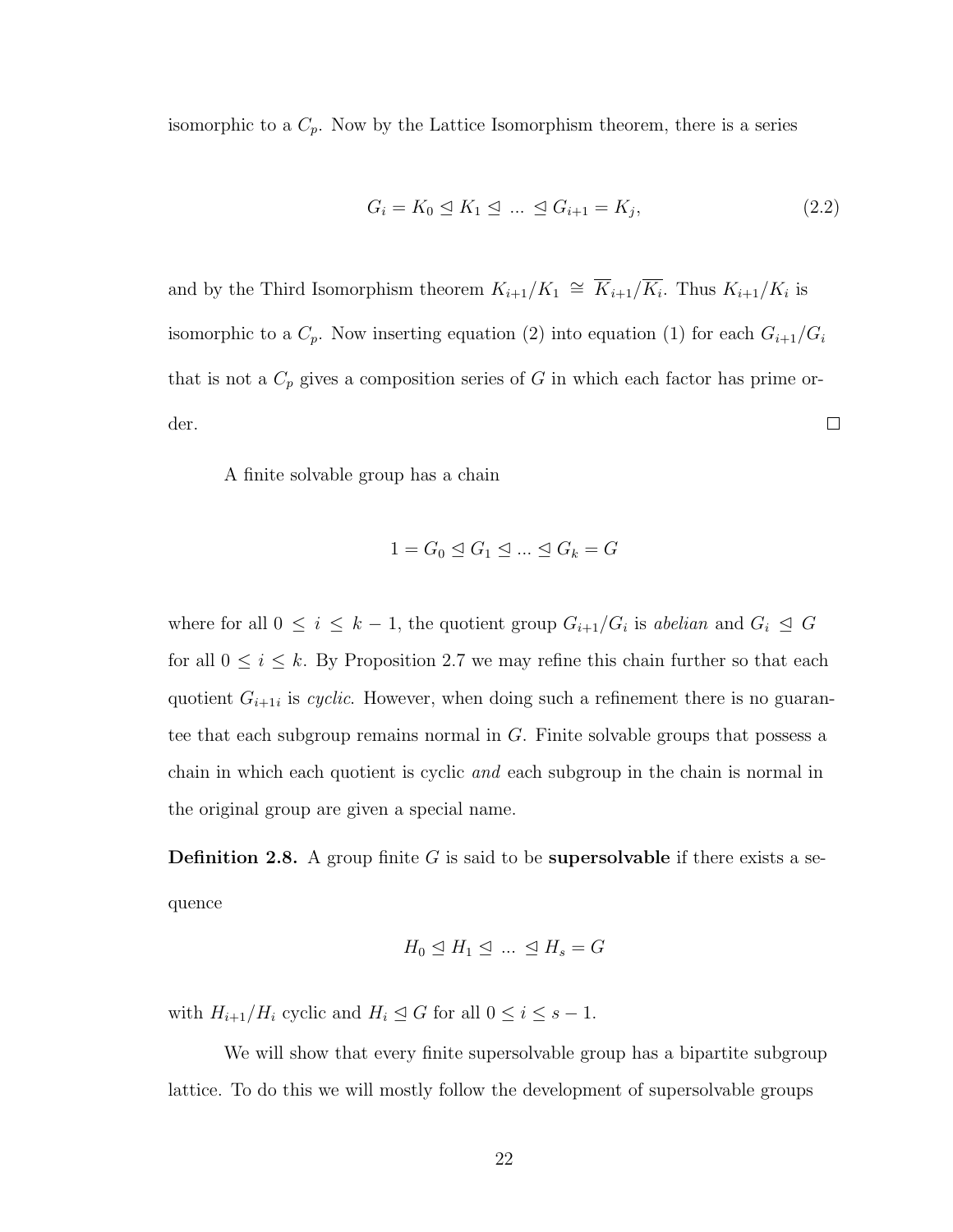by Marshall Hall in [§ 10.5 [3]], restricting our attention only to fnite supersolvable groups.

**Proposition 2.9.** A finite supersolvable group  $G$  has a series

$$
1 = B_0 \trianglelefteq B_1 \trianglelefteq \dots \trianglelefteq B_k = G
$$

with the factor group  $B_{i+1}/B_i$  isomorphic to a  $C_p$  for all  $0 \leq i \leq k-1$ .

Proof. The result follows immediately from the observation that every finite supersolvable group is solvable and the application of Proposition 2.11.  $\Box$ 

Proposition 2.10. Any subgroup of a supersolvable group is supersolvable.

*Proof.* Suppose G is supersolvable and  $H \leq G$ . So there exists a series

$$
1 = G_0 \trianglelefteq G_1 \trianglelefteq \dots \trianglelefteq G_n = G
$$

with  $G_{i+1}/G_i$  cyclic and  $G_i \trianglelefteq G$  for all  $0 \leq i \leq n-1$ . For all  $0 \leq i \leq n$ , let  $H_i = H \cap G_i$ . Since  $G_i \subseteq G_{i+1}, H_i \subseteq H_{i+1}$ ; furthermore, for any  $a \in H_i$  and  $h \in H$ ,  $hah^{-1} \in H_i$  since  $G_i \subseteq G$ . Thus  $H_i \subseteq H$ . Hence we can show that H is supersolvable if in the series

$$
1 = H_0 \trianglelefteq H_1 \trianglelefteq \dots \trianglelefteq H_n = H
$$

each factor group is cyclic. Note that we may assume without loss of generality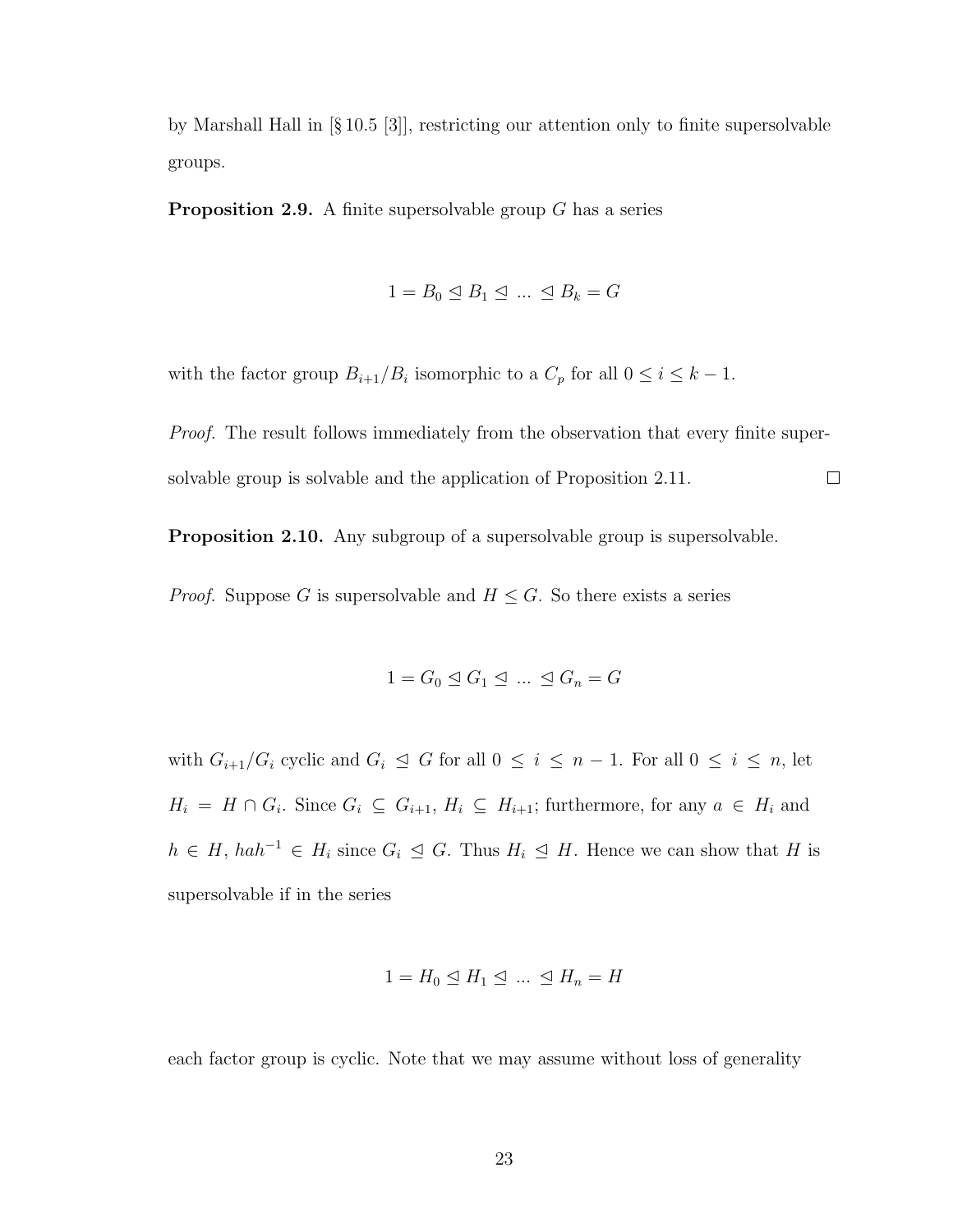that  $H_i \neq H_j$  whenever  $i \neq j$ . Now

$$
H_{i+1}/H_i = (H \cap G_{i+1})/(H \cap G_{i+1}) \cap G_i \cong (H \cap G_{i+1})G_i/G_i
$$

by the Diamond Isomorphism theorem, and the latter group is a subgroup of the cyclic group  $G_{i+1}/G_i$  since  $(H \cap G_{i+1})G_i \leq G_{i+1}$ . Thus  $H_{i+1}/H_i$  is isomorphic to a subgroup of a cyclic group and is therefore cyclic.  $\Box$ 

Recall that if  $H \leq G$  and  $K \leq G$ , then the set HK is defined as  $HK =$  $\{hk \mid h \in H, k \in K\}.$  We mention here a couple of well-known results about HK that will be useful for our next theorem. The reader is referred to [2,  $\S 3.2$ ] for proofs of these results.

**Proposition 2.11.** Let H and K be subgroups of a group G. Then

1) If 
$$
H \in N_G(K)
$$
 or  $K \in N_G(H)$ , then  $HK \leq G$ .

2) The order of the set HK is  $|HK| = \frac{|H||K|}{|H\cap K|}$  $\frac{|H||K|}{|H\cap K|}$ .

**Proposition 2.12.** In a finite supersolvable group  $G$ , any chain of distinct subgroups

$$
1 = M_0 \subseteq M_1 \subseteq \dots \subseteq M_s = G
$$

may be refned by the insertion of further subgroups:

$$
M_i = M_{i,0} \subseteq M_{i,1} \subseteq \dots \subseteq M_{i,t} = M_{i+1},
$$

where  $t = t(i)$ ,  $0 \le i \le s - 1$  such that  $M_{i,j}$  is of prime index in  $M_{i,j+1}$ .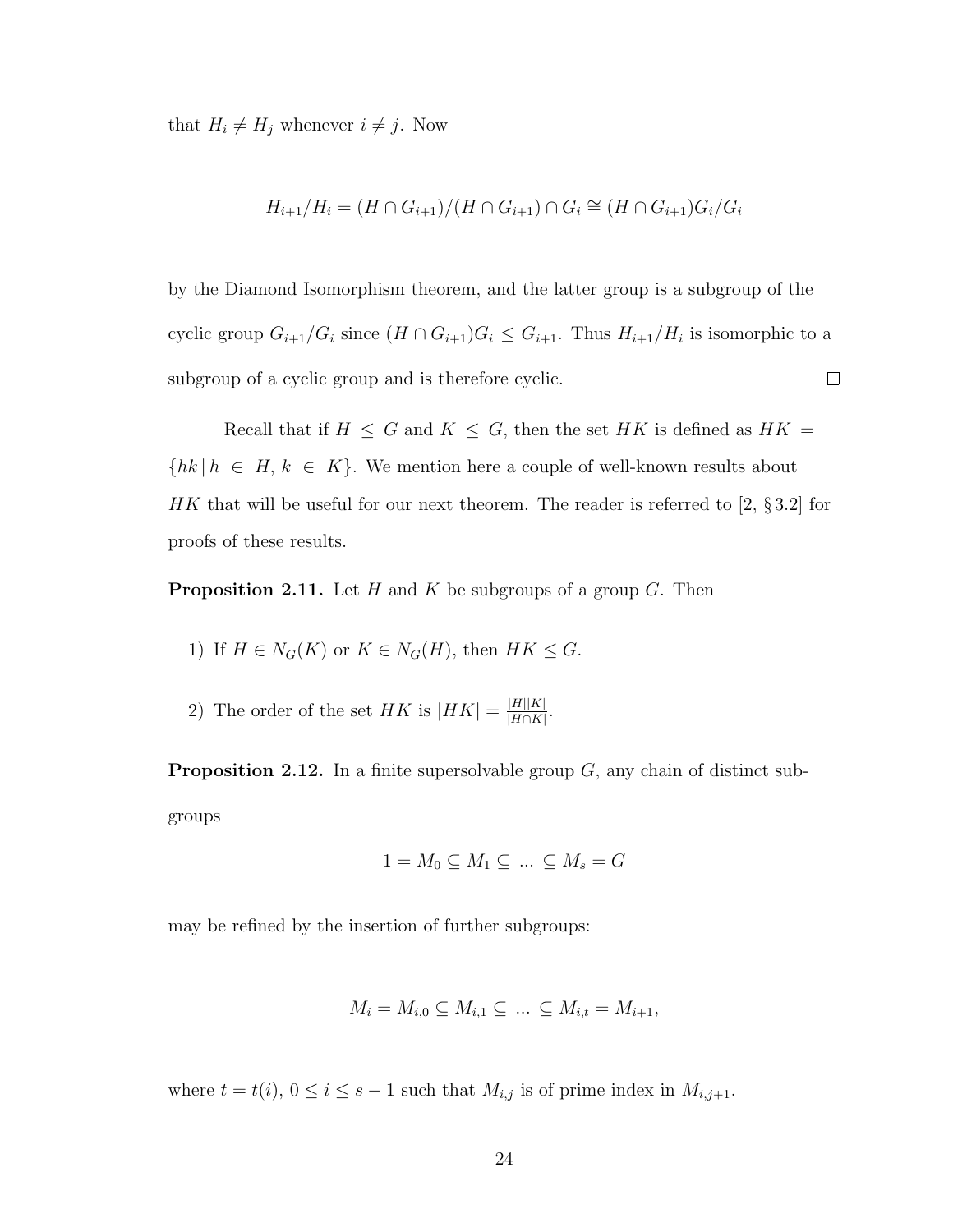*Proof.* We show that such a refinement can be made between  $M_{s-1}$  and  $M_s = G$ . Since  $M_{s-1}$  is also supersolvable by Proposition 2.10, the same argument may then be repeated to make refinements between  $M_{s-2}$  and  $M_{s-1}$ ,  $M_{s-3}$  and  $M_{s-2}$ , etc. Since  $G$  is supersolvable, there exists a series

$$
1 = A_0 \trianglelefteq A_1 \trianglelefteq \dots \trianglelefteq A_r = G
$$

with  $A_{i+1}/A_i$  cyclic, and by Proposition 2.9 we may assume that each factor has prime order. Since  $1 \subseteq M_{s-1}$  and  $M_{s-1} \neq A_r = G$ , there exists an index i such that  $A_i \subseteq M_{s-1}$  but  $A_{i+1} \nsubseteq M_{s-1}$ . If  $M_{s-1} = A_i$ , then since  $A_i = M_{s-1}$  has prime index in  $A_{i+1}$ , the chain

$$
M_{s-1} \trianglelefteq A_{i+1} \trianglelefteq \dots \trianglelefteq A_r = M_s = G
$$

is the desired refinement. So assume  $M_{s-1} \neq A_i$ . It cannot be that  $M_{s-1} = A_{i+1}$ , for this would contradict the fact that  $A_{i+1} \nsubseteq M_{s-1}$ . Thus  $M_{s-1} \neq A_{i+1}$ , and it follows that  $M_{s-1} \cap A_{i+1}$  is a proper subset of  $A_{i+1}$  containing  $A_i$ . Since  $A_i$  has prime index in  $A_{i+1}$ , Lagrange's theorem gives that  $M_{s-1} \cap A_{i+1} = A_i$ . Similarly, it cannot be that  $M_{s-1} \subseteq A_{i+1}$ , for the only proper subset of  $A_{i+1}$  containing  $A_i$ is  $A_i$ . Let  $M^* = M_{s-1}A_{i+1}$ . From Proposition 2.11 part 1),  $M^*$  is a group, and  $M^* \neq M_{s-1}$  and  $M^* \neq A_{i+1}$  since neither  $M_{s-1}$  nor  $A_{i+1}$  are subsets of the other. Now by Lagrange's theorem and Proposition 2.11 part 2), the index of  $M_{s-1}$  in  $M^*$ is

$$
[M^* : M_{s-1}] = \frac{|M^*|}{|M_{s-1}|} = \frac{|M_{s-1}||A_{i+1}|}{|A_i||M_{s-1}|} = \frac{|A_{i+1}|}{|A_i|} = [A_{i+1} : A_i],
$$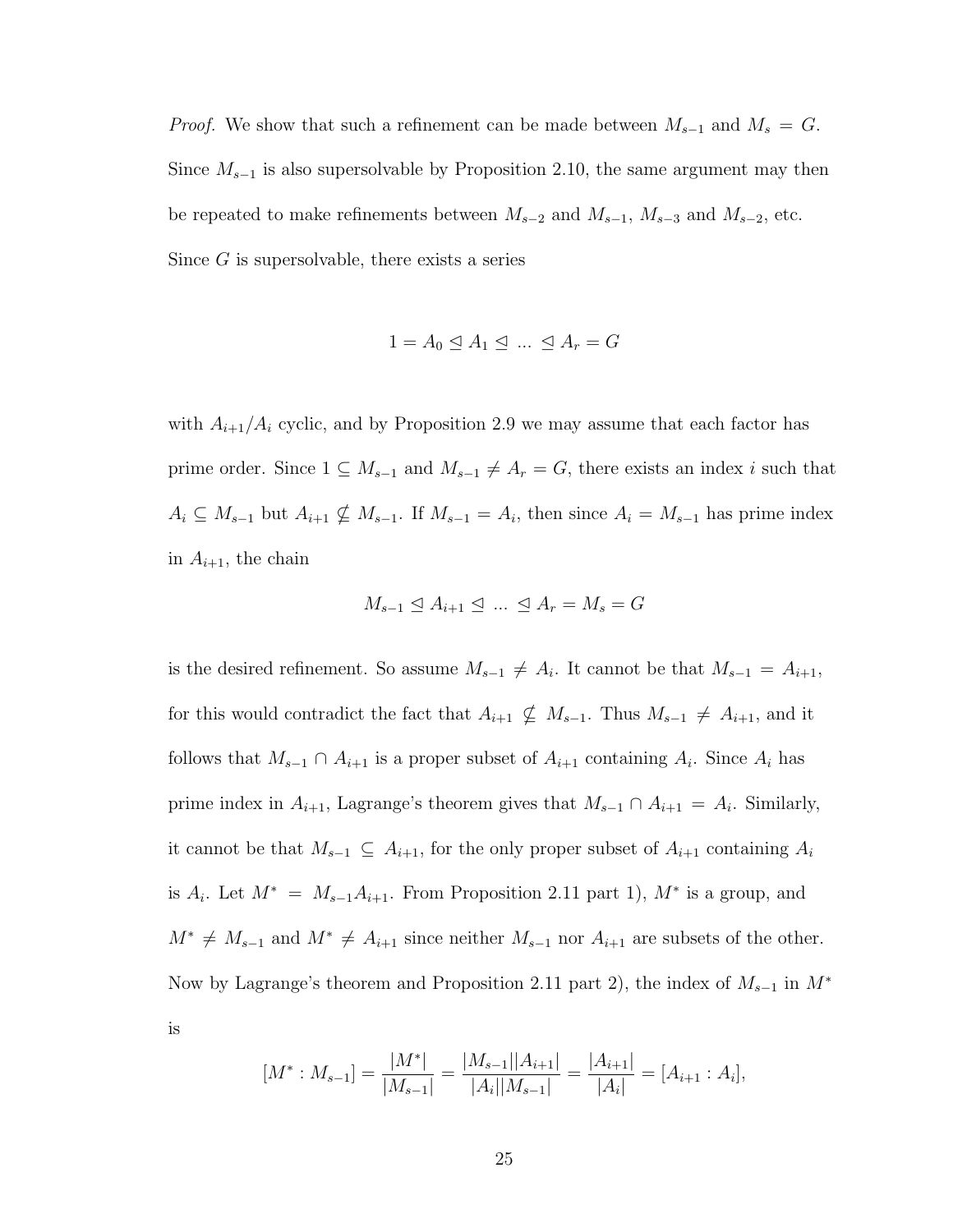and since  $A_i$  has prime index in  $A_{i+1}$ , we conclude that  $M_{s-1}$  has prime index in M<sup>∗</sup> . Now we have the series

$$
M_{s-1} \subseteq M^* \subseteq M_s = G,
$$

and if  $M^*$  does not have prime index in  $M_s = G$ , we may repeat the same construction to obtain a series

$$
M_{s-1}\subseteq M^*\subseteq\;\ldots\;\subseteq M_s=G
$$

where each group in this chain has prime index in the group immediately following. Recalling fnally that we may repeat this argument to make refnements between  $M_{s-2}$  and  $M_{s-1}$ ,  $M_{s-3}$  and  $M_{s-2}$ , etc., the proof is complete.  $\Box$ 

We are ready to prove our frst major result, which follows quickly from Proposition 2.12.

**Theorem 2.13.** The subgroup lattice of any finite supersolvable group is bipartite.

*Proof.* Let G be a finite supersolvable group of order r. We show that every maximal chain from 1 to  $G$  in the subgroup lattice of  $G$  has the same length so that Propositions 1.27 and 1.26 establish the result. Let

$$
1 = M_0 \subseteq M_1 \subseteq \dots \subseteq M_k = G
$$

and

$$
1 = M'_0 \subseteq M'_1 \subseteq \dots \subseteq M'_l = G
$$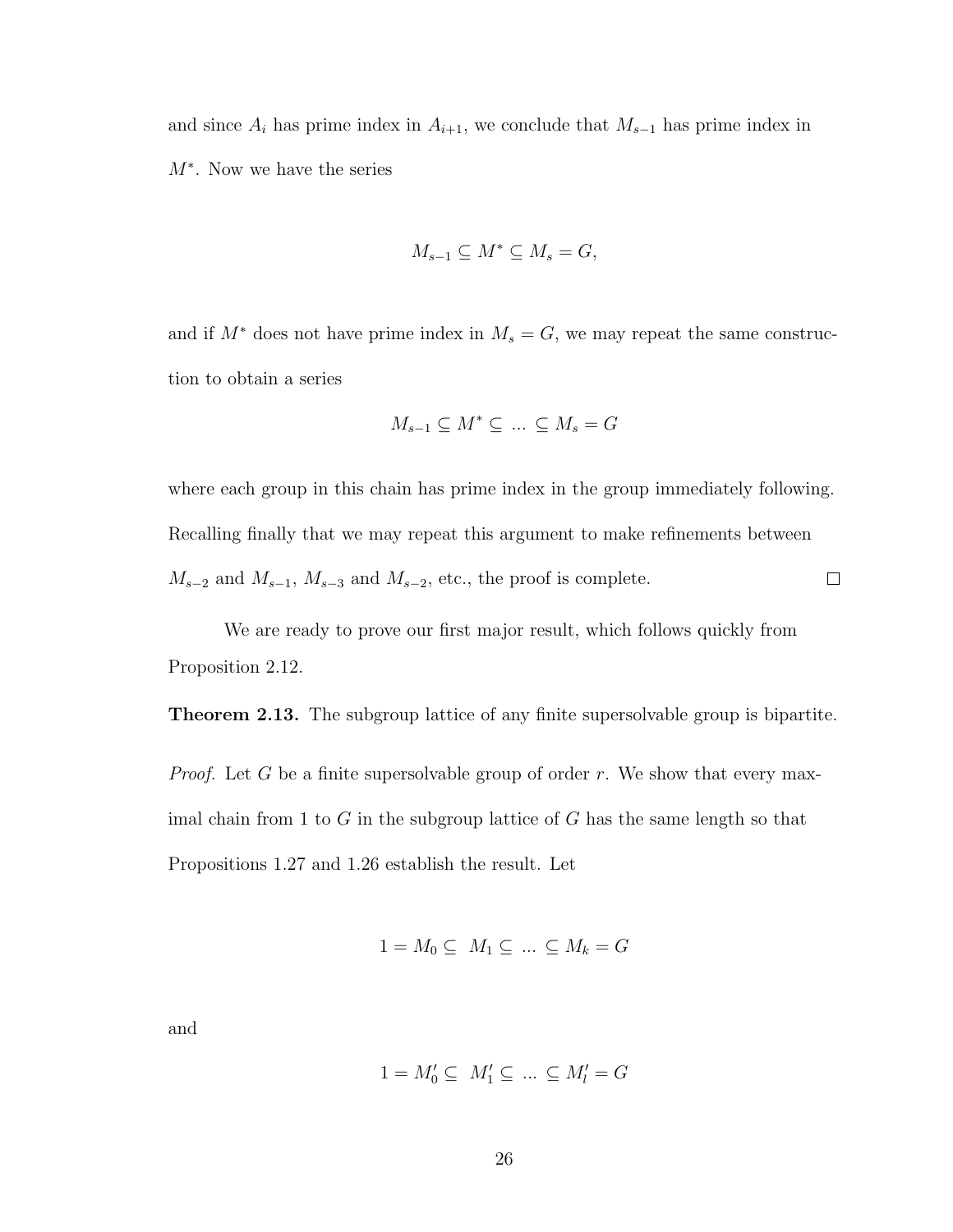be maximal chains of length k and l, respectively, in the subgroup lattice of G. We show that  $k = l$ . Proposition 2.12 guarantees that  $[M_{i+1} : M_i]$  is prime for  $0 \leq i \leq$  $k-1$  and that  $[M'_{j+1}: M'_{j}]$  is prime for  $0 \leq j \leq l-1$ . By Lagrange's theorem, we have

$$
P = \prod_{i=0}^{k-1} [M_{i+1} : M_i] = r = \prod_{j=0}^{l-1} [M'_{j+1} : M'_j] = P'.
$$

Now  $P$  and  $P'$  are both composed only of prime factors that multiply to  $r$ , and by the Fundamental Theorem of Arithmetic,  $P$  and  $P'$  must be identical up to the arrangement of their factors. Thus  $k = l$  so that every maximal chain from 1 to G has the same length.  $\Box$ 

# <span id="page-34-0"></span>2.2 CLT Groups

**Definition 2.14.** If a finite group G satisfies the converse to Lagrange's theorem, then G is said to be CLT. That is, G is CLT if G has a subgroup of order d for every positive integer d which divides  $|G|$ .

From, for example, [5, § 5.2], it is known that every fnite supersolvable group is CLT and that every CLT group is solvable; furthermore, these containments are strict. Since the subgroup lattices of all fnite supersolvable groups are bipartite, it is natural to ask whether or not the subgroup lattices of all CLT groups are bipartite. Proposition 2.16 shows that the answer to this question is negative. Before proving this, we record some helpful results, the frst of which is intuitive but foundational for our study.

**Proposition 2.15.** If H' and H are isomorphic groups and  $H \leq G$ , then the subgroup lattice of  $H'$  is contained in the subgroup lattice of  $G$  as a subgraph.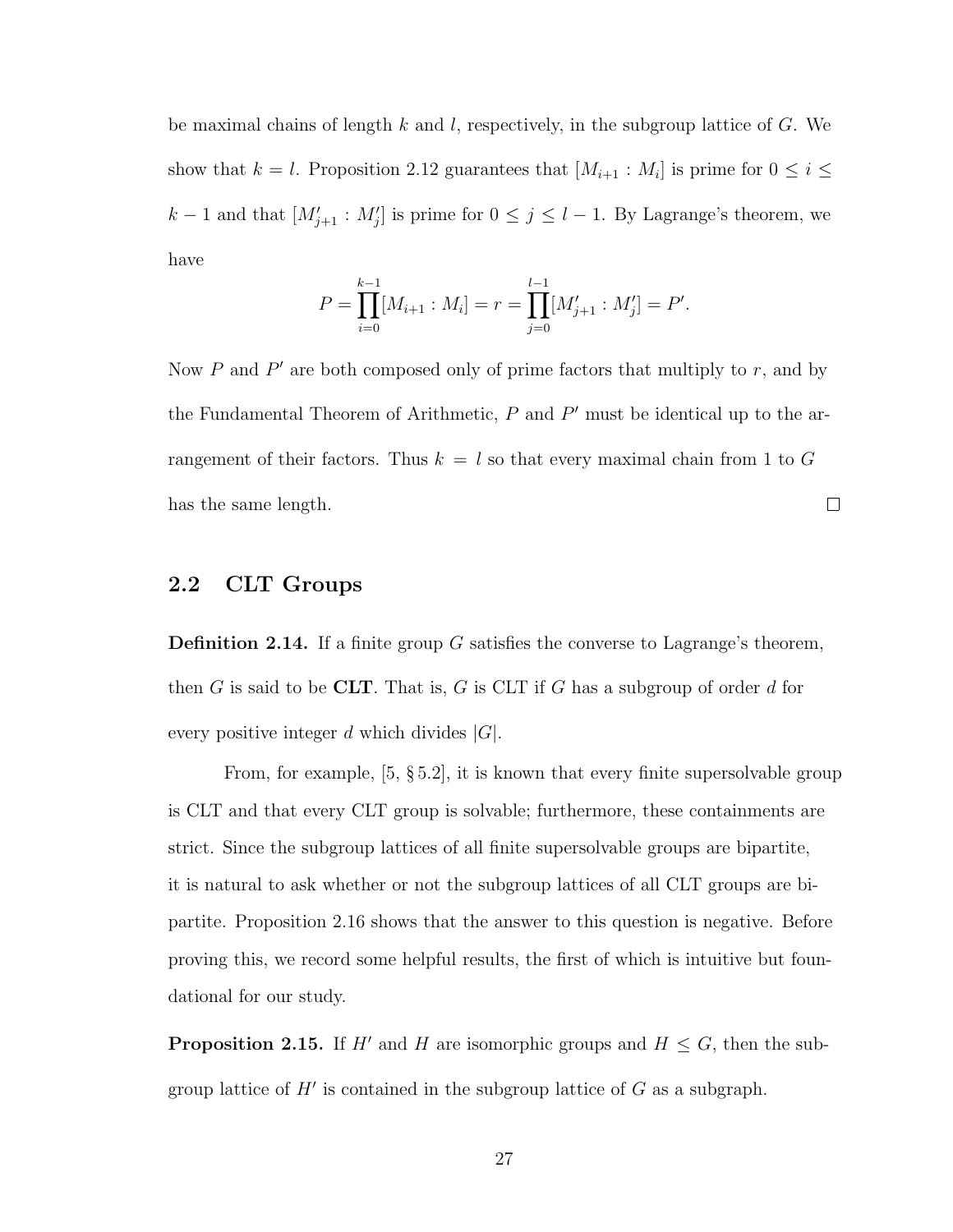*Proof.* Since  $H \cong H'$ , their subgroup lattices are identical. Thus we need only show that the subgroup lattice of  $H$  is contained in the subgroup lattice of  $G$  as a subgraph. Clearly every vertex in the subgroup lattice of  $H$  is a vertex of the subgroup lattice of G. Now suppose  $H_1$  and  $H_2$  are adjacent in the subgroup lattice of  $H$ with  $H_1 \leq H_2$ . Clearly  $H_1 \leq H_2$  in the subgroup lattice of G, and suppose to the contrary there exists  $K \leq G$  properly contained between  $H_1$  and  $H_2$  in the subgroup lattice of G. Then K is also properly contained between  $H_1$  and  $H_2$  in the subgroup lattice of  $H$  so that  $H_1$  and  $H_2$  are not adjacent in the subgroup lattice of  $H$ , a contradiction. So  $H_1$  and  $H_2$  are adjacent in the subgroup lattice of  $G$ , and the subgroup lattice of  $H$  is a subgraph of the subgroup lattice of  $G$  as desired.  $\Box$ 

**Lemma 2.16.** The subgroup lattice of  $A_4$  is not bipartite.

Proof. The maximal chains

$$
1 \le \langle (1\,2)(3\,4) \rangle \le \langle (1\,2)(3\,4), (1\,3)(2\,4) \rangle \le A_4
$$

and

$$
1 \le \langle (1\,2\,3) \rangle \le A_4
$$

have lengths of opposite parity so that the subgroup lattice of  $A_4$  is not bipartite by  $\Box$ Proposition 1.28.

The proof of Lemma 2.16 is made clear by Figure 4.

Proposition 2.17. There exist CLT groups whose subgroup lattices are not bipartite.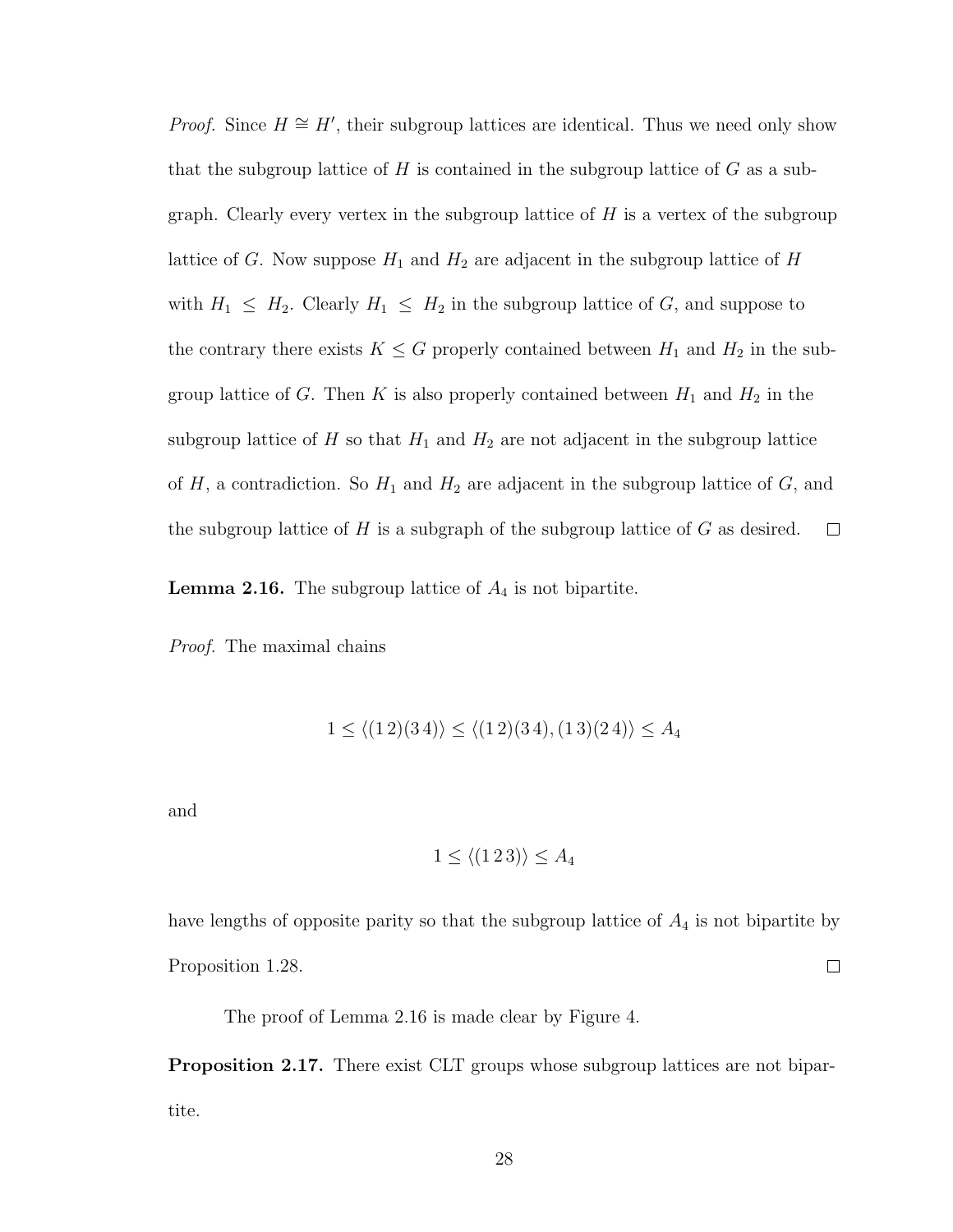

Figure 4: The subgroup lattice of  $A_4$  does not satisfy the  $mod 2$  JDCC and hence is not bipartite by Proposition 1.28.

*Proof.* We show that the group  $G = A_4 \times C_2$  is CLT but the subgroup lattice of G is not bipartite. Clearly G contains an isomorphic copy of  $A_4$  as a subgroup so that the subgroup lattice of G is not bipartite by Proposition 2.15, Lemma 2.16, and Proposition 1.15. We now show that G is CLT. It is known that  $A_4$  has subgroups of orders 1, 2, 3, 4, and 12 and that the subgroup of order 4 is isomorphic to  $C_2 \times$  $C_2$ . So G has a subgroup of order 6 that is isomorphic to  $C_3 \times C_2$ , and G has a subgroup of order 8 that is isomorphic to  $C_2 \times C_2 \times C_2$ . Clearly G has subgroups of orders 1, 2, 3, 4, 12, and 24. Thus  $G$  has subgroups of order  $d$  for every positive integer d dividing  $|G| = 24$ , so G is CLT.  $\Box$ 

## <span id="page-36-0"></span>2.3 Non-solvable Groups

We have shown that solvable groups may or may not have bipartite subgroup lattices. It is then natural to consider the chromatic numbers of subgroup lattices of groups that are not solvable. We will show that for a group that is not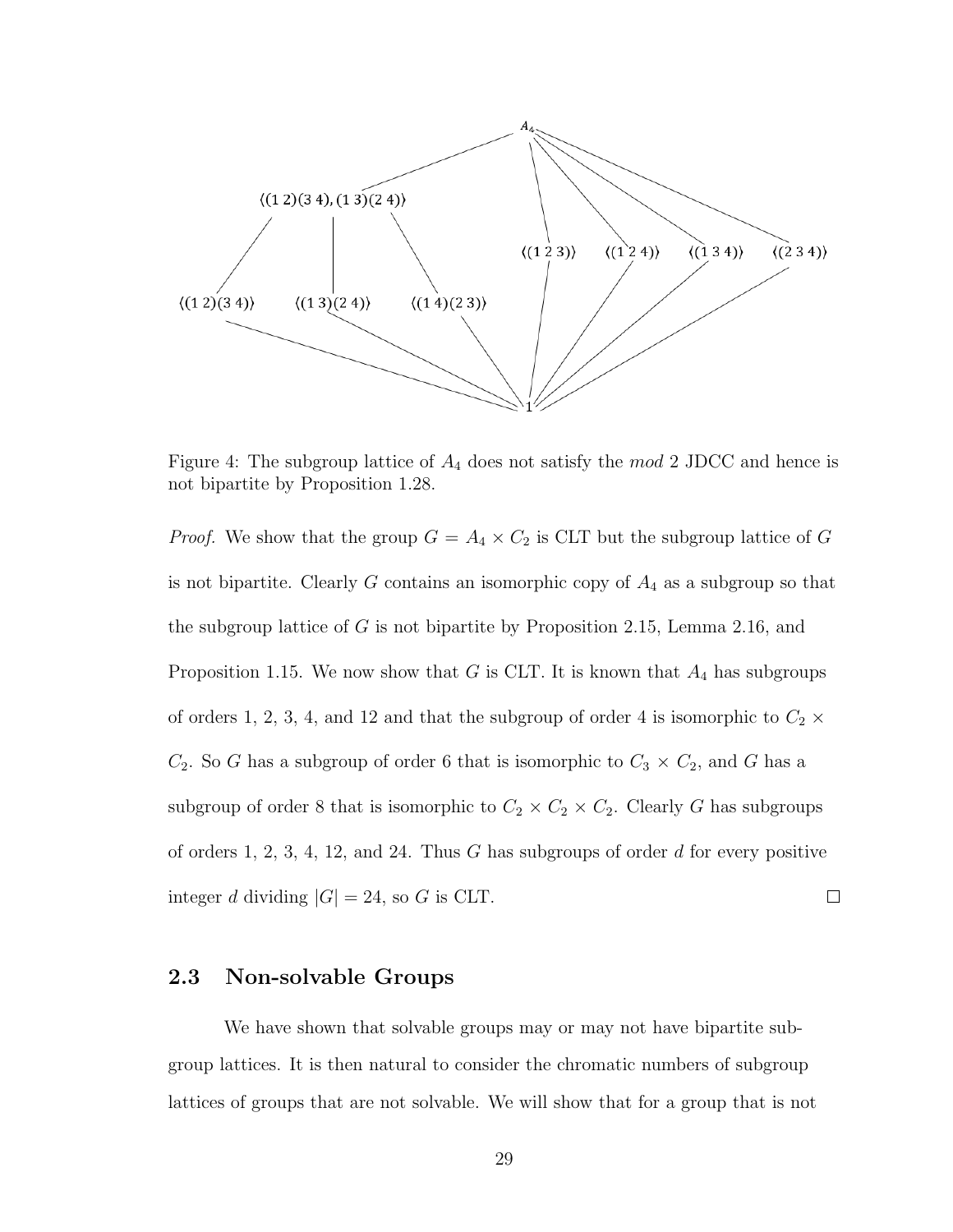solvable, the subgroup lattice may or may not be bipartite.

The next proposition generalizes Proposition 2.3.

**Proposition 2.18.** A group G is simple and solvable if and only if G is isomorphic to  $C_p$  for some prime  $p$ .

*Proof.* Clearly  $C_p$  is simple and solvable for each prime p. For the converse, suppose  $G$  is simple and solvable. Since  $G$  is solvable, there exists a sequence of subgroups

$$
1 = G_0 \trianglelefteq G_1 \trianglelefteq \dots \trianglelefteq G_k = G,
$$

where each quotient  $G_i/G_{i-1}$  is abelian. However, since G is simple, this sequence must be simply 1  $\leq G$  so that  $G/1 \cong G$  is abelian. Since G is a simple abelian group, by Proposition 2.3 G is isomorphic to  $C_p$  for some prime p.  $\Box$ 

Our main result is to exhibit an infnite family of fnite, non-solvable groups whose subgroup lattices are not bipartite. One way to show this is to show that  $A_4 \leq G$ . Then since the subgroup lattice of  $A_4$  is not bipartite (Lemma 2.16), Propositions 1.15 and 2.15 guarantee that the subgroup lattice of G is not bipartite. To show that  $A_4 \leq G$ , we will show that  $A_4$  has a non-normal Sylow 3-subgroup and a normal Sylow 2-subgroup isomorphic to  $C_2 \times C_2$ . Soon we will show that  $A_4$ is the only such group of order 12, and in doing so we will come across a useful presentation of  $A_4$ .

We recall some computational facts about  $S_n$  and  $A_n$ . The proofs of these results can be found in [2, § 3.5 and § 4.3].

#### Proposition 2.19.

1) A permutation  $\sigma \in S_n$  is even if and only if the number of cycles of even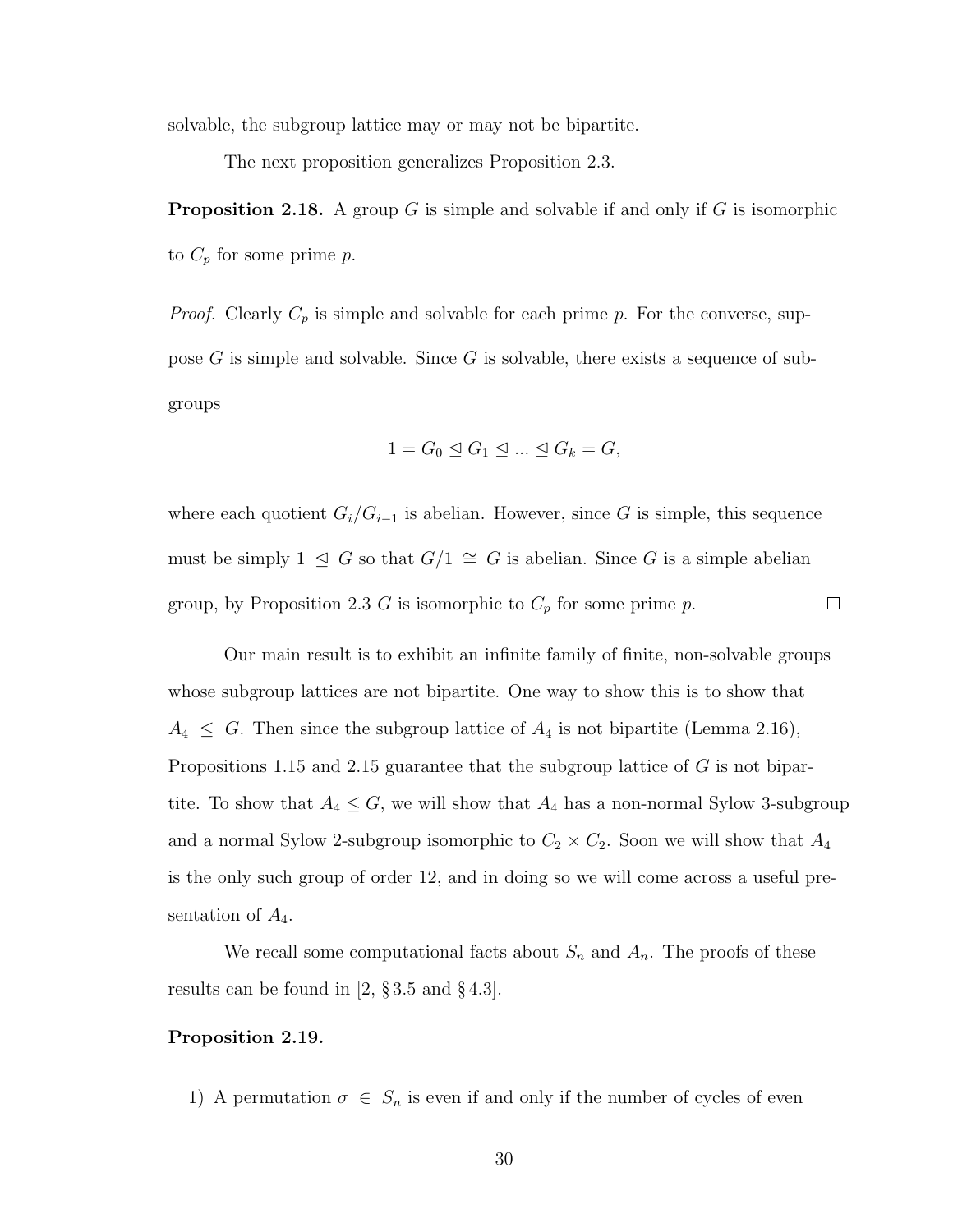length in its cycle decomposition is even.

2) Two elements are conjugate in  $S_n$  if and only if they have the same cycle type.

**Proposition 2.20.** The group  $A_4$  has a non-normal Sylow 3-subgroup isomorphic to  $C_3$  and a normal Sylow 2-subgroup isomorphic to  $C_2 \times C_2$ .

*Proof.* By Proposition 2.19 part 1), the elements  $\sigma_1 = (1\ 2\ 3)$  and  $\sigma_2 = (1\ 2\ 4)$  are in A<sub>4</sub>. It is straightforward to verify that  $|\sigma_1| = |\sigma_2| = 3$ , and computations show that

$$
[(1\,2)(3\,4)](1\,2\,3)[(1\,2)(3\,4)]^{-1} = (2\,1\,4) \notin \langle (1\,2\,3) \rangle.
$$

Thus the Sylow 3-subgroup  $\langle (1\ 2\ 3) \rangle \cong C_3$  is not normal in  $A_4$ . Similarly, the elements  $\sigma_3 = (1\,2)(3\,4)$  and  $\sigma_4 = (1\,3)(2\,4)$  are in  $A_4$ , and it is straightforward to compute that  $|\sigma_3| = |\sigma_4| = 2$  and  $\sigma_3 \sigma_4 = \sigma_4 \sigma_3 = (1\,4)(2\,3)$ . Thus the group  $H = \langle \sigma_3, \sigma_4 \rangle$  is a Sylow 2-subgroup isomorphic to  $C_2 \times C_2$ . To show that  $H \subseteq A_4$ , let  $g \in A_4$ . Then by Proposition 2.19 part 2) the elements  $g\sigma_3g^{-1}$  and  $g\sigma_4g^{-1}$  are of the same cycle type as  $\sigma_3$  and  $\sigma_4$ . However, there are only 3 elements of the cycle type  $(ab)$   $(cd)$ , namely  $\sigma_3$ ,  $\sigma_4$ , and  $\sigma_3\sigma_4$ , all of which are in H. Thus  $H \trianglelefteq A_4$  as  $\Box$ desired.

To show that  $A_4$  is the only group of order 12 with the conditions mentioned in Proposition 2.20, we introduce a method of constructing a larger group from two arbitrary groups. This construction, known as the semidirect product, is what we will now develop.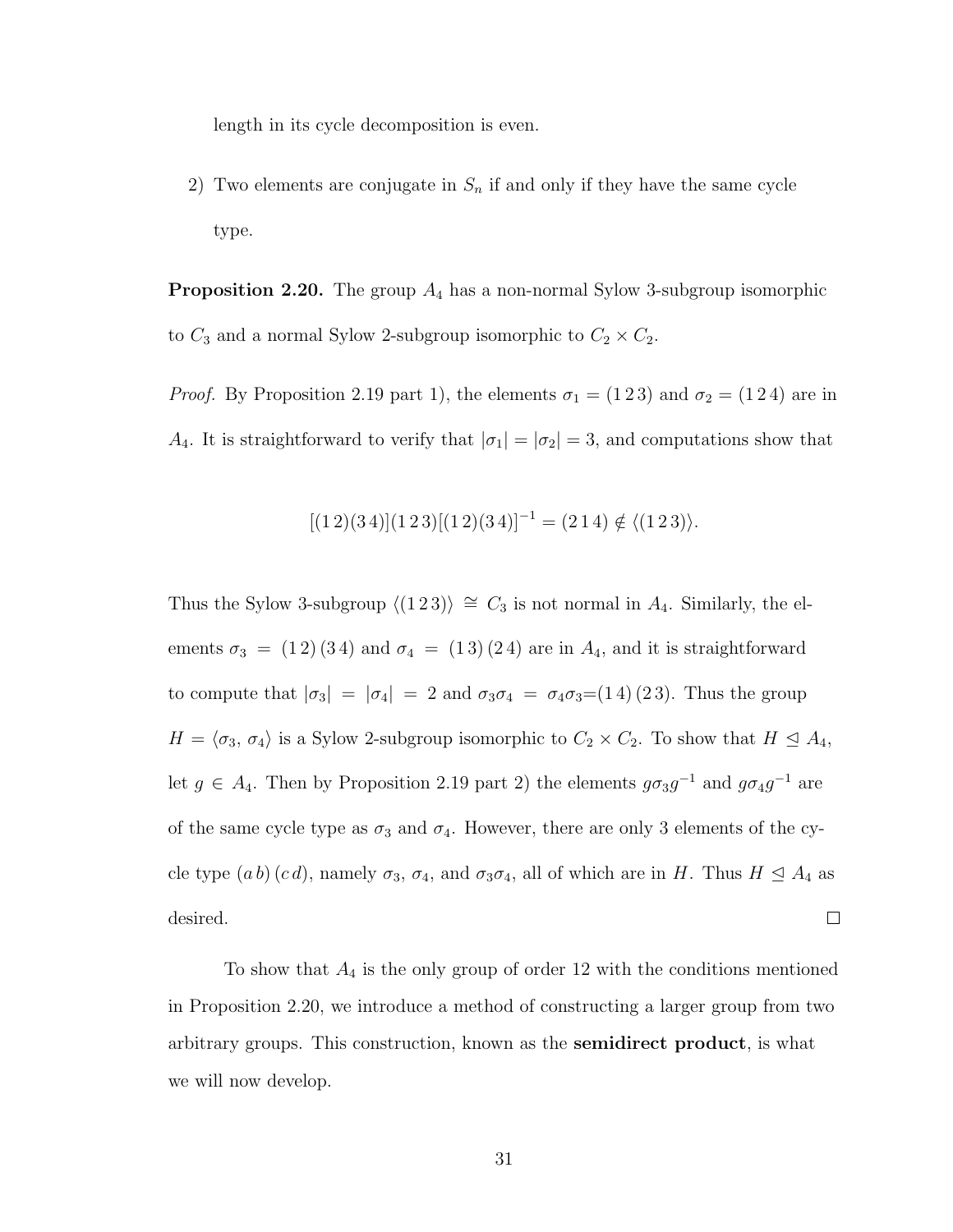**Definition 2.21.** An automorphism of a group  $G$  is an isomorphism from  $G$  to itself. The set of all automorphisms of G is denoted by  $Aut(G)$ .

It is straightforward to verify that  $Aut(G)$  is a group under composition. We record the following well-known results on the automorphism groups of certain groups.

#### Proposition 2.22.

- 1) If G is cyclic of order n, then  $Aut(G)$  is isomorphic to  $\mathbb{Z}_n^{\times}$ , the group of units in the ring  $\mathbb{Z}_n$ .
- 2) Suppose  $p$  is a prime and  $V$  is an abelian group (written additively) with  $|V| = p^n$ . If V has the property that  $pv = 0$  for all  $v \in V$ , then  $Aut(V) \cong$  $GL_n(\mathbb{F}_p)$ . In particular, if  $V = C_2 \times C_2$ , then  $Aut(V) \cong GL_2(\mathbb{F}_2) \cong S_3$ .

*Proof.* To prove 1), suppose that x is a generator of the cyclic group G of order n. Then any homomorphism  $\phi$  from G to itself is determined completely by where it maps x. Thus  $\phi$  can be represented by the homomorphism  $\phi_a$ , where  $\phi_a(x) = x^a$ , for some  $0 \le a \le n - 1$ . Now  $\phi_a$  is an automorphism if and only if  $|x^a| = n$ , which happens if and only if a and n are relatively prime. Thus the function  $\Psi$ : Aut(G)  $\longrightarrow \mathbb{Z}_n^{\times}$  defined by  $\Psi(\phi_a) = a \text{ (mod } n)$  is surjective, and clearly  $\Psi$  is injective. We now show  $\Psi$  is a homomorphism. For  $\phi_a$ ,  $\phi_b \in \text{Aut}(G)$ , we have

$$
\phi_a \circ \phi_b(x) = \phi_a(x^b) = \phi_a(x)^b = (x^a)^b = x^{ab} = \phi_{ab}(x)
$$

so that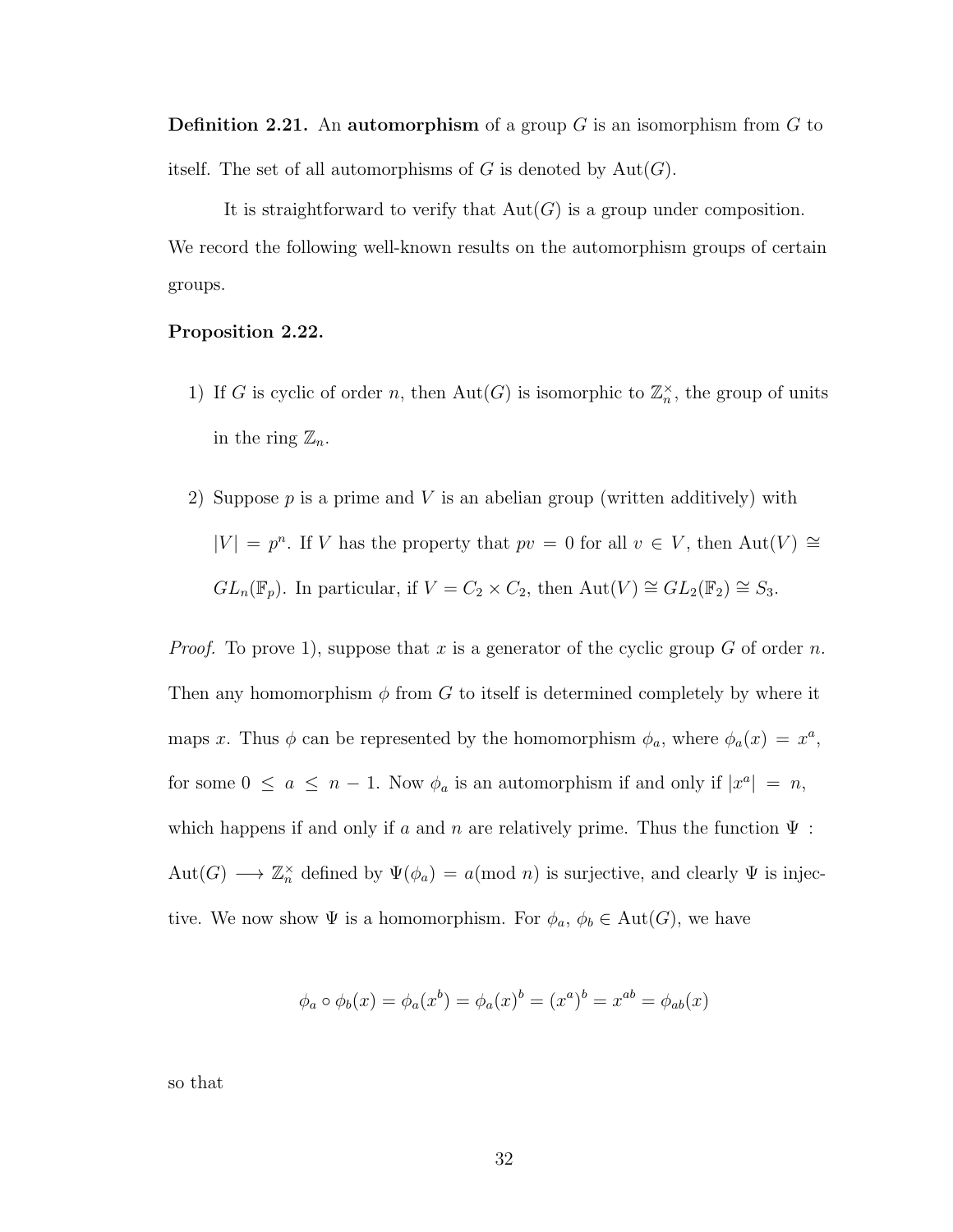$$
\Psi(\phi_a \circ \phi_b) = \Psi(\phi_{ab}) = ab \text{(mod } n) = \Psi(\phi_a) \Psi(\phi_b).
$$

To prove 2), we need only note that since  $pv = 0$  for all  $v \in V$ , V is a vector space over  $\mathbb{F}_p$ ; this is straightforward to verify. Then the automorphisms of V are precisely the invertible linear transformations from V to itself, that is, Aut(V)  $\cong$  $GL_n(\mathbb{F}_p).$  $\Box$ 

It is noteworthy that the groups in Proposition 2.22 part (2) are determined uniquely by p and n; in fact, they are isomorphic to  $C_p^n$ .

The development and examples of semidirect products below largely follows  $[2, \, \S 5.5]$ .

**Proposition 2.23.** Let H and K be finite groups and let  $\phi$  be a homomorphism from K to Aut(H). Let G be the set of ordered pairs  $(h, k)$  with  $h \in H$  and  $k \in K$ . Define a multiplication on G by  $(h_1, k_1)(h_2, k_2) = (h_1 \phi(k_1)(h_2), k_1 k_2)$ . Then

- 1) G is a group of order  $|H||K|$  and
- 2) there exist subgroups  $H' \leq G$  and  $K' \leq G$  with  $H \cong H'$  and  $K \cong K'$ . Identifying  $H'$  as  $H$  and  $K'$  as  $K$  gives
- 3)  $H \triangleleft G$
- 4)  $H \cap K = 1$  and
- 5) for all  $h \in H$  and  $k \in K$ ,  $khk^{-1} = \phi(k)(h)$ .

**Definition 2.24.** The group G in Proposition 2.22 is called the **semidirect prod**uct of H and K and is denoted  $H \rtimes_{\phi} K$ . When the homomorphism is clear from context, we shall simply write  $H \rtimes K$ .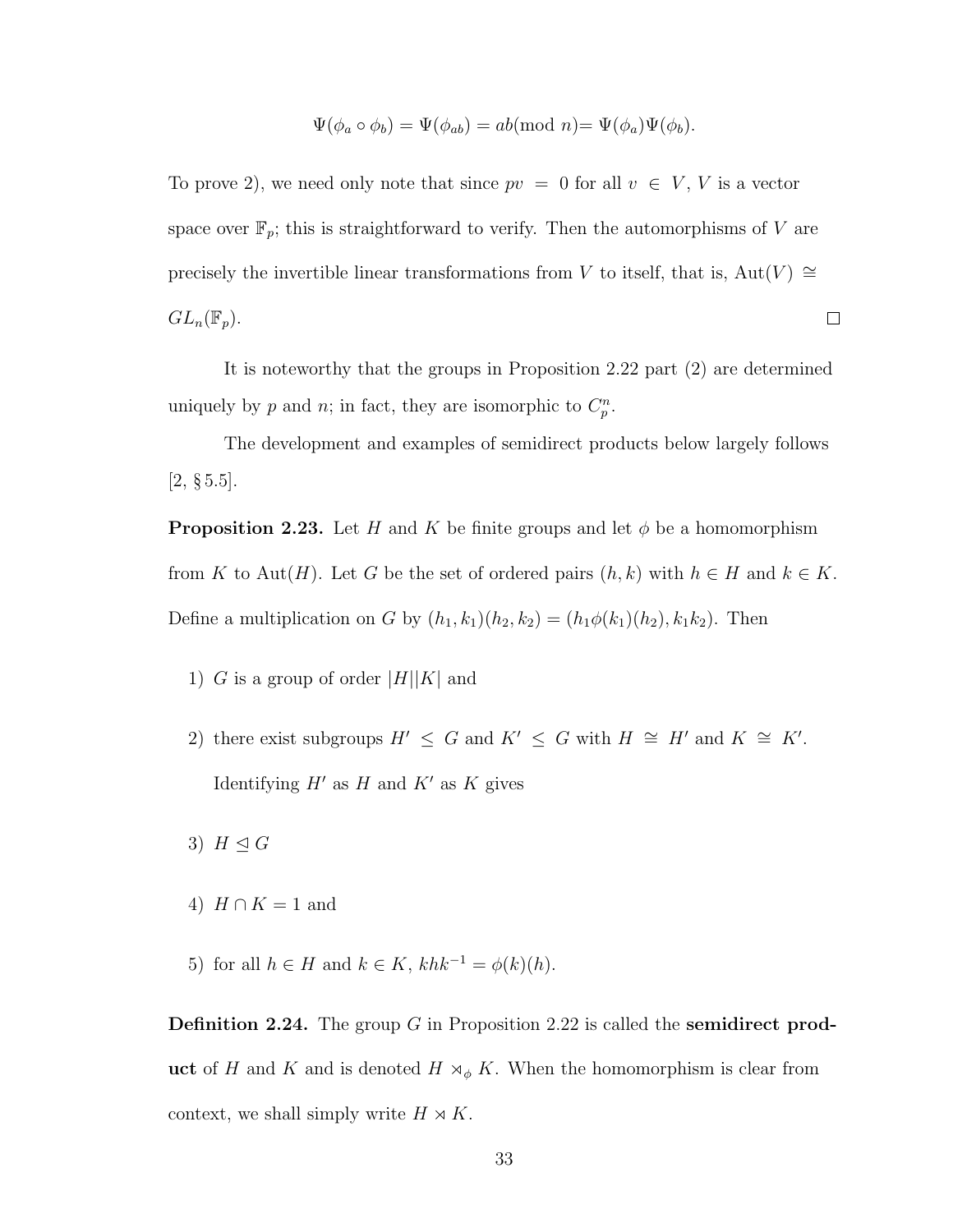It is immediate from the definition that to compute in  $H \rtimes_{\phi} K$ , we must know 1) how to multiply in  $H$ , 2) how to multiply in  $K$ , and 3) how to conjugate elements of  $H$  by elements of  $K$  (which is dependent on the choice of homomorphism  $\phi$ ).

**Example 2.25.** Let  $H = C_n = \langle x \rangle$  and  $K = C_2 = \langle y \rangle$ . Let  $\phi : K \longrightarrow \text{Aut}(H)$ be the map that sends y to the automorphism of inversion on H, that is, for  $h \in H$ we have  $\phi(y)(h) = yhy^{-1} = h^{-1}$ . It is straightforward to see that inversion is an automorphism of H and that  $\phi$  is a homomorphism. Thus a presentation of  $G =$  $H \rtimes K$  is

$$
G = \{x, y \mid x^n = y^2 = 1, yxy^{-1} = x^{-1}\},\
$$

and from this it is clear that  $G \cong D_{2n}$ .

The next proposition is a key result in allowing us to recognize a group  $G$  as a semidirect product of two of its subgroups.

**Proposition 2.26.** Suppose G is a group with subgroups H and K such that  $H \trianglelefteq$ G and  $H \cap K = 1$ . Let  $\phi : K \longrightarrow \text{Aut}(H)$  be defined by mapping  $k \in K$  to the automorphism of left conjugation on H by k. Then  $HK \cong H \rtimes_{\phi} K$ . In particular, if  $G = HK$  with  $H \trianglelefteq G$  and  $H \cap K = 1$ , then  $G \cong H \rtimes_{\phi} K$ .

*Proof.* Proposition 2.11 establishes that  $HK \leq G$  and that  $|HK| = |H||K|$ . Thus every element in  $HK$  can be written uniquely as a product hk, and so the map  $f: HK \longrightarrow H \rtimes \phi K$  given by  $f(hk) = (h, k)$  is a bijection. To show that f is a homomorphism, let  $h_1k_1$  and  $h_2k_2$  be elements of HK. Then

$$
f(h_1k_1h_2k_2) = f(h_1k_1h_2k_1^{-1}k_1k_2) = (h_1\phi(k_1)h_2), k_1k_2)
$$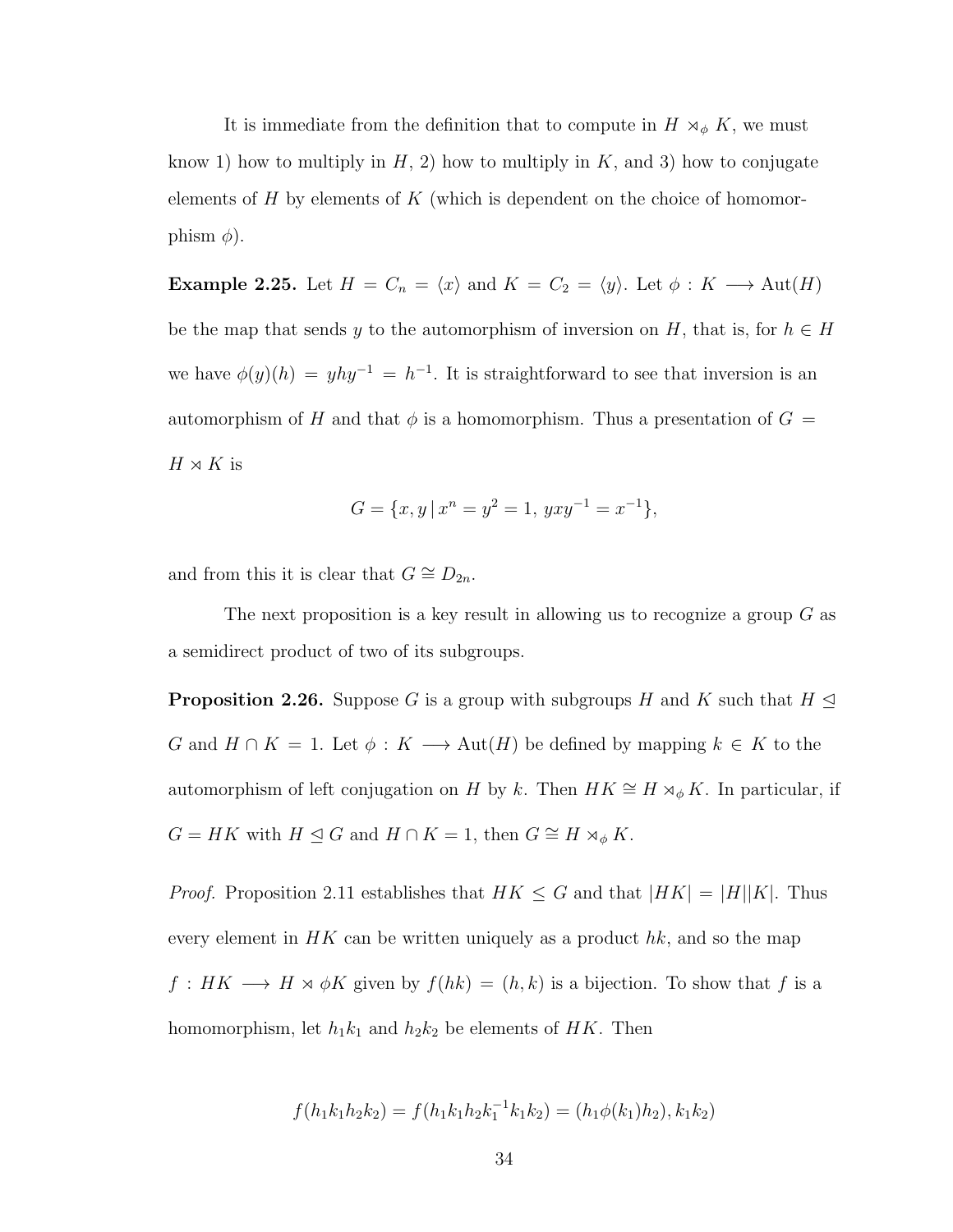$$
= (h_1, k_1)(h_2, k_2) = f(h_1k_1)f(h_2k_2).
$$

 $\Box$ 

Proposition 2.26 allows us to show that every group of order 12 is isomorphic to a semidirect product of two of its subgroups.

**Proposition 2.27.** Every group G of order 12 is isomorphic to a semidirect product of two of its subgroups.

*Proof.* By Sylow's theorem, G has a Sylow 2-subgroup H and a Sylow 3-subgroup K. Since  $|H| = 4$  and  $|K| = 3$  are relatively prime,  $H \cap K = 1$ . Furthermore, Proposition 2.11 part 2) gives that  $|HK| = 12$ . So HK is a 12-element subset of G and hence  $G = HK$ . Sylow's theorem also gives that  $n_2 = 1$  or 3 and  $n_3 = 1$ or 4. We cannot have  $n_2 = 3$  and  $n_3 = 4$ : three such Sylow 2-subgroups have a minimum of 8 distinct elements, and four such Sylow 3-subgroups have a minimum of 7 distinct elements, none of which except the identity element are also in a Sylow 2-subgroup. This gives G a minimum of  $8+6 = 14$  elements, which is impossible. So either  $H \trianglelefteq G$  or  $K \trianglelefteq G$ , and thus by Proposition 2.26, G is a semidirect product of  $H$  and  $K$ .  $\Box$ 

We are finally ready to show that  $A_4$  is the only group of order 12 with a non-normal Sylow 3-subgroup and a normal Sylow 2-subgroup isomorphic to  $C_2 \times$  $C_2$ .

**Proposition 2.28.** If a group G is of order 12, has a non-normal Sylow 3-subgroup, and has a normal Sylow 2-subgroup isomorphic to  $C_2 \times C_2$ , then  $G \cong A_4$ .

*Proof.* Let  $H \subseteq G$  be isomorphic to  $C_2 \times C_2$  and  $K = \langle x \rangle \leq G$  be a non-normal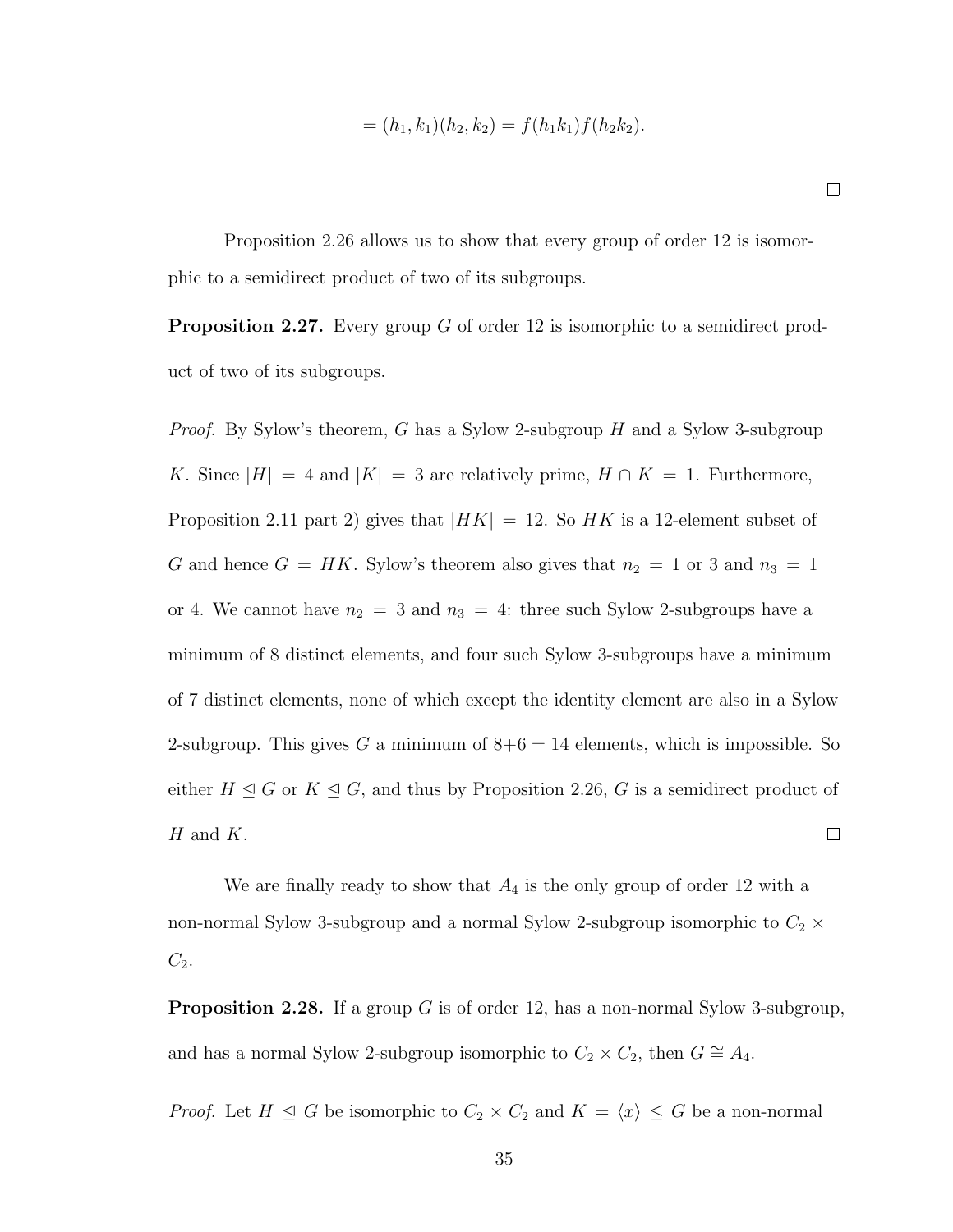Sylow 3-subgroup of G. By Proposition 2.27  $G \cong H \rtimes_{\phi} K$  for some homomorphism  $\phi: K \longrightarrow \text{Aut}(H)$ . By Proposition 2.22 part 2), Aut(H) ≅  $S_3$ , and hence Aut(H) has a unique subgroup  $\langle y \rangle$  of order 3. Now  $\phi$  is a homomorphism if and only if  $\phi(x)$ is an element of order 1 or 3. Thus there are 3 possible homomorphisms  $\phi_i$  given by  $\phi_i(x) = y^i$  for  $i = 0, 1$ , or 2. The homomorphism  $\phi_0$  maps x to the identity automorphism and thus maps every element of  $K$  to the identity automorphism. Hence for all  $h_1, h_2 \in H$  and  $k_1, k_2 \in K$ , we have

$$
(h_1,k_1)(h_2,k_2) = (h_1\phi_0(k_1)(h_2), k_1k_2) = (h_1h_2, k_1k_2)
$$

so that  $H \rtimes_{\phi_0} K$  is isomorphic to  $H \times K$ , which is not the case since G is not abelian. Thus we must have  $i = 1$  or  $i = 2$ , but the homomorphisms  $H \rtimes_{\phi_1} K$ and  $H \rtimes_{\phi_2} K$  are isomorphic since they differ only in a choice of generator for K. Thus there is only one group meeting the criteria in the hypothesis, and since  $A_4$  $\Box$ satisfies these criteria by Proposition 2.20, we conclude that  $G \cong A_4$ .

The proof of Proposition 2.28 gives an important presentation of  $A_4$ , which we express as a corollary.

**Corollary 2.29.** The group  $A_4$  can be presented as

$$
A_4 = \{a, b, c \mid a^2 = b^2 = c^3 = 1, ab = ba, cac^{-1} = b, cbc^{-1} = ab\}.
$$

Proof. The proof of Proposition 2.28 makes all of the listed relations clear except for the last two. Using the notation from this proof, we have that  $\phi_1$  and  $\phi_2$  must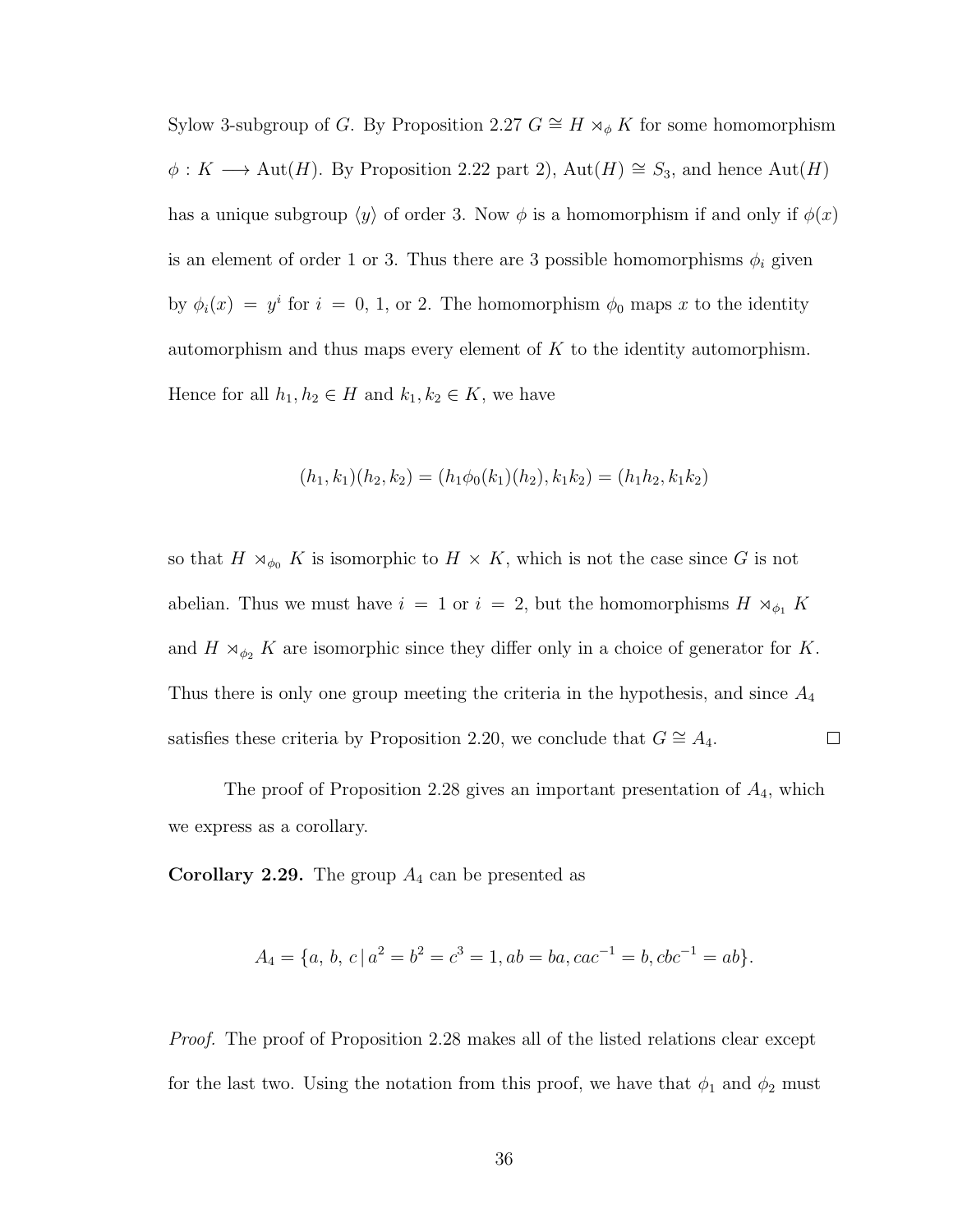map the nonidentity elements of H to automorphisms of order 3 in Aut $(H)$ . It is straightforward to check that the only such automorphisms are of the form  $(a b a b)$ , and thus, without loss of generality, we have  $cac^{-1} = b$  and  $cbc^{-1} = ab$ .  $\Box$ 

Now it will take only a couple of short lemmas for us to exhibit an infnite family of fnite non-solvable groups whose subgroup lattices are not bipartite.

**Lemma 2.30.** Let  $q = p^k$  for some prime p and natural number k. The field  $\mathbb{F}_q$  has exactly  $\frac{q+1}{2}$  perfect squares.

*Proof.* The set  $\mathbb{F}_q - \{0\}$  has  $q - 1$  elements. Partition  $\mathbb{F}_q - \{0\}$  into subsets of the form  $R_x = \{x, -x\}$  for each  $x \in \mathbb{F}_q - \{0\}$ . It is clear that there are  $\frac{q-1}{2}$  distinct subsets of this form. Let  $R = \{R_x | x \in \mathbb{F}_q - \{0\}\}\$ , that is, R is the collection of sets  $R_x$ . We show that there is a bijection between R and  $\mathbb{F}_q^2 - \{0\}$ , the set of nonzero perfect squares in  $\mathbb{F}_q$ . Let  $f: R \longrightarrow \mathbb{F}_q^2$  be given by  $f(R_x) = x^2$  for some  $x \in R_x$ . Since  $(-x)^2 = (x)^2$ , the function f is independent of the choice of representative for  $R_x$  and hence is well-defined. If  $c \in \mathbb{F}_q^2 - \{0\}$ , then  $c = a^2$  for some  $a \in \mathbb{F}_q - \{0\}$ so that  $f(R_a) = c$ . So f is surjective. If  $f(R_a) = f(R_b)$ , then  $a^2 = b^2$  so that  $a^2 - b^2 = (a - b)(a + b) = 0$ . Since  $\mathbb{F}_q$  is a field, this means that  $a - b = 0$  or  $a + b = 0$ . Thus  $b = \pm a$  so that  $R_a = R_b$ , and f is injective. Thus there are  $\frac{q-1}{2}$ nonzero perfect squares in  $\mathbb{F}_q$ , and since  $0 = 0^2$  is a perfect square, there are exactly  $\frac{q-1}{2}+1=\frac{q+1}{2}$  perfect squares in  $\mathbb{F}_q$ .  $\Box$ 

**Lemma 2.31.** Let a and b be nonzero elements of  $\mathbb{F}_q$  and let c be any element in  $\mathbb{F}_q$ . Then the equation  $ax^2 + by^2 = c$  has a solution in  $\mathbb{F}_q$ .

*Proof.* It is sufficient to show that any equation of the form  $x^2 + dy^2 = e$ , where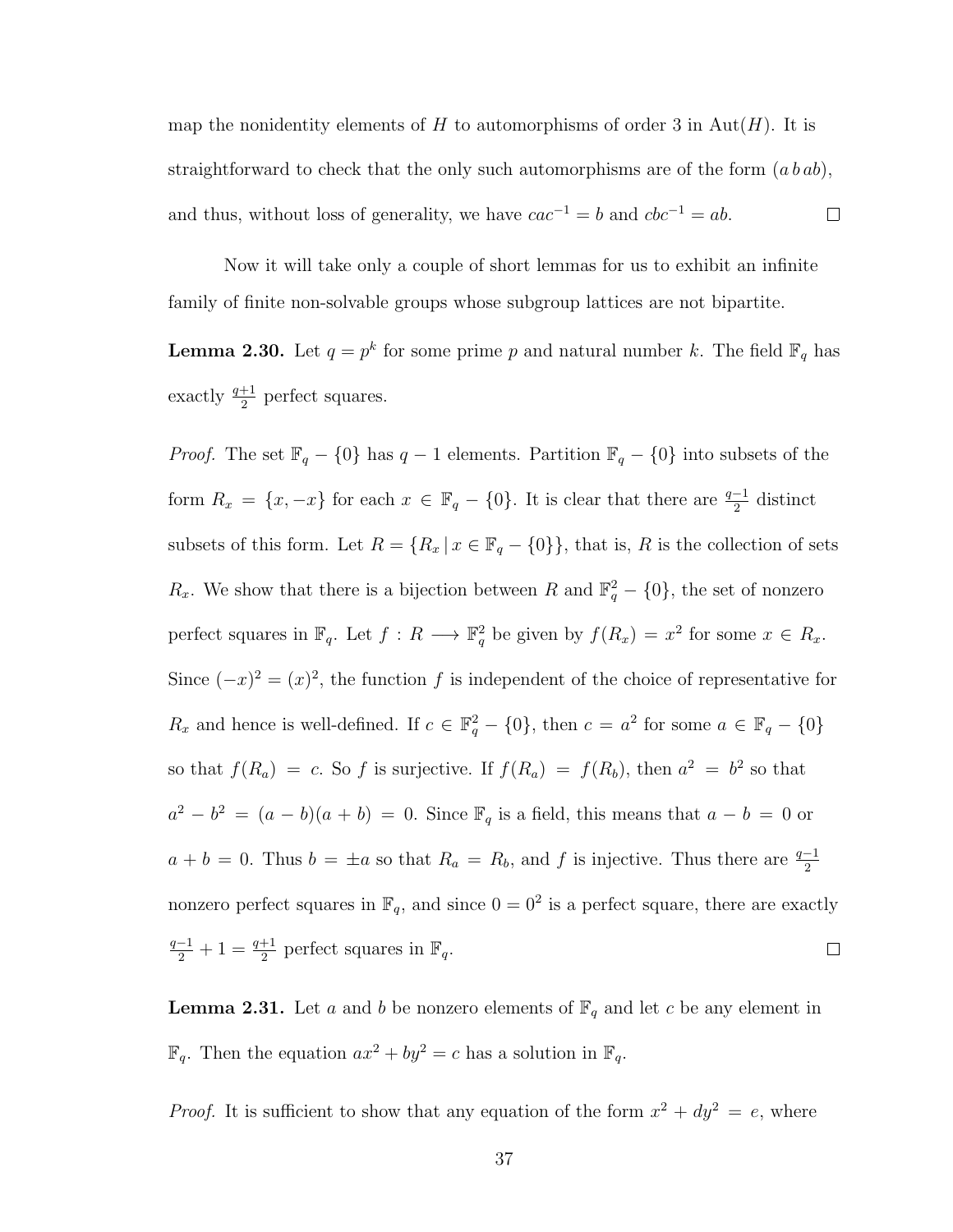$d, e \in \mathbb{F}_q$  and  $d \neq 0$ , has a solution in  $\mathbb{F}_q$ : for if so, then the equation  $x^2 + \frac{b}{a}$  $rac{b}{a}y^2 = \frac{c}{a}$ a has a solution  $(x_1, y_1)$  for the given a and b, and it is clear that  $(x_1, y_1)$  is also a solution to  $ax^2 + by^2 = c$ . Consider the function  $f : \mathbb{F}_q \longrightarrow \mathbb{F}_q$  given by  $f(u) = \frac{e-u}{d}$ . It is straightforward to show that  $f$  is a bijection, and it follows from Lemma 2.17 that  $f(\mathbb{F}_q^2)$  has  $\frac{q+1}{2}$  elements. But there are only  $q-\frac{q+1}{2}=\frac{q-1}{2}$  $\frac{-1}{2}$  nonsquares in  $\mathbb{F}_q$ , so at least one element of  $\mathbb{F}_q^2$  must map to another square. That is, there exists an element  $x^2 \in \mathbb{F}_q^2$  such that  $f(x^2) = y^2$ . So  $f(x^2) = \frac{e-x^2}{d} = y^2$ , and it follows that  $x^2 + dy^2 = e$  as desired.  $\Box$ 

We are now ready for our next major result.

**Theorem 2.32.** There exists an infinite family of finite non-solvable groups whose subgroup lattices are not bipartite. Specifcally, any simple group from the family  $PSL(2,q)$ , where  $q = p^n$  for an odd prime p and natural number n, is not solvable and has a subgroup lattice that is not bipartite.

Before proving this theorem, we give a defnition and quick discussion of the projective special linear, or PSL groups.

**Definition 2.33.** The special linear group  $SL(n,q)$  is the group of  $n \times n$  matrices with determinant 1 and entries in the finite field  $\mathbb{F}_q$ . The **projective special linear group**  $PSL(n,q)$  is the group  $SL(n,q)/Z(SL(n,q))$ .

**Definition 2.34.** A subgroup M of a group G is called a **maximal subgroup** of G if there are no proper subgroups  $H \leq G$  with  $M \leq H \leq G$ .

It is useful to record a couple of facts about the special linear and projective special linear groups, one of which deals with the maximal subgroups of  $PSL(2, q)$ .

Proposition 2.35.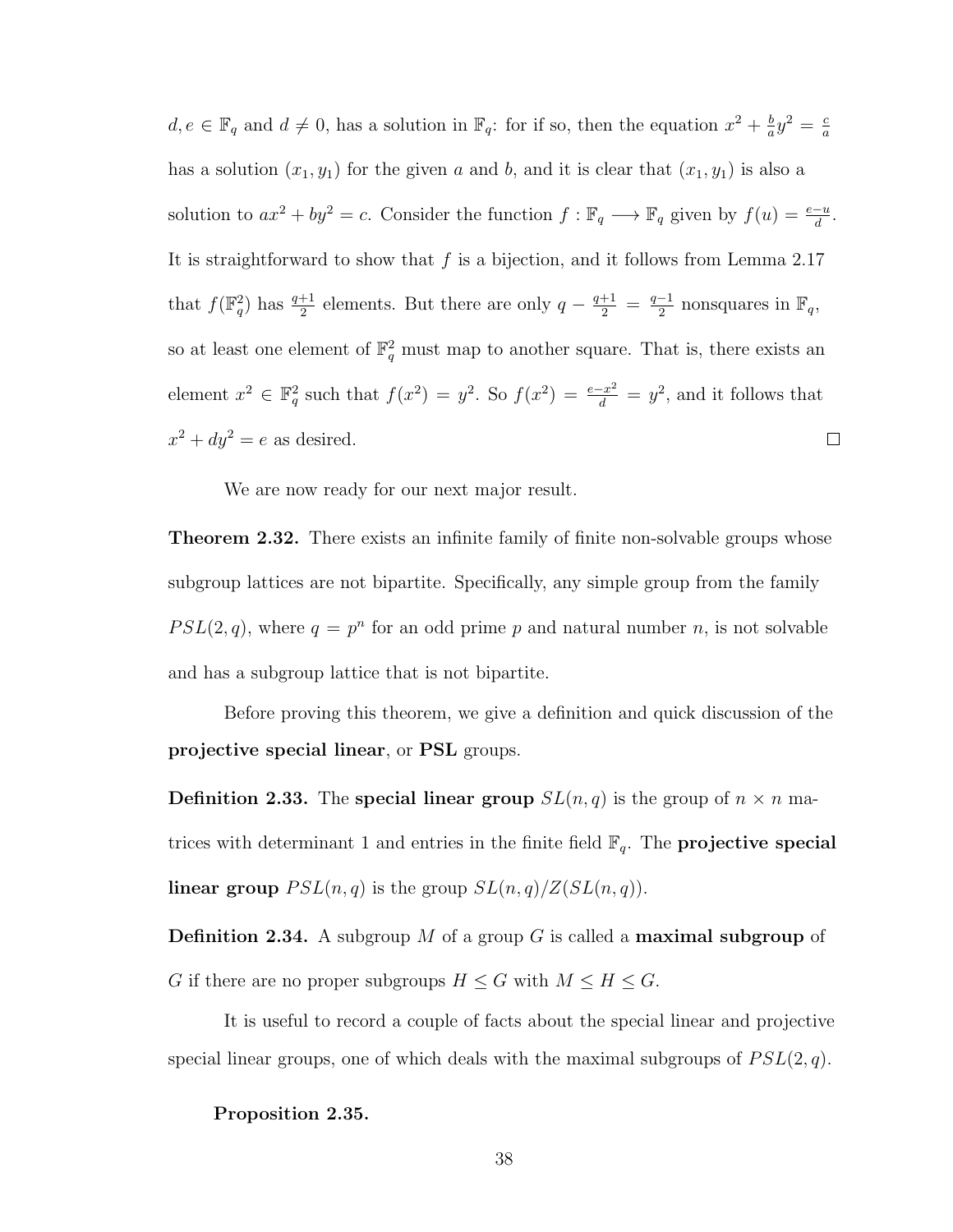- 1) When q is even, the maximal subgroups of  $PSL(2,q)$  are dihedral groups of orders  $2(q-1)$  and  $2(q+1)$ , a subgroup of order  $q(q-1)$ , and  $PSL(2, 2) \cong S_3$ . [7, Corollary 2.2]
- 2) The center of  $SL(n, q)$  consists of all multiples of the identity matrix xI with  $x^n = 1$ . In particular, the center of  $SL(2, q)$  is  $\{\pm I\}$ . [6, Theorem 14.3]

Proposition 2.35 part 2) is useful for calculations in  $PSL(2,q)$ : we can simply work with matrices in  $SL(2, q)$ , keeping in mind that cosets  $\overline{A}$  and  $\overline{B}$  in  $PSL(2, q)$ with representatives A and B are equal in  $PSL(2,q)$  whenever  $A = \pm B$  in  $SL(2,q)$ .

We are now ready to prove Theorem 2.32.

*Proof.* (Theorem 2.32) It is well known that every group of the form  $PSL(2, q)$ , where  $q = p^n$  for a prime p and natural number n, is simple except for when  $q = 2$ and  $q = 3$ . Thus assume  $q \neq 2$  and  $q \neq 3$  so that by Proposition 2.18,  $PSL(2, q)$ is not solvable. We first consider the case when  $p = 3$  so that  $q = 3^n$  with  $n \geq$ 2. We refer to [8] to show that  $PSL(2,3) \cong A_4$ . We now show that  $PSL(2,3) \leq$  $PSL(2, q)$ , and since  $A_4$  is not bipartite but has an isomorphic copy contained in  $PSL(2, q)$ , the latter group is not bipartite by Propositions 1.15 and 2.15. Observe that  $SL(2,3) \le SL(2,q)$ . Furthermore, by Proposition 2.35 part 2), these groups have the same center  $Z = \{I, -I\}$ : for  $x \in \mathbb{F}_q$ ,  $x^2 = 1$  exactly if  $x = \pm 1$  since  $\mathbb{F}_q$ is a field. Now by the Lattice Isomorphism theorem  $PSL(2,3) = \frac{SL(2,3)}{Z} \leq \frac{SL(2,q)}{Z}$  $PSL(2,q)$  as desired.

We now consider the case when  $q = p^n$  with  $p \geq 5$ . We again show that the subgroup lattice of G is not bipartite by showing that  $A_4 \leq PSL(2,q)$ . To show that  $A_4 \leq PSL(2,q)$ , we exhibit elements A and B in  $SL(2,q)$  so that  $\overline{A}$  and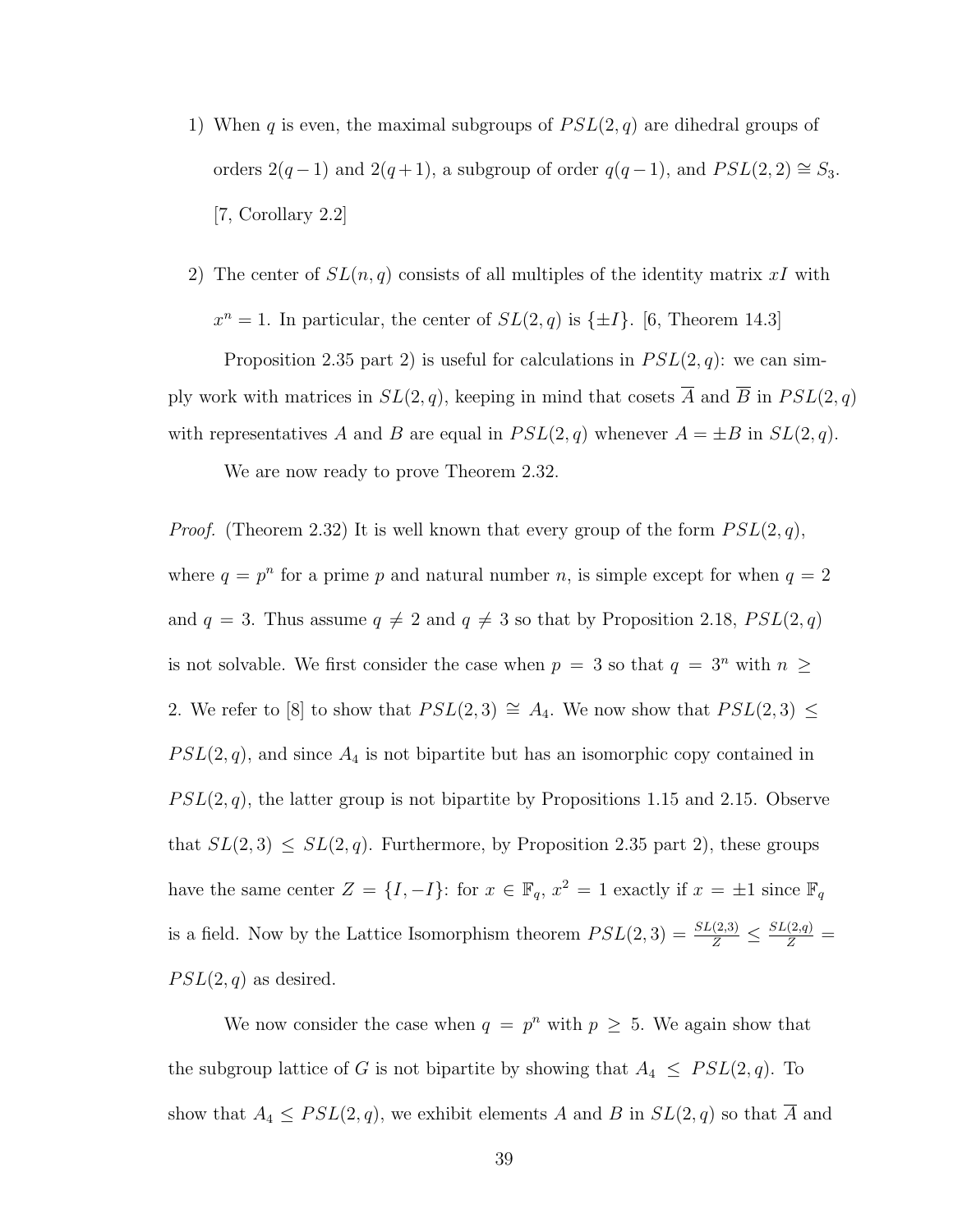$\overline{B}$  have order 2 in  $PSL(2,q)$  with  $AB + BA = 0$  (so that  $\overline{A}$  and  $\overline{B}$  commute in  $PSL(2,q)$  and  $C \in SL(2,q)$  with  $\overline{C}$  of order 3 in  $PSL(2,q)$ ; additionally, we need  $\overline{CAC^{-1}} = \overline{B}$  and  $\overline{CBC^{-1}} = \overline{AB}$ . Then by Corollary 2.29, it follows that  $A_4 \leq$  $PSL(2, q)$ . Familiar properties of determinants can be used to verify that each of A, B, and C are indeed in  $SL(2, q)$ . It is straightforward to verify that  $\overline{C}$ , where C is the matrix  $C =$  $\sqrt{ }$  0 1  $-1$   $-1$ 1 , has order 3 in  $PSL(2,q)$ . Let A be any matrix of the form  $A =$  $\sqrt{ }$  a b  $\frac{-1-a^2}{b}$  –a 1  $\overline{\phantom{a}}$ with  $b \neq 0$ . It is also straightforward to verify that  $A^2 = -I$  so that  $\overline{A}$  has order 2 in  $PSL(2,q)$ . Let B be defined by  $B = CAC^{-1}$ . Since  $A \neq \pm I$ , it follows that  $B \neq \pm I$ ; and since B is a conjugate of A,  $\overline{B}$  also has order 2. One computes that  $AB + BA =$  $\sqrt{ }$  $\Big\}$  $\alpha$  0  $0 \quad \alpha$ 1  $\begin{array}{c} \begin{array}{c} \begin{array}{c} \end{array} \end{array} \end{array}$ , where

$$
\alpha = \frac{-(a^2 - ab + b^2 + b + 1)(a^2 - ab + b^2 - b + 1)}{b^2}.
$$

Thus  $\overline{AB}$  and  $\overline{BA}$  commute in  $PSL(2,q)$  if we can choose a and b such that either of the factors in the numerator of  $\alpha$  are 0. Let  $(x, y)$  be a solution to  $3x^2 + y^2 = -8$ in  $\mathbb{F}_q$ . The existence of a solution is guaranteed by Lemma 2.31. Now let  $b = \frac{y+2}{3}$ 3 and  $a = \frac{x+b}{2}$  $\frac{+b}{2}$ . Then

$$
3(2a - b)^2 + (3b - 2)^2 + 8 = 0
$$
  
\n
$$
\Rightarrow 12a^2 - 12ab + 12b^2 - 12b + 12 = 0
$$
  
\n
$$
\Rightarrow a^2 - ab + b^2 - b + 1 = 0 \Rightarrow \alpha = 0.
$$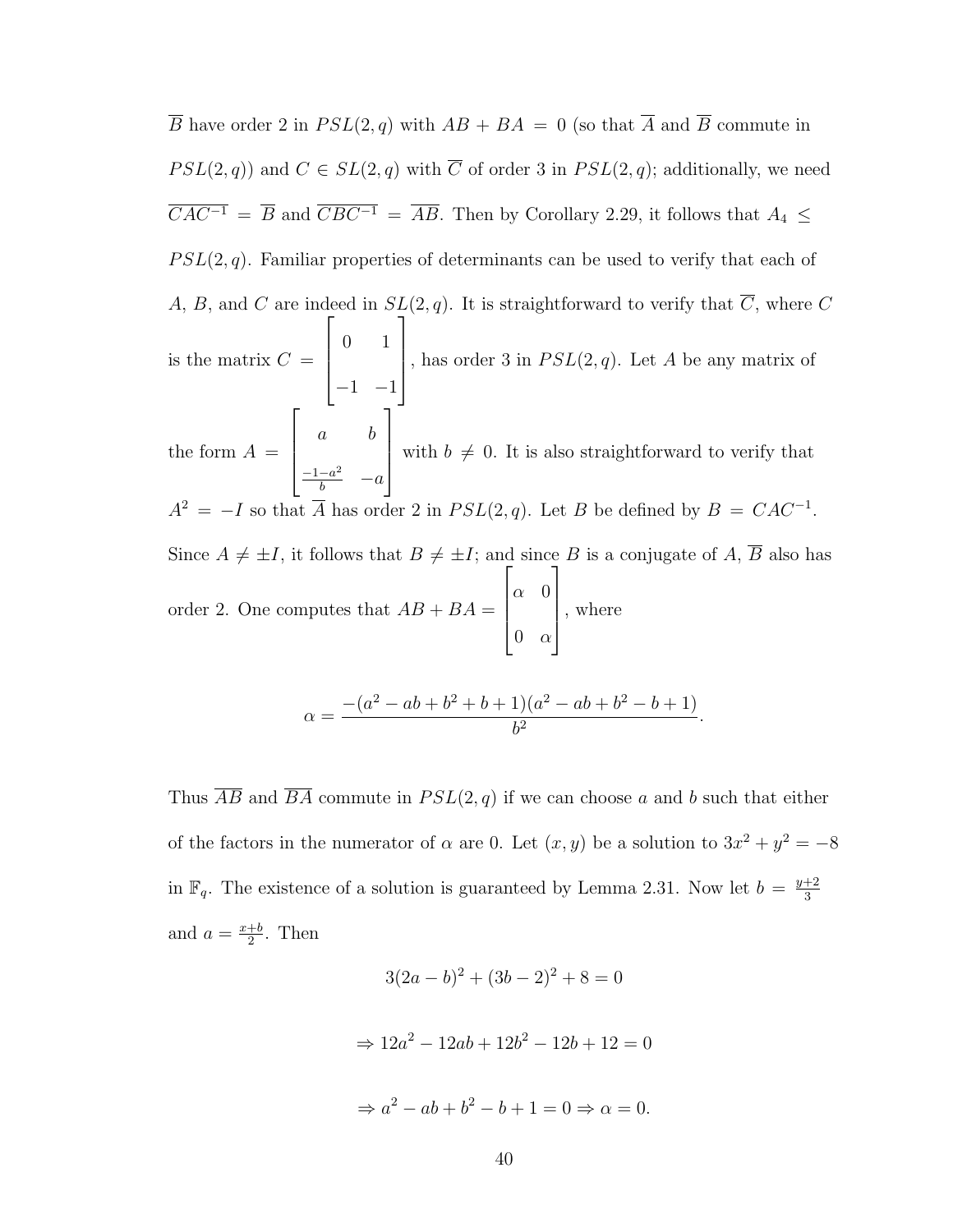So  $\overline{A}$  and  $\overline{B}$  commute in  $PSL(2,q)$ . Finally, one computes that

$$
CBC^{-1} - AB = \beta \begin{bmatrix} \frac{a+b}{b} & \frac{1-a}{b} \\ \frac{1+a^2-b-ab}{b^2} & \frac{1+a^2-b}{b^2} \end{bmatrix},
$$

where  $\beta = a^2 - ab + b^2 - b + 1$ . But we have chosen a and b such that  $\beta = 0$  so that  $CBC^{-1} - AB = 0$ , and thus  $\overline{CBC^{-1}} = \overline{AB}$ , completing the proof.  $\Box$ 

We note that the argument used when  $p \geq 5$  does not work when  $p = 3$ because defining the element b to be  $\frac{y+2}{3}$  is not valid in  $\mathbb{F}_q$  if  $q = 3^n$ : in this case, the characteristic of  $\mathbb{F}_q$  is three so that  $\mathbb{F}_3$  is a subfield of  $\mathbb{F}_q$ , but  $3 = 0$  in  $\mathbb{F}_3$ .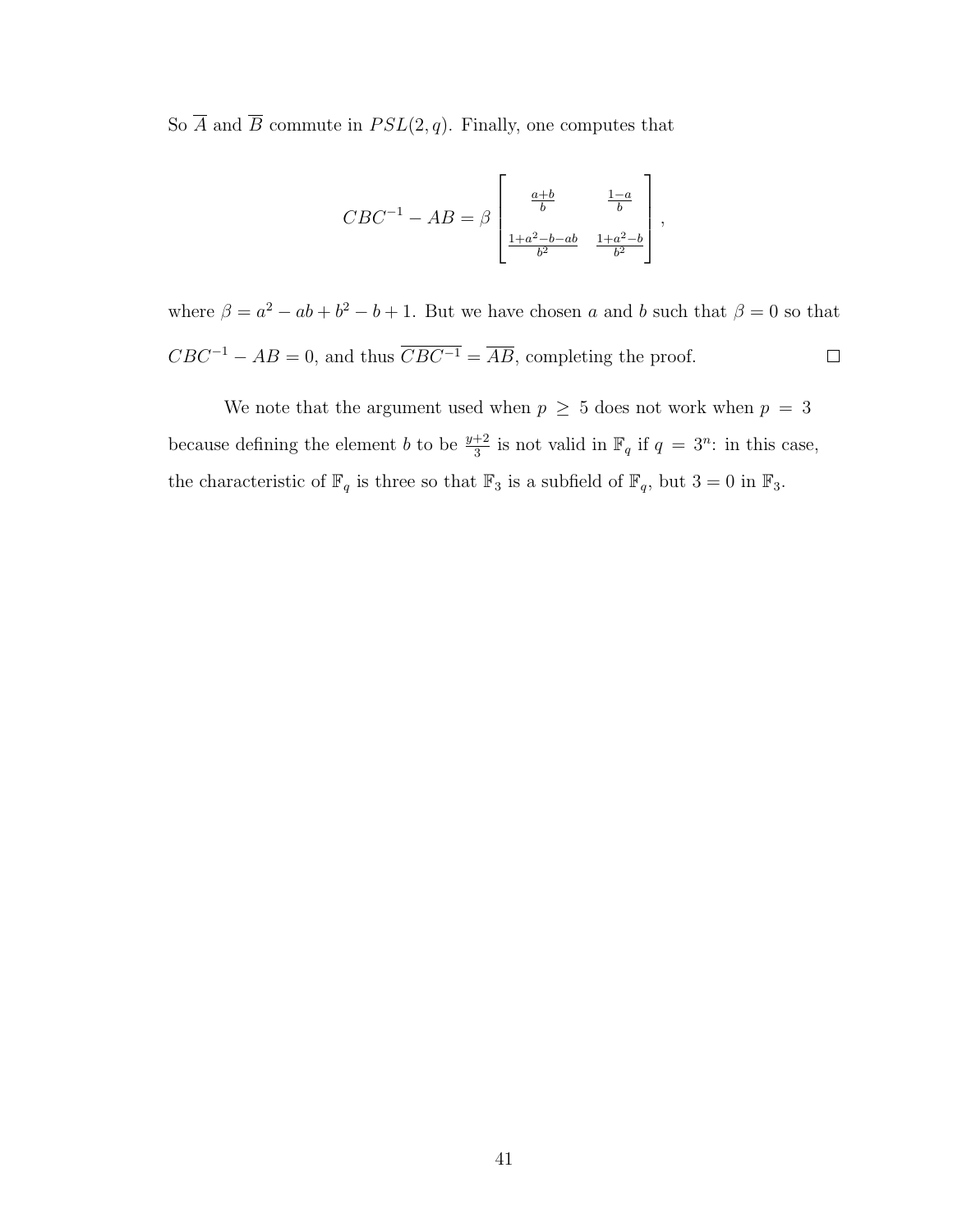#### 3. MORE RESULTS AND FURTHER QUESTIONS

<span id="page-49-0"></span>Having examined the chromatic number of the subgroup lattice of  $PSL(2,q)$ when  $q$  is the power of an odd prime, it is natural to consider the other case, namely when  $q = 2^n$  for a natural number n. Preliminary investigations strongly suggest that there is an infnite family of these groups whose subgroup lattices are bipartite. We state this as a conjecture and discuss reasons to support it.

Conjecture 3.1. There exists an infnite family of fnite non-solvable groups whose subgroup lattices are bipartite. Specifcally, there are an infnite number of members from the family  $PSL(2,q)$ , where  $q = 2<sup>n</sup>$  for a natural number n, that are not solvable and whose subgroup lattices are bipartite.

As mentioned in the proof of Theorem 2.32,  $PSL(2, q)$  is simple except for when  $q = 2$  or  $q = 3$ . So if  $q \neq 2$  and  $q \neq 3$ , then  $PSL(2, q)$  is not solvable. Proposition 2.35 part 1) indicates that the maximal subgroups of  $PSL(2,q)$  consist of two dihedral groups, a subgroup of order  $q(q - 1)$ , and  $S_3$  when q is even. Furthermore, it is known that the group of order  $q(q-1)$  is a semidirect product in the form  $C_2^k \rtimes C_{2^k-1}$ , where  $q = 2^k$ . It is straightforward to verify that dihedral groups are supersolvable. Now the proof of Theorem 2.13 shows that the length of a maximal chain in  $D_{2m}$  is dependent solely on the prime factorization of  $2m$ . In particular, Proposition 2.35 part 1) shows that the dihedral groups are of order  $2(q-1)$  and  $2(q+1)$ . Furthermore, it is quite certain that the maximal subgroup of the form  $C_2^k \rtimes C_{2^k-1}$  has maximal chains of length k + 1 and length 2. Finally, it is clear that maximal chains in  $S_3$  are of length 2. Heuristically there should be an infinite number of values of q such that maximal chains passing through any of these three maximal subgroups have a length of even parity so that  $PSL(2, q)$  is bipartite by Proposition 1.28.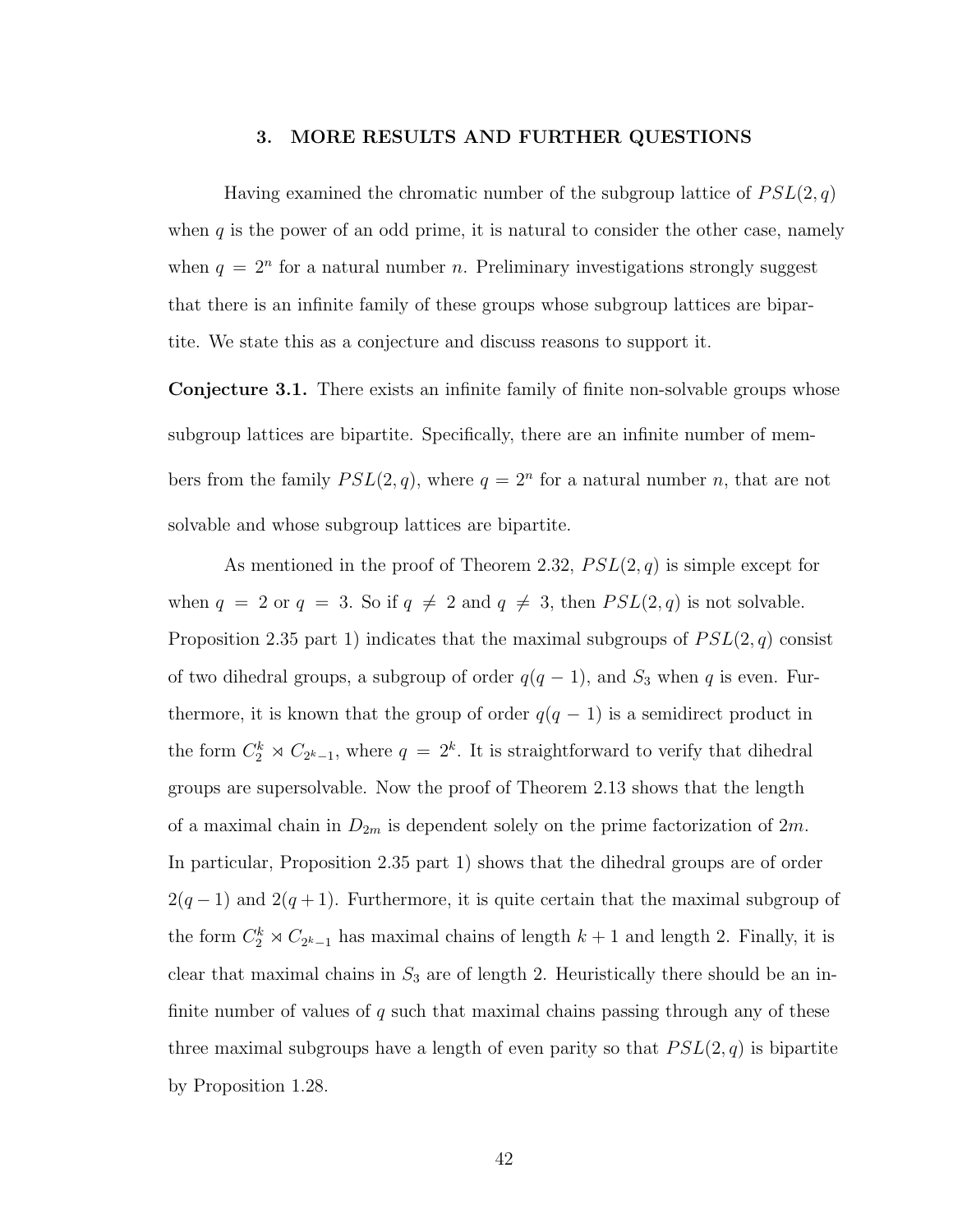Proposition 2.17 exhibited one group that is CLT but not bipartite. It is quite likely that this example could be generalized to fnd an infnite class of groups that are CLT but not bipartite, but we are yet to examine this question in detail.

Since determining the chromatic number of a given subgroup lattice can be quite difcult in general, it is of interest to fnd a simpler graph that gives useful bounds on the chromatic number of the given subgroup lattice. One possible technique to do this is through the conjugacy class poset described below.

**Proposition 3.2.** Let G be a finite group and  $H, K \leq G$ . We write [H] to denote the conjugacy class of H and  $\mathcal{C}_G$  to denote the set of all conjugacy classes of subgroups of G. Define a partial order  $\preceq$  on  $\mathcal{C}_G$  by  $[H] \preceq [K]$  whenever  $H \preceq gKg^{-1}$ for some  $g \in G$ , that is, whenever H is contained in a conjugate of K. Then  $\mathcal{C}_G$  is a poset under  $\preceq$ .

*Proof.* Since  $H \leq 1H1^{-1}$ , we have  $[H] \preceq [H]$ . Thus  $\preceq$  is reflexive. If  $[H] \preceq [K]$  and  $[K] \preceq [H]$ , then  $H \leq g_1 K g_1^{-1}$  and  $K \leq g_2 H g_2^{-1}$  for some  $g_1, g_2 \in G$ . So

$$
H \le g_1 K g_1^{-1} \le g_1 g_2 H g_2^{-1} g_1^{-1} = g_1 g_2 H (g_1 g_2)^{-1}.
$$

Now each conjugate of a given group has the same order as the group, so by Lagrange's theorem we have that  $|H|$  |  $|K|$  |  $|H|$ . Thus  $|H| = |K| = |gKg^{-1}|$  so that  $H = gKg^{-1}$ . Hence  $H \in [K]$ , and since conjugate subgroups have the same conjugacy class, we have  $[H] = [K]$ . So  $\preceq$  is antisymmetric. Finally, if  $[H] \leq [K] \leq [L]$ , then  $H \le g_1 K g_1^{-1}$  and  $K \le g_2 L g_2^{-1}$ . So

$$
H \le g_1 g_2 L g_2^{-1} g_1^{-1} = (g_1 g_2) L (g_1 g_2)^{-1},
$$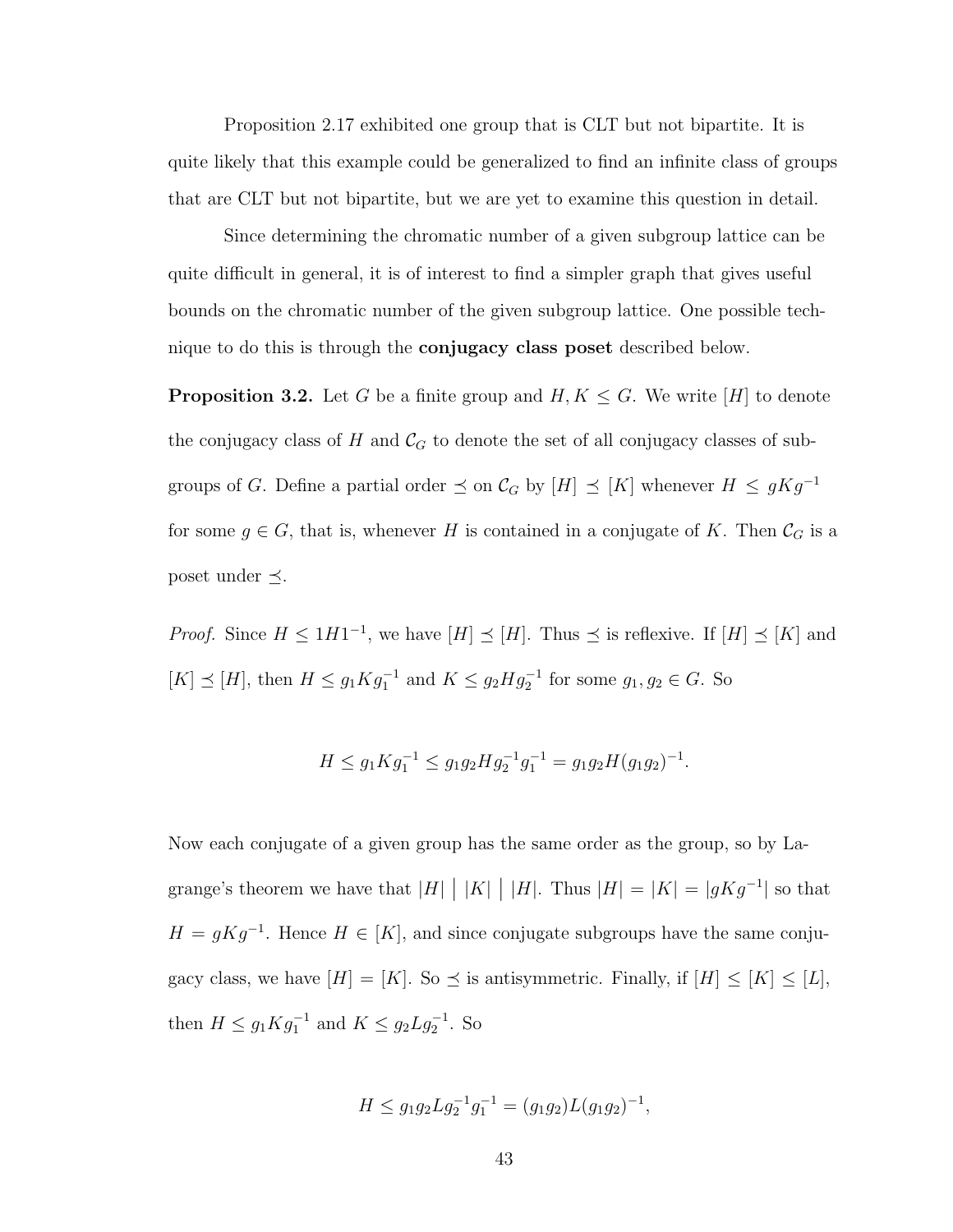and  $[H] \leq [L]$  so that  $\preceq$  is transitive.

**Definition 3.3.** For a finite group G, the set  $\mathcal{C}_G$  under the partial order  $\preceq$  described in Proposition 3.2 is called the **conjugacy class poset** of  $G$ .

Since  $\mathcal{C}_G$  is a poset, we may draw its Hasse diagram  $C(\mathcal{C}_G)$ . Preliminary investigations suggest 1) that  $C(\mathcal{C}_G)$  is often (though not always) a subgraph of the subgroup lattice of G and 2) that a coloring of  $C(\mathcal{C}_G)$  induces a valid coloring of the subgroup lattice of G by assigning all  $H \in [H]$  the same color as  $[H]$  in  $C(\mathcal{C}_G)$ . Whenever 1) is true,  $\chi(C(\mathcal{C}_G))$  is a lower bound on the chromatic number of the subgroup lattice of G by Proposition 1.15, and whenever 2) is true,  $\chi(C(\mathcal{C}_G))$  is a lower bound on the chromatic number of the subgroup lattice of G. Determining the conditions under which 1) and 2) are true would make these into valuable tools for further study. Specifcally, fnding conditions that satisfy both 1) and 2) would equate the chromatic number of the subgroup lattice of G and  $\chi(C(\mathcal{C}_G))$ , which could considerably reduce the difficulty of finding the chromatic numbers of certain subgroup lattices.

Lastly, it is still of interest whether or not one can fnd a subgroup lattice of an arbitrarily high chromatic number. Theorem 2.32 gives a family of groups whose subgroup lattices are not bipartite, but it is unknown if these groups have chromatic number 3.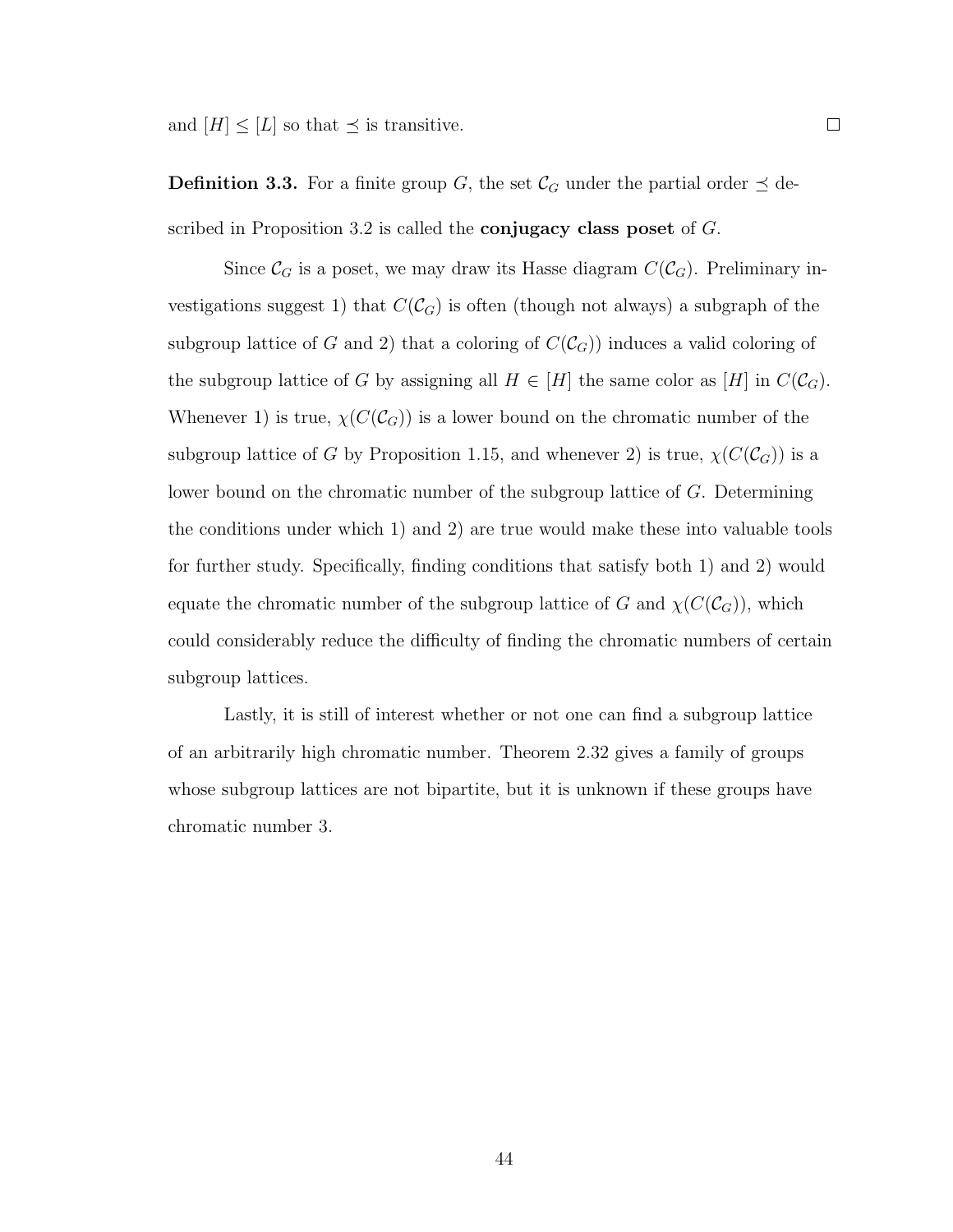## 4. CONCLUSION

<span id="page-52-0"></span>In this thesis we investigated properties of lattices, represented them graphically via the Hasse diagram, and considered their chromatic numbers. We saw that lattices may have arbitrarily high chromatic numbers and proved that subgroup lattices of infnite groups may also have arbitrarily high chromatic numbers. We considered the subgroup lattices of fnite groups, showing that supersolvable groups have bipartite subgroup lattices and that CLT groups may or may not have bipartite subgroup lattices. Finally, we exhibited an infnite family of non-solvable groups with subgroup lattices that are not bipartite and provided evidence of a similar family of non-solvable groups whose subgroup lattices are likely to be bipartite. We hope that our work will lead to the determination of whether or not fnite groups may have subgroup lattices of arbitrarily high chromatic number.